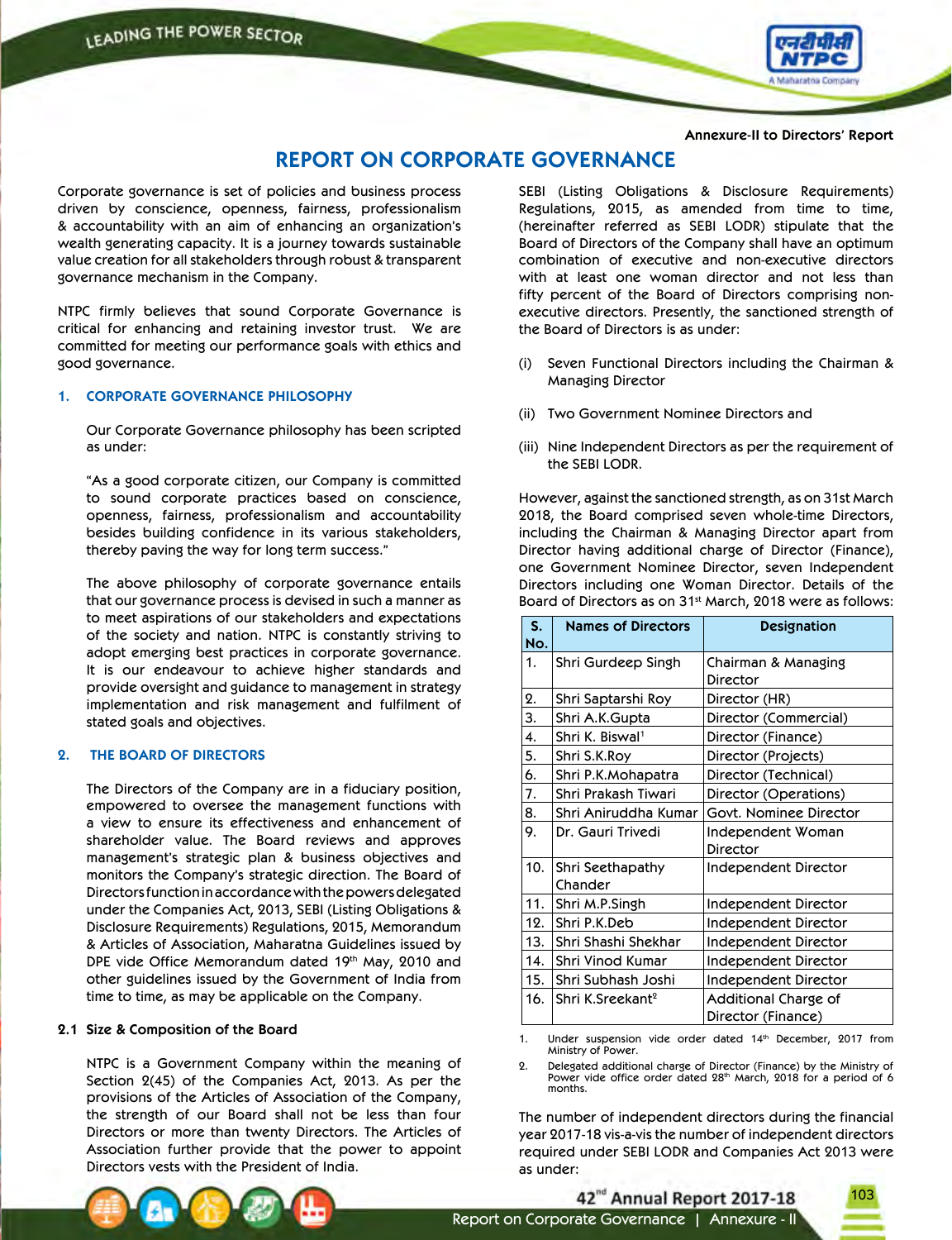

| Period                                                                                                                                                    | Functional<br><b>Director</b> | Govt.<br><b>Nominee</b><br><b>Director</b> | Independent<br>Director (ID)<br>in position | No. of ID required<br>under SEBI LODR<br>Regulation 17(1)<br>(b) | No. of ID required<br>under Companies<br>Act, 2013 Sec 149<br>$\vert(4)\vert$ |                                                                             |
|-----------------------------------------------------------------------------------------------------------------------------------------------------------|-------------------------------|--------------------------------------------|---------------------------------------------|------------------------------------------------------------------|-------------------------------------------------------------------------------|-----------------------------------------------------------------------------|
| As on $1/4/2017$                                                                                                                                          | 7                             | $\mathbf 2$                                | 3                                           | 9                                                                | 4                                                                             |                                                                             |
| 1/4/2017 - 31/7/2017                                                                                                                                      | 7                             | $\boldsymbol{2}$                           | з                                           | 9                                                                | 4                                                                             |                                                                             |
| 1/8/2017 - 31/8/2017                                                                                                                                      | 6                             |                                            | 3                                           | 7                                                                | 4                                                                             | Sh. A.K.Jha & Sh.<br>Pradeep Kumar ceased<br>w.e.f. 31/7/2017               |
| 1/9/2017 - 10/10/2017                                                                                                                                     | 5                             |                                            | 3                                           | 6                                                                | 3                                                                             | Sh. S.C.Pandey ceased<br>w.e.f. 31/8/2017                                   |
| 11/10/2017 - 23/10/2017                                                                                                                                   | 5                             |                                            | $\mathbf{Q}$                                | 6                                                                | 3                                                                             | Sh. Rajesh Jain ceased<br>w.e.f. 10/10/2017                                 |
| 24/10/2017-31/10/2017                                                                                                                                     | 5                             | 1                                          | $\overline{7}$                              | 6                                                                | 5                                                                             | 5 Independent<br>Directors were<br>appointed on<br>24/10/2017               |
| 1/11/2017-18/1/2018                                                                                                                                       | 4                             | 1                                          | $\overline{7}$                              | 5                                                                | 4                                                                             | Sh.K K Sharma ceased<br>on 31/10/2017                                       |
| 19/1/2018 - 30/1/2018                                                                                                                                     | 5                             | 1                                          | $\overline{7}$                              | 6                                                                | 5                                                                             | Sh. S. K. Roy appointed<br>w.e.f. 19/1/2018                                 |
| 31/1/2018-31/3/2018<br>*Ministry of Power vide its order dated 28th March, 2018 has delegated additional charge of Director (Finance) to Shri K.Sreekant, | $7*$                          |                                            | $\overline{7}$                              | 8                                                                | 5                                                                             | Sh. P.K. Mohapatra<br>& Sh. Prakash Tiwari<br>appointed w.e.f.<br>31/1/2018 |

 As the power to appoint the Directors on the Board of the Company vests with the President of India, the Company has been, from time to time, requesting Ministry of Power to appoint requisite number of independent directors on the Board.

None of Directors of the Company is related to each other.

### **2.2 Tenure of Directors**

 The Chairman & Managing Director and other wholetime Directors are generally appointed for a period of five years from the date of taking over the charge or until the date of superannuation or until further orders from the Government of India, whichever event occurs earliest. The tenure of the whole-time director can be extended further by the Government of India till the age of superannuation i.e. 60 years. Independent Directors are generally appointed by the Government of India for tenure of three years.

### **2.3 Resume of Directors**

 Brief resume of directors seeking appointment or re-appointment at the Annual General Meeting is appended to the Notice calling the Annual General Meeting.

### **2.4 Board Meetings**

1 $\cap$ 

 The meetings of the Board of Directors are convened by giving appropriate advance notices. To address any urgent needs, sometimes Board meetings are also called at a shorter notice subject to observance of statutory provisions. In case of urgency, resolutions are also passed through circulation, if permitted under the statute.

 Detailed agenda notes, management reports and other explanatory statements are normally circulated at least a week before the Board Meeting in a defined format amongst the Board Members for facilitating meaningful, informed and focused discussions in the meeting. In exceptional cases, where it is not possible to circulate documents in advance, the same is tabled during the meeting with the approval of Chairman & Managing Director and with the consent of a majority of the Directors present in the Meeting, including at least one Independent Director present at the meeting. As a part of green initiative, agenda for the meetings are sent through electronic mode ensuring encryption and password protection.

 The meetings of the Board of Directors are generally held at the Company's registered office at New Delhi.

 During the financial year 2017-18, thirteen (13) meetings of the Board of Directors were held on 19th April 2017, 29th May 2017, 29th July 2017, 31st August 2017, 24<sup>th</sup> October 2017, 13<sup>th</sup> November 2017, 20<sup>th</sup> December 2017, 20<sup>th</sup> December 2017, 29<sup>th</sup> December 2017, 19th January 2018, 31st January 2018, 12th March 2018 and 29th March, 2018. The maximum interval between any two meetings was well within the permissible gap of 120 days.

 The table below shows attendance of the Board members in Board meetings held during the FY 2017-18 and their attendance at last AGM:

42<sup>nd</sup> Annual Report 2017-18

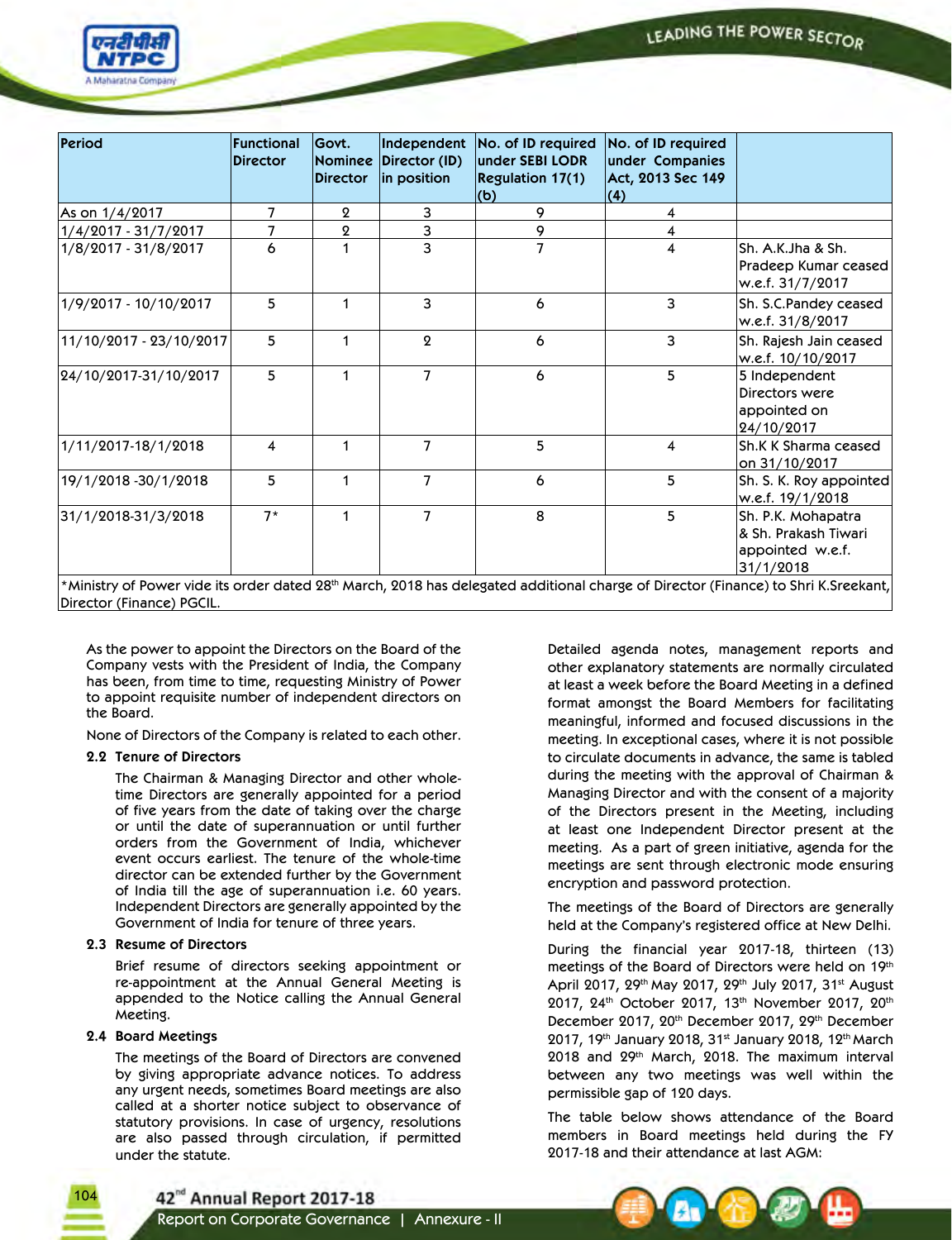| <b>Board Meeting</b><br>Attendance of<br>% of                                                                                                                                                                                                                                                                                                                                                                                                                                                                                                                                                                                                                       |                           | 100%                                                          | 100%                                   | 33.33%                                                |                                         | 100%                                                     | 100%                                  | 100%                                                    | 75%                                                   | 84.61%                                               | 100%                                                                                       | 84.61%                                  | 92.30%                              | 100%                                    | 88.88%                                               | 77.77%                                                      | 100%                                                     | 88.88%                                                      | <b>ZT.77%</b>                                         | 100%                                              | 100%                                                         | $100\%$                                          | 100%                                                   |
|---------------------------------------------------------------------------------------------------------------------------------------------------------------------------------------------------------------------------------------------------------------------------------------------------------------------------------------------------------------------------------------------------------------------------------------------------------------------------------------------------------------------------------------------------------------------------------------------------------------------------------------------------------------------|---------------------------|---------------------------------------------------------------|----------------------------------------|-------------------------------------------------------|-----------------------------------------|----------------------------------------------------------|---------------------------------------|---------------------------------------------------------|-------------------------------------------------------|------------------------------------------------------|--------------------------------------------------------------------------------------------|-----------------------------------------|-------------------------------------|-----------------------------------------|------------------------------------------------------|-------------------------------------------------------------|----------------------------------------------------------|-------------------------------------------------------------|-------------------------------------------------------|---------------------------------------------------|--------------------------------------------------------------|--------------------------------------------------|--------------------------------------------------------|
| Attendance<br>Total                                                                                                                                                                                                                                                                                                                                                                                                                                                                                                                                                                                                                                                 |                           | $\frac{1}{2}$                                                 | $\omega$                               |                                                       |                                         | 4                                                        | ∘                                     | <b>In</b>                                               | ω                                                     | $\overline{ }$                                       | ო                                                                                          | $\overline{ }$                          | $\frac{1}{2}$                       | $\frac{1}{2}$                           | $\infty$                                             | Ļ                                                           | $\sigma$                                                 | $\infty$                                                    | L                                                     | ო                                                 | ო                                                            | ო                                                | $\overline{\phantom{0}}$                               |
| <b>Meetings</b><br>tenure<br>No. of<br>during<br><b>Board</b><br>held<br>the                                                                                                                                                                                                                                                                                                                                                                                                                                                                                                                                                                                        |                           | ო                                                             | ო                                      | ო                                                     |                                         | 4                                                        | $\bullet$                             | <b>In</b>                                               | 4                                                     | ო                                                    | ო                                                                                          | ო                                       | ო                                   | $\frac{1}{2}$                           | $\sigma$                                             | ᡐ                                                           | $\sigma$                                                 | $\sigma$                                                    | ᡐ                                                     | ო                                                 | ო                                                            | ო                                                | $\overline{\phantom{0}}$                               |
| Last AGM<br>Attended<br>Whether                                                                                                                                                                                                                                                                                                                                                                                                                                                                                                                                                                                                                                     |                           | ⋋                                                             | ×                                      | $\blacksquare$                                        |                                         | $\blacksquare$                                           | ⋋                                     | ٠                                                       | ٠                                                     | $\blacksquare$                                       | ⋋                                                                                          | ⋋                                       | ⋋                                   | ≻                                       | $\blacksquare$                                       | ٠                                                           | ٠                                                        | ٠                                                           | ×                                                     | $\blacksquare$                                    | $\blacksquare$                                               | ٠                                                | ×                                                      |
| 8108/E/65                                                                                                                                                                                                                                                                                                                                                                                                                                                                                                                                                                                                                                                           |                           | ٥                                                             | $\blacksquare$                         | $\blacksquare$                                        |                                         | $\blacksquare$                                           | $\blacksquare$                        | $\blacksquare$                                          | $\blacksquare$                                        | ٠ŧ                                                   | ٥                                                                                          | ٥                                       | ٥                                   | О                                       | Ф                                                    | ×                                                           | ٥                                                        | O                                                           | ٥                                                     | О                                                 | Ф                                                            | Ф                                                | ٥                                                      |
| 8108/E/81                                                                                                                                                                                                                                                                                                                                                                                                                                                                                                                                                                                                                                                           |                           | О                                                             | $\blacksquare$                         | $\blacksquare$                                        |                                         | $\blacksquare$                                           | $\blacksquare$                        | ٠                                                       | $\blacksquare$                                        | a,                                                   | ٥                                                                                          | ٥                                       | ٥                                   | ٥                                       | ٥                                                    | 0                                                           | ٥                                                        | ٥                                                           | ٥                                                     | 0                                                 | ٥                                                            | О                                                | $\mathbf{r}$                                           |
| 8107/1/18                                                                                                                                                                                                                                                                                                                                                                                                                                                                                                                                                                                                                                                           |                           | ٥                                                             | $\blacksquare$                         | $\blacksquare$                                        |                                         | $\blacksquare$                                           | $\blacksquare$                        | $\mathbf{r}$                                            | $\mathbf{r}$                                          | e,                                                   | ٥                                                                                          | ٥                                       | G                                   | ٥                                       | Ф                                                    | ٥                                                           | ٥                                                        | ٥                                                           | ٥                                                     | О                                                 | О                                                            | ٥                                                | $\blacksquare$                                         |
| 8107/1/61                                                                                                                                                                                                                                                                                                                                                                                                                                                                                                                                                                                                                                                           |                           | О                                                             | $\blacksquare$                         | $\blacksquare$                                        |                                         | $\blacksquare$                                           | $\blacksquare$                        | $\mathbf{r}$                                            | $\blacksquare$                                        | ×                                                    | ٥                                                                                          | ٥                                       | $\pmb{\times}$                      | ٥                                       | ×                                                    | ×                                                           | ٥                                                        | ×                                                           | ×                                                     | $\blacksquare$                                    | $\mathbf{r}$                                                 | ٠                                                | $\mathbf{r}$                                           |
| LL03/31/63                                                                                                                                                                                                                                                                                                                                                                                                                                                                                                                                                                                                                                                          |                           | ٥                                                             | $\blacksquare$                         | $\blacksquare$                                        |                                         | $\blacksquare$                                           | $\blacksquare$                        | $\blacksquare$                                          | $\blacksquare$                                        | a,                                                   | ٥                                                                                          | ×                                       | ٥                                   | ٥                                       | Ф                                                    | ٥                                                           | ٥                                                        | ٥                                                           | ٥                                                     | $\blacksquare$                                    | $\blacksquare$                                               | $\blacksquare$                                   | $\blacksquare$                                         |
| LL03/3L/03                                                                                                                                                                                                                                                                                                                                                                                                                                                                                                                                                                                                                                                          |                           | ٥                                                             | $\blacksquare$                         | $\blacksquare$                                        |                                         | $\blacksquare$                                           | $\blacksquare$                        | $\mathbf{r}$                                            | $\mathbf{r}$                                          | e.                                                   | ٥                                                                                          | ×                                       | ٥                                   | ٥                                       | ٥                                                    | G                                                           | ٥                                                        | ٥                                                           | ×                                                     | $\blacksquare$                                    | $\blacksquare$                                               | $\blacksquare$                                   | $\mathbf{r}$                                           |
| #LL03/3L/03                                                                                                                                                                                                                                                                                                                                                                                                                                                                                                                                                                                                                                                         |                           | ٥                                                             | $\blacksquare$                         | $\blacksquare$                                        |                                         | $\blacksquare$                                           | $\blacksquare$                        | $\blacksquare$                                          | $\blacksquare$                                        | ٠ŧ                                                   | ٥                                                                                          | Ø                                       | О                                   | ٥                                       | Ф                                                    | ٥                                                           | ٥                                                        | ٥                                                           | Ø                                                     | $\blacksquare$                                    | $\mathbf{r}$                                                 | ٠                                                | $\mathbf{r}$                                           |
| LLOZ/LL/EL                                                                                                                                                                                                                                                                                                                                                                                                                                                                                                                                                                                                                                                          |                           | ٥                                                             | $\blacksquare$                         | $\blacksquare$                                        |                                         | $\blacksquare$                                           | ٥                                     | $\blacksquare$                                          | $\blacksquare$                                        | α                                                    | ٥                                                                                          | ٥                                       | ٥                                   | О                                       | О                                                    | ٩                                                           | Ф                                                        | О                                                           | ٥                                                     | $\blacksquare$                                    | $\blacksquare$                                               | ٠                                                | $\blacksquare$                                         |
| LL03/01/73                                                                                                                                                                                                                                                                                                                                                                                                                                                                                                                                                                                                                                                          |                           | ٥                                                             | $\blacksquare$                         | $\blacksquare$                                        |                                         | $\blacksquare$                                           | О                                     | ٥                                                       | ٠                                                     | Œ                                                    | О                                                                                          | О                                       | ٥                                   | ٥                                       | ٥                                                    | ٥                                                           | ٥                                                        | ٥                                                           | ٥                                                     | $\blacksquare$                                    | $\blacksquare$                                               | $\blacksquare$                                   | $\mathbf{r}$                                           |
| <b>S1/8/15</b>                                                                                                                                                                                                                                                                                                                                                                                                                                                                                                                                                                                                                                                      |                           | ٥                                                             | $\blacksquare$                         | $\blacksquare$                                        |                                         | О                                                        | О                                     | ٥                                                       | О                                                     | ×                                                    | ٥                                                                                          | ٥                                       | ٥                                   | О                                       | $\blacksquare$                                       | $\blacksquare$                                              | $\mathbf{r}$                                             | $\blacksquare$                                              | $\mathbf{r}$                                          | $\blacksquare$                                    | $\mathbf{r}$                                                 | $\blacksquare$                                   | $\mathbf{r}$                                           |
| LLOZ/L/6Z                                                                                                                                                                                                                                                                                                                                                                                                                                                                                                                                                                                                                                                           |                           | О                                                             | ٥                                      | $\boldsymbol{\times}$                                 |                                         | ٥                                                        | О                                     | ٥                                                       | 0                                                     | α                                                    | О                                                                                          | ٥                                       | ٥                                   | ٥                                       | $\blacksquare$                                       | ٠                                                           | $\blacksquare$                                           | $\blacksquare$                                              | ٠                                                     | $\blacksquare$                                    | $\blacksquare$                                               | ×                                                | $\blacksquare$                                         |
| $L10\delta/S/6\delta$                                                                                                                                                                                                                                                                                                                                                                                                                                                                                                                                                                                                                                               |                           | О                                                             | ٥                                      | ٥                                                     |                                         | О                                                        | О                                     | ٥                                                       | ٥                                                     | α                                                    | ٥                                                                                          | О                                       | ٥                                   | ٥                                       | $\blacksquare$                                       | ٠                                                           | $\blacksquare$                                           | $\blacksquare$                                              | <b>I</b>                                              | $\blacksquare$                                    | ×,                                                           | ×,                                               | $\mathbf{r}$                                           |
| L107/t/61                                                                                                                                                                                                                                                                                                                                                                                                                                                                                                                                                                                                                                                           |                           | Э                                                             | Ф                                      | $\pmb{\times}$                                        |                                         | ٥                                                        | G                                     | ٥                                                       | ×                                                     | G                                                    | ٥                                                                                          | О                                       | Ф                                   | Ф                                       | $\blacksquare$                                       | ٠                                                           | $\mathbf{r}$                                             | ٠                                                           | ٠                                                     | $\blacksquare$                                    | ٠                                                            | ×                                                | $\blacksquare$                                         |
|                                                                                                                                                                                                                                                                                                                                                                                                                                                                                                                                                                                                                                                                     |                           |                                                               |                                        |                                                       |                                         |                                                          |                                       |                                                         |                                                       |                                                      |                                                                                            |                                         |                                     |                                         |                                                      |                                                             |                                                          |                                                             |                                                       |                                                   |                                                              |                                                  |                                                        |
| Date(s)<br>Meeting                                                                                                                                                                                                                                                                                                                                                                                                                                                                                                                                                                                                                                                  | ļمبر<br>Names of Director | irector<br>ᇰ<br>Sing<br>Chairman & Managing D<br>Shri Gurdeep | Director (Technical)<br>Shri A. K. Jha | Joint Secretary & Financial<br>Z,<br>Dr. Pradeep Kuma | Advisor, MoP & Govt. Nominee<br>Directo | C. Pandey <sup>2</sup><br>Director (Projects)<br>Shri S. | Director (Finance)<br>Shri K. Biswal' | Shri K. K. Sharma <sup>3</sup><br>Director (Operations) | Independent Directoı<br>Shri Rajesh Jain <sup>4</sup> | irector<br>Independent Woman Di<br>Dr. Gauri Trivedi | Joint Secretary (Thermal), MoP &<br>ੇਰ<br>É<br>Shri Aniruddha Ku<br>Govt. Nominee Director | Independent Director<br>Shri S. Chander | Shri Saptarshi Roy<br>Director (HR) | Director (Commercial)<br>Shri A.K.Gupta | Independent Director<br>Shri M.P. Singh <sup>5</sup> | Shri Pradeep Kumar Deb <sup>5</sup><br>Independent Director | Shri Shashi Shekhar <sup>5</sup><br>Independent Director | $\overline{a}$<br>Shri Subhash Josh<br>Independent Director | Shri Vinod Kumar <sup>5</sup><br>Independent Director | Director (Projects)<br>Shri S.K. Roy <sup>6</sup> | ັ <sub>ດ</sub><br>Shri P.K. Mohapatı<br>Director (Technical) | ÷.<br>Shri Prakash Tiwa<br>Director (Operations) | Sreekant <sup>8</sup><br>Director (Finance)<br>Shri K. |
| 1. Ceased to be Director w.e.f. 31 <sup>st</sup> July 2017<br>2. Ceased to be Director w.e.f. 31st August 2017<br>3. Ceased to be Director w.e.f. 31st October 2017<br>4. Ceased to be Director w.e.f. 10th October 2017<br>5. Appointed as Director w.e.f. 24th October 2017<br>6. Appointed as Director w.e.f. 19th January 2018<br>Appointed as Director w.e.f. 31st January 2018<br>7.<br>Shri K. Sreekant was appointed as Director on 29th March, 2018 and has been given additional charge of Director (Finance) vide letter dated 28.03.2018 f<br>8.<br>Ministry of Power.<br>*Under suspension vide order dated 14th December, 2017 from Ministry of Power |                           |                                                               |                                        |                                                       |                                         |                                                          |                                       |                                                         |                                                       |                                                      |                                                                                            |                                         |                                     |                                         |                                                      |                                                             |                                                          |                                                             |                                                       |                                                   |                                                              |                                                  |                                                        |

8. Shri K. Sreekant was appointed as Director on 29<sup>th</sup> March, 2018 and has been given additional charge of Director (Finance) vide letter dated 28.03.2018 from the Ministry of Power.



105



42<sup>nd</sup> Annual Report 2017-18 Report on Corporate Governance | Annexure - II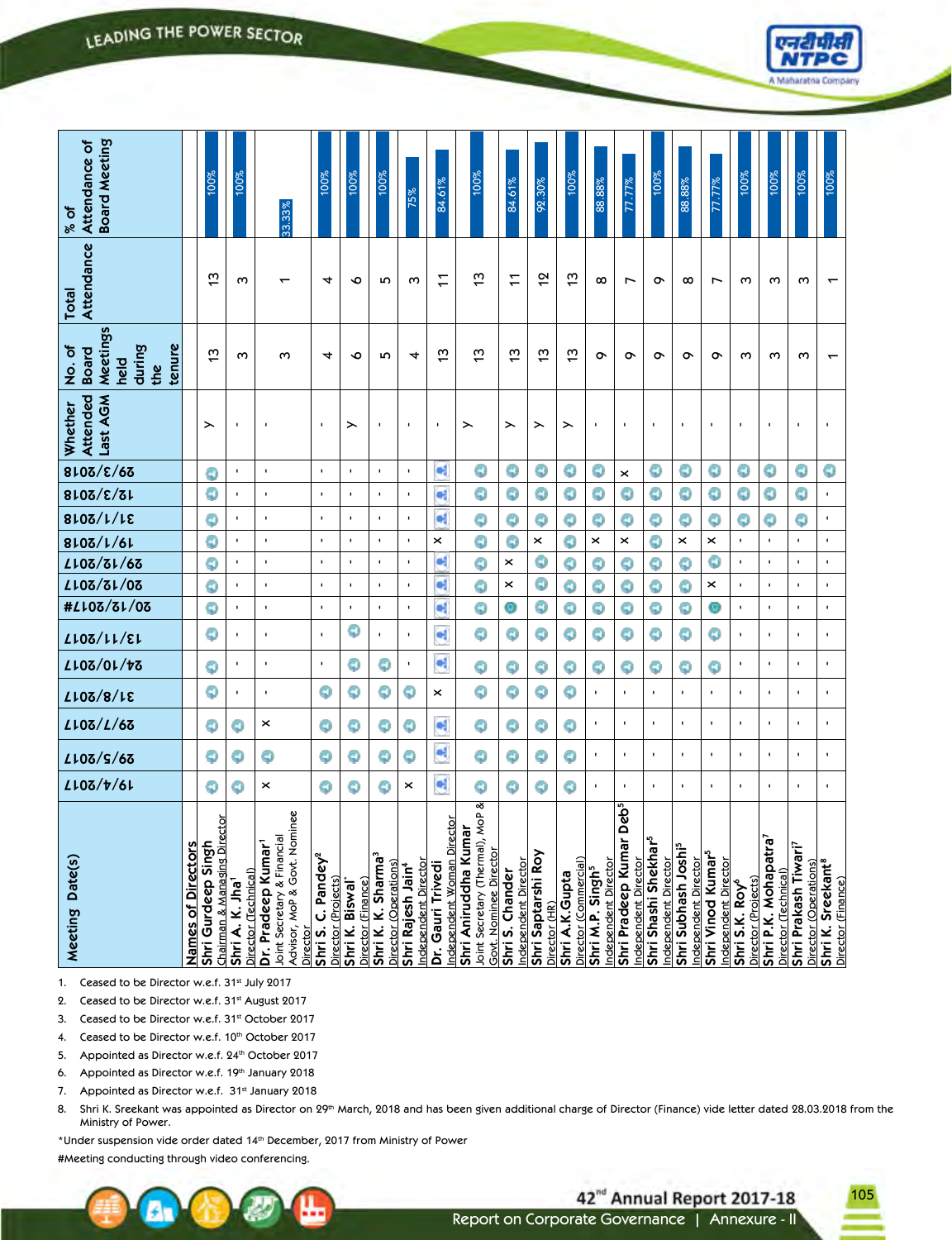

### **Details of other Directorships & Membership/Chairmanship of Committees of Directors are as follows:**

| <b>Names of Directors</b>      | No. of other<br><b>Directorship</b> | <b>No. of Committee</b><br>membership* |              |
|--------------------------------|-------------------------------------|----------------------------------------|--------------|
|                                |                                     | As<br><b>Chairman</b>                  | As<br>member |
| <b>Functional Directors</b>    |                                     |                                        |              |
| Shri Gurdeep Singh             | $\mathbf 2$                         |                                        |              |
| Shri K. Biswal**               |                                     |                                        |              |
| Shri Saptarshi Roy             | 6                                   |                                        |              |
| Shri A.K.Gupta                 | 7                                   |                                        |              |
| Shri S.K. Roy                  | 4                                   |                                        | 1            |
| Shri P.K. Mohapatra            | 2                                   |                                        |              |
| Shri Prakash Tiwari            | 2                                   |                                        | 1            |
| Shri K. Sreekant***            | 1                                   |                                        | ջ            |
| <b>Govt. Nominee Directors</b> |                                     |                                        |              |
| Shri Aniruddha Kumar           | $\mathbf 2$                         |                                        |              |
| <b>Independent Directors</b>   |                                     |                                        |              |
| Dr. Gauri Trivedi              | 6                                   |                                        | 1            |
| Shri S. Chander                | 4                                   | 3                                      |              |
| Shri M.P. Singh                |                                     | 1                                      | 1            |
| Shri P.K. Deb                  |                                     |                                        | 1            |
| Shri Shashi Shekhar            |                                     |                                        |              |
| Shri Subhash Joshi             |                                     |                                        | 1            |
| <b>Shri Vinod Kumar</b>        |                                     |                                        | 1            |

\*Membership of only Stakeholders' Relationship Committee and Audit Committee has been considered.

\*\*under suspension vide Ministry of Power order dated 14th December 2017. \*\*\*Shri K. Sreekant has been given additional charge of Director (Finance) vide Ministry of Power Order dated 28th March, 2018.

### **2.5 Board Independence:**

106

 All the Independent Directors have given the declaration that they meet the criteria of independence as per the provisions of the Companies Act, 2013 and SEBI LODR.

### **2.6 Performance Evaluation of Board Members:**

 Ministry of Corporate Affairs (MCA) vide General Circular dated 5th June, 2015 has exempted Government Companies from the provisions of Section 178 (2) which provides about manner of performance evaluation of Board of Directors, Committee of Board of Directors and of every director by the Nomination & Remuneration Committee. Similar exemption has been requested from SEBI under the SEBI LODR, which is under consideration. The aforesaid circular of MCA further exempted listed Govt. Companies from provisions of Section 134 (3) (p) which requires mentioning the manner of formal evaluation of its own performance by the Board and that of its Committees

and Individual Director in Board's Report, if directors are evaluated by the Ministry or Department of the Central Government which is administratively in charge of the company, or, as the case may be, the State Government as per its own evaluation methodology. In this regard, Deptt. of Public Enterprise (DPE) has already laid down a mechanism for performance appraisal of all functional directors.

 NTPC enters into Memorandum of Understanding (MoU) with Government of India each year, which demarcates key performance parameters for the company. The MoU targets are cascaded down and form an integral part of the performance appraisal of the individuals. The internal MoU covers all operational and performance parameters like – Plant Performance and Efficiency, Financial targets, Cost cutting targets, Environment, Welfare, Community development and any other relevant factor. The performances of the Company are evaluated by the Department of Public Enterprise vis-à-vis MoU entered into with the Government of India.

### **2.7 Separate Meeting of Independent Directors:**

 Ministry of Corporate Affairs vide Notification dated 5<sup>th</sup> July, 2017 has exempted government Companies from applicability of clause (a) and (b) of sub-paragraph (3) of paragraph VII of Schedule IV of the Companies Act, 2013 which requires that the Independent Directors in their separate meeting shall review the performance of nonindependent directors, performance of the Board as a whole, performance of the Chairperson of the company, taking into account the views of executive directors and non-executive directors. Representation has been given to SEBI for exemption from these requirements as given in Regulation 25(4) of SEBI LODR in-line with exemption available under Companies Act, 2013.

 A separate meeting of Independent Directors was held on 5<sup>th</sup> February, 2018. The meeting was attended by six Independent Directors. In this meeting, independent directors assessed the performance of the Board as a whole and also the quality, quantity and timeliness of flow of information between the Company management and the Board which is necessary for the Board to effectively and reasonably perform their duties.

### **2.8 Information placed before the Board of Directors:**

 The Board has complete access to any information within the Company to be able to take informed decisions, exercise control over the organisation as well as to review the progress of implementation of the strategic decisions and corporate plans formulated by the Board. Information provided to the Board normally includes:

- Annual operating plans and budgets and any updates.
- Capital Budgets and any updates.

42<sup>nd</sup> Annual Report 2017-18

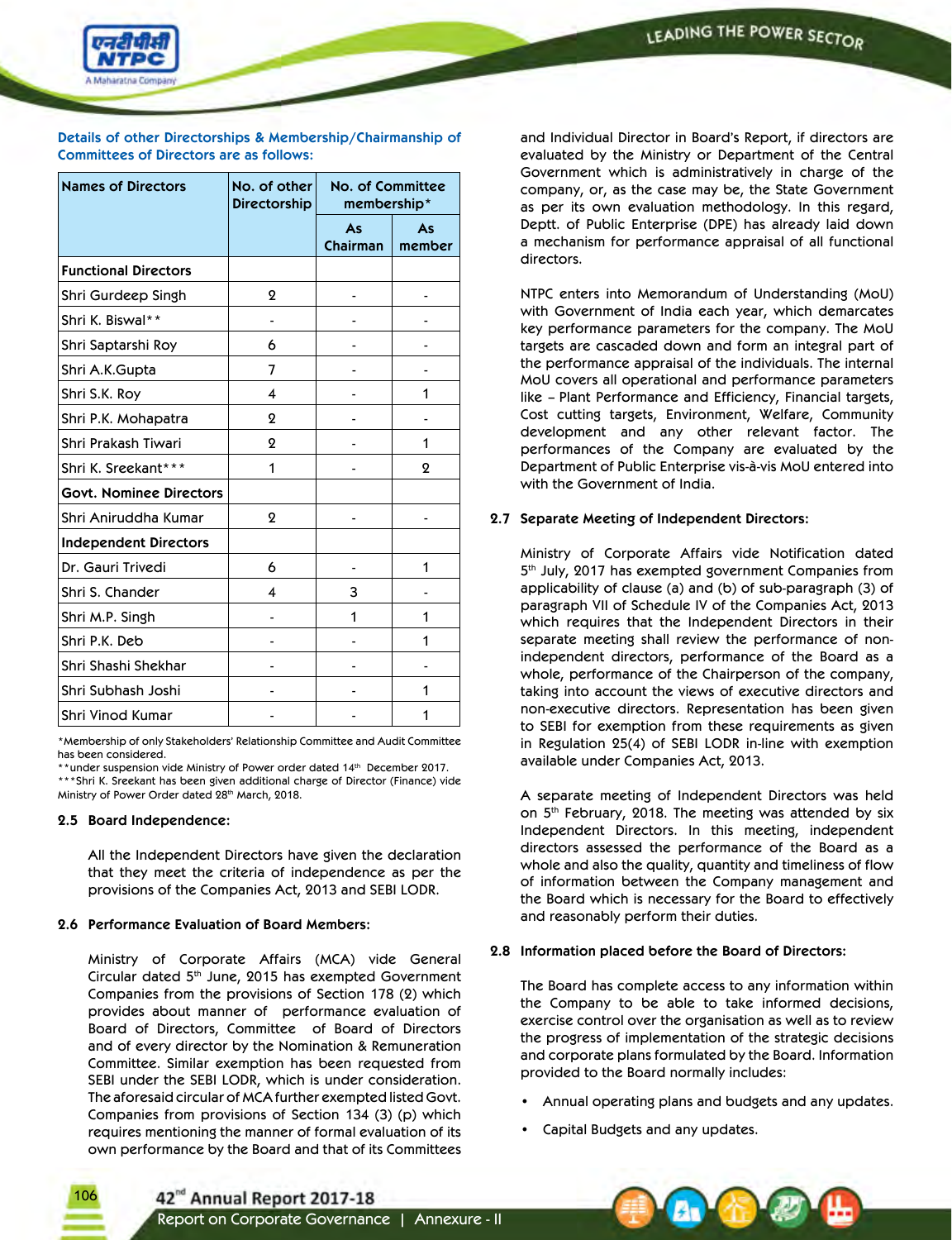

- Quarterly financial results.
- Annual Accounts, Directors' Report.
- • Major investments, formation of subsidiaries and Joint Ventures or collaboration agreement, Strategic Alliances, etc.
- Minutes of meetings of Audit Committee and other Committees of the Board.
- • Minutes of meetings of Board of Directors of subsidiary companies.
- • Fatal or serious accidents, dangerous occurrences, etc.
- Operational highlights and substantial non-payment for goods sold by the Company.
- • Award of large value contracts.
- Disclosure of Interest by Directors about directorships and committee positions occupied by them in other companies.
- Declaration of independence by Independent Directors.
- • Quarterly Report on foreign exchange exposures.
- • Quarterly status of investors complaints.
- Quarterly Report on Foreign Travel of CMD, Functional Directors and Employees.
- Quarterly Report on Short Term Deposits and Investments.
- Report on Contract awarded on nomination basis.
- Quarterly Report on Reconciliation of Share Capital Audit.
- Quarterly Report on Business Activities of various Joint Venture Companies and Subsidiaries of NTPC.
- • Quarterly Report on Compliance of various laws including show cause demand and prosecution notices.
- Quarterly Report on Compliance with Corporate Governance norms.
- Non-compliance of any regulatory, statutory or listing requirements and shareholders services such as nonpayment of dividend, delay in share transfer, etc.
- • Appointment of Key Managerial Personnel and information on recruitment and promotion of senior officers to the level of Executive Director which is just below the Board level and Company Secretary.
- Any significant development in Human Resources/ Industrial Relations like signing of wage agreement, implementation of Voluntary Retirement Scheme, etc.
- Information relating to major legal disputes.
- Highlights of important events from last meeting to the current meeting.
- • Any other information as may be required to be presented to the Board for information or approval.

 The important decisions taken at the Board / Committee meetings are communicated to the concerned departments promptly.

### **3. COMMITTEES OF THE BOARD OF DIRECTORS**

 With a view to ensure effective decision making, the Board of Directors has constituted various Committees to have focused attention on crucial issues. Some of these committees have been constituted voluntarily even though there is no legal requirement under the Companies Act 2013 or SEBI LODR. The Board has established the following major Committees:-

- 1. Audit Committee.
- 2. Stakeholders' Relationship Committee
- 3. Remuneration Committee
- 4. Nomination and Remuneration Committee including PRP
- 5. Committee of Directors on Corporate Social Responsibility & Sustainability
- 6. Committee on Management Controls.
- 7. Projects Sub-Committee
- 8. Committee of Functional Directors for Contracts
- 9. Contracts Sub- Committee.
- 10. Committee of the Board for Allotment and Post-Allotment activities of NTPC's Securities
- 11. Committee for Vigilance Matters
- 12. Exchange Risk Management Committee
- 13. Risk Management Committee
- 14. Committee of Directors on Fuel Management and Development & Operation of Coal Blocks
- 15. Committee on Business Development
- **3.1 Audit Committee**

 The composition, quorum, scope, etc. of the Audit Committee are in line with the Companies Act, 2013, SEBI LODR and Guidelines on Corporate Governance as issued by Department of Public Enterprises, Govt. of India.

107

42<sup>nd</sup> Annual Report 2017-18 Report on Corporate Governance | Annexure - II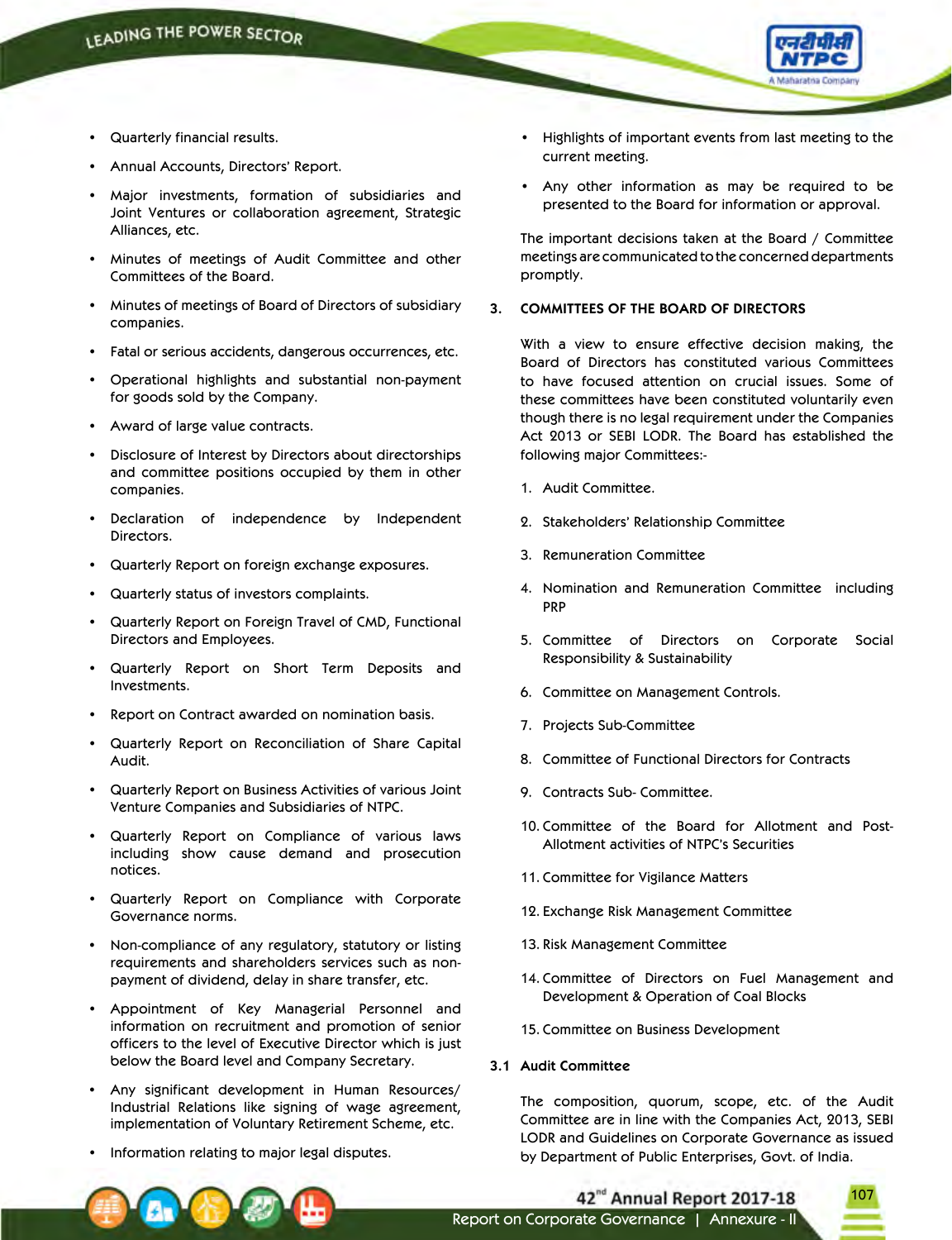

### **Composition**

As on 31<sup>st</sup> March 2018, the Audit Committee comprised the following members:-

| S.No. | Name of the Member       | Designation                                            |
|-------|--------------------------|--------------------------------------------------------|
|       | Shri Seethapathy Chander | Independent Director<br>& Chairman of the<br>Committee |
| ջ     | Dr. Gauri Trivedi        | <b>Independent Director</b>                            |
| 3     | Shri Pradeep Kumar Deb   | Independent Director                                   |
| 4     | Shri M.P. Singh          | Independent Director                                   |
| 5.    | Govt. Nominee Director   | (Joint Secretary &<br>Finance Advisor, MoP)*           |

|  |  |  |  |  |  | * As on 31.03.2018, position was vacant. |  |  |
|--|--|--|--|--|--|------------------------------------------|--|--|
|--|--|--|--|--|--|------------------------------------------|--|--|

Director (Finance), Head of Internal Audit Department and Senior Executives are invited to the Audit Committee Meetings for interacting with the members of the Committee. The Statutory Auditors and Cost Auditors of the Company are also invited to the meetings of the Audit Committee while discussing financial statements & Cost Audit Reports respectively.

The Company Secretary acts as the Secretary to the Committee.

### **Scope of Audit Committee**

108

The scope of Audit Committee is as follows:-

- 1. Before commencement of Audit, discussion with the auditors about the nature and scope of audit and after the completion of Audit, deliberation on area of concern.
- 2. Provide an open avenue of communication between the independent auditors, internal auditors and the Board of Directors.
- 3. Approval or any subsequent modification of transactions of the company with related parties
- 4. Scrutiny of inter-corporate loans and investments
- 5. Reviewing, with the management, the quarterly financial statements before submission to the Board for approval.
- 6. Reviewing, with the management, the annual financial statements and draft auditor's report thereon before submission to the board for approval, with particular reference to:
	- a. Matters required to be included in the Director's Responsibility Statement to be included in the Board's report in terms of clause (c) of sub-section 3 of section 134 of the Companies Act, 2013;
	- b. Changes, if any, in accounting policies and practices and reasons for the same;
- c. Major accounting entries involving estimates based on the exercise of judgment by management;
- d. Significant adjustments made in the financial statements arising out of audit findings;
- e. Compliance with listing and other legal requirements relating to financial statements;
- f. Disclosure of related party transactions;
- g. Qualifications in the draft audit report.
- 7. Noting the appointment and removal of independent auditors. Recommending audit fee of independent auditors and also approval for payment of any other service.
- 8. Recommending to the Board the appointment and remuneration of the cost auditors of the Company.
- 9. Review of observations of C&AG including status of Government Audit paras.
- 10. Reviewing with the management, statement of uses/ application of funds raised through an issue (public issue, rights issue, preferential issue etc.), statement of funds utilised for purposes other than those stated in the offer documents/prospectus/notice and the report submitted by the monitoring agency monitoring the utilisation of proceeds of a public or rights issue, and making appropriate recommendations to the board to take up steps in this matter.
- 11. Valuation of undertakings or assets of the company, wherever it is necessary
- 12. Evaluation of internal financial controls and risk management systems.
- 13. To look into the reasons for substantial defaults in the payment to the depositors, debenture holders, shareholders (in case of non-payment of declared dividends) and creditors.
- 14. To review the functioning of Whistle Blower Mechanism.
- 15. Reviewing the findings of any internal investigations by the internal auditors into matters where there is suspected fraud or irregularity or a failure of internal control systems of a material nature and reporting the matter to the Board.
- 16. To review the follow up action taken on the recommendations of Committee on Public Undertakings (COPU) of the Parliament.
- 17. Review of:
	- a. Management discussion and analysis of financial condition and results of operations;



42<sup>nd</sup> Annual Report 2017-18

Report on Corporate Governance | Annexure - II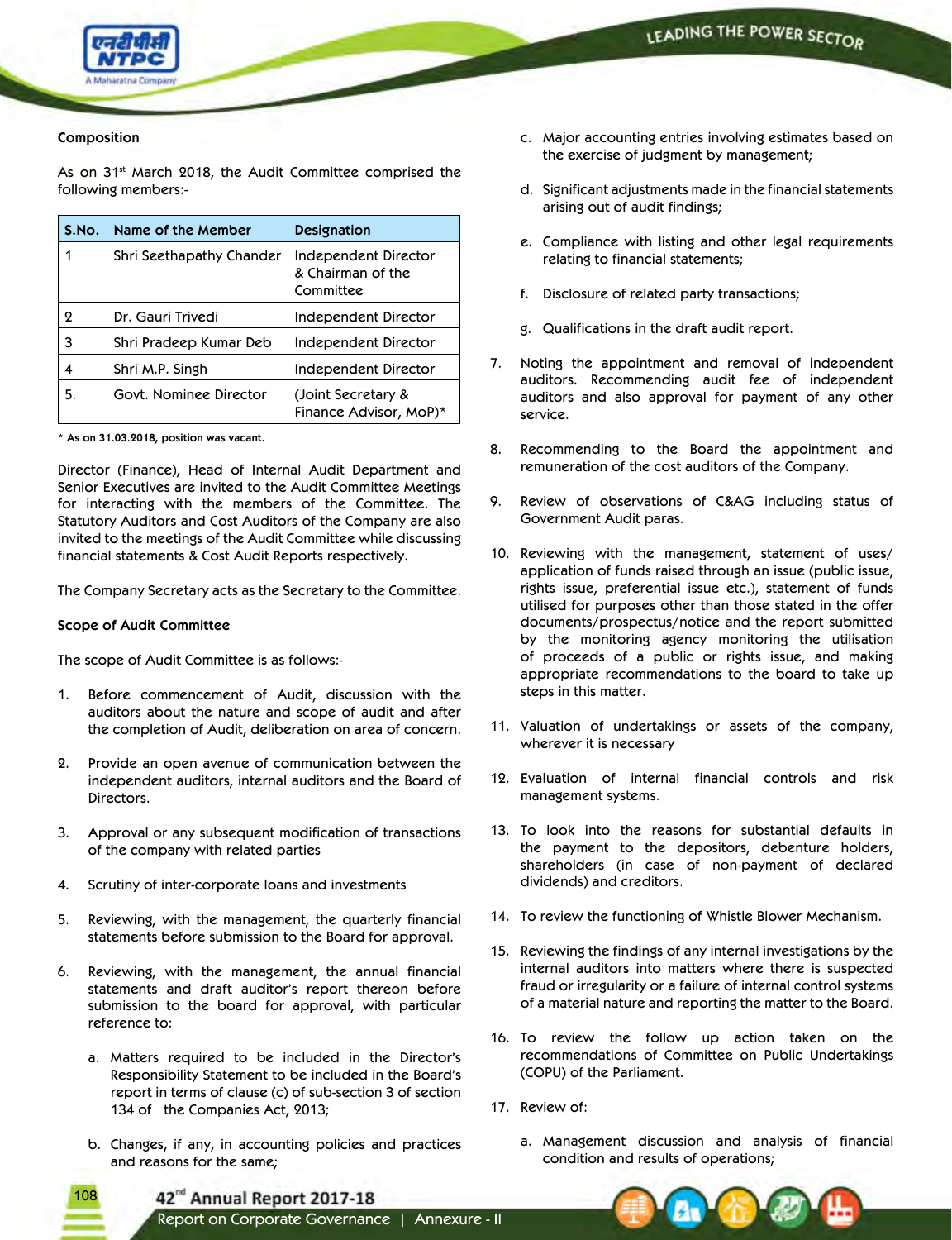

- b. Management letters/ letters of internal control weaknesses; issued by the statutory auditors
- c. Internal Audit Reports relating to internal control weaknesses.
- 18. Oversight of the company's financial reporting process and the disclosure of its financial information to ensure that the financial statement is correct, sufficient and credible.
- 19. Review with the independent auditor the co-ordination of audit efforts to assure completeness of coverage, reduction of redundant efforts and the effective use of all audit resources.
- 20. Reviewing the adequacy of internal audit function, if any, including the structure of the internal audit department, staffing and seniority of the official heading the department, reporting structure coverage and frequency of internal audit.
- 21. Consider and review the following with the independent auditor and the management:
	- a) The adequacy of internal controls including computerized information system controls and security, and
	- b) Related findings and recommendations of the independent auditors and internal auditors, together with the management responses.
- 22. Consider and review the following with the management, internal auditor and the independent auditor:
	- a) Significant findings during the year, including the status of previous audit recommendations.
	- b) Any difficulties encountered during audit work including any restrictions on the scope of activities or access to required information.
- 23. Review of appointment and removal of the Chief Internal Auditor.
- 24. Reviewing, with the management, the performance of the internal auditors and of the independent auditors and effectiveness of the audit process.
- 25. Review of internal audit observations outstanding for more than two years.
- 26. Any matter referred to it by the Board or any other terms of reference as amended by the Companies Act, 2013 & rules made thereunder, SEBI LODR and Guidelines issued by DPE.

### **Meetings and Attendance**

During the financial year 2017-18, five (5) meetings of the Audit Committee were held and details including attendance of members of the Committee are as follows:

| Name of Members                 | $\overline{ }$<br>18/5/201 | ►<br>201<br><b>10</b><br>$\overline{5}$ | $\overline{\phantom{a}}$<br>$\overline{8}$<br>►<br>$\overline{8}$ | $\overline{1}$<br>/20<br>$\pm$<br>$\frac{1}{2}$ | $\mathbf{\underline{\omega}}$<br>$\overline{20}$<br>$\bullet$<br>$\frac{1}{2}$ | <b>Total Meetings</b><br>held during<br>  tenure | No. of<br><b>Meetings</b><br><b>Attended</b> | $ \%$ of attendance $ $<br>at the meeting |
|---------------------------------|----------------------------|-----------------------------------------|-------------------------------------------------------------------|-------------------------------------------------|--------------------------------------------------------------------------------|--------------------------------------------------|----------------------------------------------|-------------------------------------------|
| Shri S. Chander                 | e                          |                                         | e                                                                 | e                                               |                                                                                |                                                  |                                              | 100%                                      |
| Shri Pradeep Kumar <sup>1</sup> | X                          |                                         | X                                                                 |                                                 |                                                                                |                                                  |                                              | 33.33%                                    |
| Dr. Gauri Trivedi               | х                          |                                         | £.                                                                |                                                 | Ø.                                                                             |                                                  |                                              | 80%                                       |
| Shri Rajesh Jain <sup>2</sup>   |                            |                                         | gГ.                                                               |                                                 | $\blacksquare$                                                                 |                                                  |                                              | 100%                                      |
| Shri M.P. Singh <sup>3</sup>    |                            |                                         |                                                                   | æ                                               |                                                                                | 9                                                |                                              | 100%                                      |
| Shri P.K. Deb <sup>3</sup>      |                            | $\blacksquare$                          |                                                                   | g,                                              |                                                                                |                                                  | Ω                                            | 100%                                      |

1. Ceased to be Director w.e.f. 31st July, 2017.

Ceased to be Director w.e.f. 10th October, 2017.

Appointed as member of the Committee w.e.f. 13<sup>th</sup> November, 2017.

Shri S. Chander, Chairman of the Audit Committee was present in the Annual General Meeting held on 20<sup>th</sup> September, 2017 to answer the queries of the shareholders.

### **3.2 Stakeholders' Relationship Committee**

This Committee considers and resolves the grievances of security holders of the Company inter-alia including grievances related to transfer of shares, non-receipt of Annual Report, non-receipt of dividend etc.

#### **Composition**

As on 31<sup>st</sup> March 2018, this committee was constituted with the following Directors:

|       | 1. Shri M.P. Singh, Independent Director & Chairman<br>of the Committee |
|-------|-------------------------------------------------------------------------|
| 2.    | Director (Finance)                                                      |
| $+3.$ | Shri Subhash Joshi, Independent Director                                |
|       | Shri Vinod Kumar, Independent Director                                  |

42<sup>nd</sup> Annual Report 2017-18

Report on Corporate Governance | Annexure - II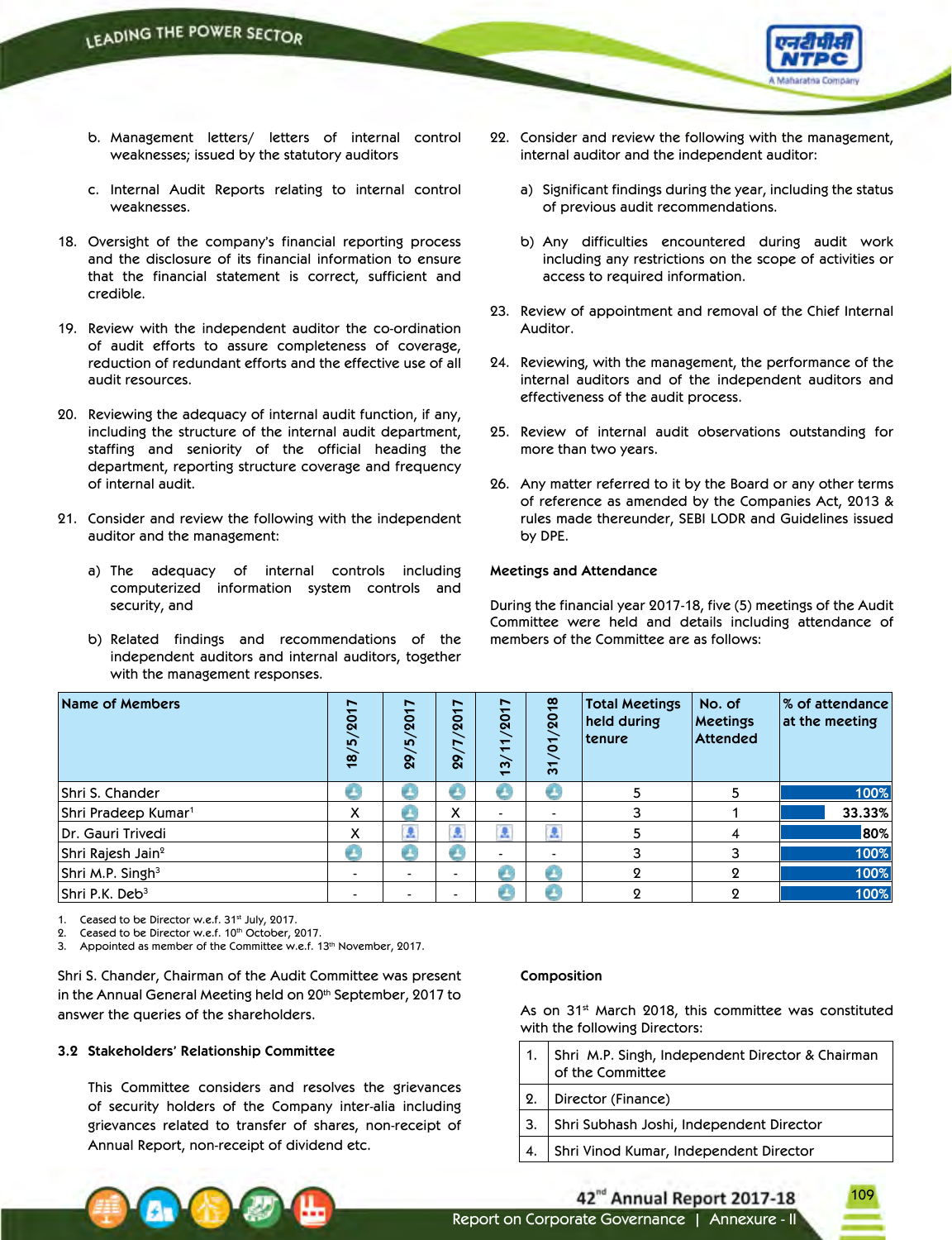

### **Meeting and Attendance**

During the financial year 2017-18, four (4) meetings of the Stakeholders' Relationship Committee were held and details including attendance of members of the Committee are as follows:

| Name of Members                 | 29/5/2017      | $\overline{ }$<br>$\overline{8}$<br>$\overline{8}$ | ↖<br>$\overline{\mathbf{S}}$<br>$\frac{1}{2}$<br>$\overline{\phantom{0}}$ | $\frac{8}{1}$<br>$\overline{S}$<br>5<br>$\overline{31}$ | Total Meetings<br>held during the<br>tenure | <b>Meetings</b><br><b>Attended</b> | ∣% of attendance<br>at the meeting |
|---------------------------------|----------------|----------------------------------------------------|---------------------------------------------------------------------------|---------------------------------------------------------|---------------------------------------------|------------------------------------|------------------------------------|
| Shri M.P. Singh <sup>1</sup>    | $\blacksquare$ |                                                    |                                                                           |                                                         | 9                                           | 9                                  | 100%                               |
| Dr. Gauri Trivedi <sup>2</sup>  | £              | å                                                  |                                                                           |                                                         | 9                                           | 9                                  | 100%                               |
| Shri S. Roy <sup>3</sup>        | e              | g.                                                 |                                                                           |                                                         |                                             |                                    | 100%                               |
| Shri K. Biswal <sup>4</sup>     | e              |                                                    |                                                                           |                                                         |                                             | 3                                  | 100%                               |
| Shri Rajesh Jain <sup>5</sup>   | Ø.             | 69                                                 | -                                                                         |                                                         | 9                                           | 9                                  | 100%                               |
| Shri Subhash Joshi <sup>1</sup> | $\blacksquare$ |                                                    |                                                                           |                                                         | 0                                           | 9                                  | 100%                               |
| Shri Vinod Kumar <sup>1</sup>   | $\,$           |                                                    |                                                                           |                                                         | Ω                                           | Ω                                  | 100%                               |

*1. Appointed as member of the Committee w.e.f. 13th November, 2017.* 

*2. Ceased to be member of the Committee consequent upon reconstitution of the Committee w.e.f. 13th November, 2017.* 

*3. Had additional charge of Director (Finance) for a period of 3 months vide order dated 19th December, 2017 from Ministry of Power.* 

*4. Under suspension vide order dated 14th December, 2017 from Ministry of Power.* 

*5. Ceased to be Director w.e.f. 10th October, 2017.*

### **Name and designation of Compliance Officer**

The Board of Directors has appointed Shri K.P. Gupta, Company Secretary as the Company Secretary & Compliance Officer in terms of Regulation 6 of SEBI LODR.

### **Investor Grievances**

The Company has always valued its investor's relationship. During the financial year ending 31<sup>st</sup> March, 2018, Company has attended its investor grievances expeditiously except for the cases constrained by disputes or legal impediments. The details of the complaints received, resolved and disposed off during the year are as under:

| <b>Particulars</b>                | <b>Opening Balance</b> | <b>Received</b> | <b>Resolved</b> | Pending |
|-----------------------------------|------------------------|-----------------|-----------------|---------|
| Complaints relating to            |                        |                 |                 |         |
| <b>Equity Shares</b>              |                        | 5566            | 5566            |         |
| <b>Bonus Debentures</b>           |                        | 1043            | 1042            |         |
| <b>Private Placement of Bonds</b> |                        |                 |                 |         |
| Public Issue of Bonds             |                        | 181             | 181             |         |

### **Number of pending share transfers**

Share Transfers have been affected within 30 days from the date of lodgement of valid transfer deeds as prescribed under SEBI LODR. A certificate to this effect duly signed by a Practising Company Secretary was furnished to Stock Exchanges as per requirement of Regulation 40 (9) of SEBI LODR. As on 31st March, 2018, no transfer request was pending with the Company.

### **3.3 Remuneration Committee for PRP**

110

 As per the provisions of the DPE Guidelines, a Remuneration Committee was constituted to decide the annual bonus/ variable pay pool and policy for its distribution within the limits prescribed under the DPE guidelines. The Board of Directors, in its 451<sup>st</sup> meeting held on 13<sup>th</sup> November, 2017, had decided to merge Remuneration Committee for PRP and Nomination & Remuneration Committee. Before reconstitution the Committee comprised the following members:

| Shri Rajesh Jain <sup>1</sup> | Independent Director &<br>Chairman of the committee |
|-------------------------------|-----------------------------------------------------|
| Dr. Gauri Trivedi             | Independent Director                                |
| Shri Seethapathy Chander      | Independent Director                                |

Ceased to be Director w.e.f. 10th October, 2017.



Report on Corporate Governance | Annexure - II

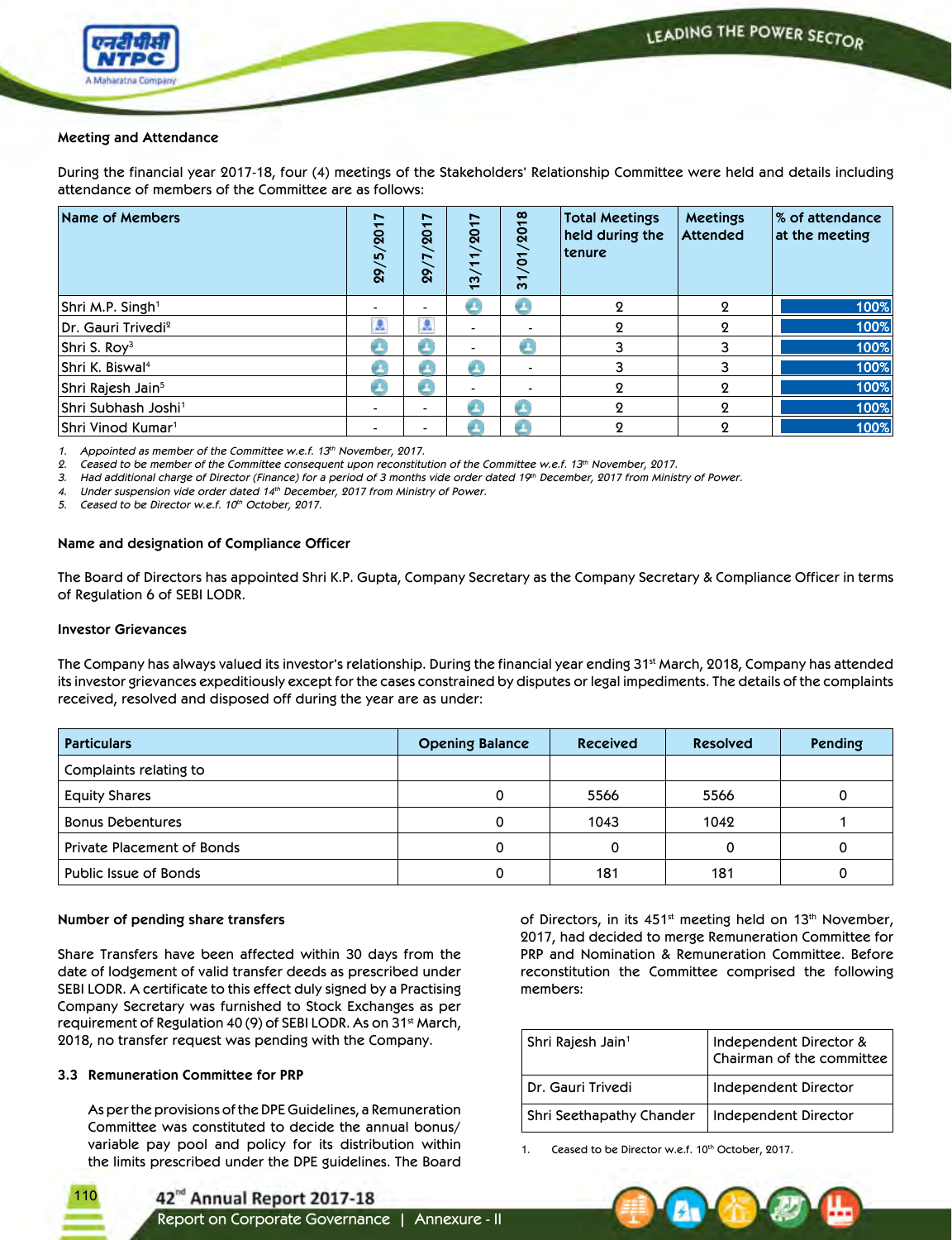

### **Meeting and Attendance**

 Before reconstitution, one (1) meeting of Remuneration Committee for PRP was held. Details of the meeting including attendance of members of the Committee are as follows:

| Names of<br><b>Members</b> | 31/8/2017 | % Attendance at<br>the meeting |
|----------------------------|-----------|--------------------------------|
| Shri Rajesh Jain           |           | 100%                           |
| Dr. Gauri Trivedi          |           | 0%                             |
| Shri S. Chander            |           | 100%                           |

### **3.4 Nomination and Remuneration Committee including PRP**

 As per the requirements of Section 178 of the Companies Act, 2013 and Regulation 19 of SEBI LODR, a Nomination & Remuneration Committee of the Directors was constituted.

As mentioned above, the Board of Directors in its 451st meeting held on 13<sup>th</sup> November, 2017 decided to merge existing Remuneration Committee for PRP with Nomination and Remuneration Committee and renamed the Committee as Nomination and Remuneration Committee including PRP. After merger, the scope of the Committee includes approval of annual bonus/ variable pay pool and policy for its distribution across the executives and non-unionized supervisors within the prescribed limit in addition to scope as defined under the Companies Act, 2013 and SEBI LODR.

 Being a Government Company, as per the Articles of Association, all Directors including Chairman & Managing

## Director, Whole time Director are appointed by the Govt. of India. Further, their tenure and remuneration are also fixed by the Government of India. The remuneration of Functional Directors and employees of the Company is fixed as per extant guidelines issued by Department of Public Enterprises (DPE), from time to time. The Part time Non-official Independent Directors are paid sitting fees for attending Board and Committee meetings. As per the norms of Government of India, the Government Nominee Director is not entitled to get any remuneration/sitting fee from the Company.

 Ministry of Corporate Affairs (MCA) vide notification dated 5th June, 2015, has exempted Government Companies from the provisions of section 178(2), (3) and (4) which requires formulation of criteria for determining qualifications, positive attributes, independence and annual evaluation of Directors & policy relating to remuneration of Directors. Similar exemption has been requested from SEBI under the SEBI LODR vide letter dated 30<sup>th</sup> March 2018.

As on 31<sup>st</sup> March 2018, the Nomination and Remuneration Committee including PRP comprised the following Members:

| Dr. Gauri Trivedi | Independent Director & Chairman<br>of the Committee |
|-------------------|-----------------------------------------------------|
| Shri S. Chander   | Independent Director                                |
| Shri Vinod Kumar  | Independent Director                                |
| Shri P.K. Deb     | Independent Director                                |

### **Meeting and Attendance**

 During financial year 2017-18, four (4) meetings of Nomination and Remuneration Committee including PRP were held. Details of the meeting including attendance of members of the Committee are as follows:

| Name of Members                 | 29/5/2017*     | $\overline{ }$<br>ᅮ<br>$\overline{Q}$<br>$\infty$<br>$\overline{31}$ | $\star$<br>$\overline{ }$<br>/201<br>13/11 | 03/2018<br>05/ | <b>Total Meetings</b><br>held during the<br>  tenure | <b>Meetings</b><br>Attended | % of attendance at<br>the meeting |
|---------------------------------|----------------|----------------------------------------------------------------------|--------------------------------------------|----------------|------------------------------------------------------|-----------------------------|-----------------------------------|
| Shri Gurdeep Singh <sup>1</sup> | e              | e                                                                    | æ.                                         | -              | 3                                                    | 3                           | 100%                              |
| Dr. Gauri Trivedi               | A              | x                                                                    | A                                          | $\Delta$       | 4                                                    | 3                           | 75%                               |
| Shri S. Chander                 | C              | ek,                                                                  |                                            | e              | 4                                                    | 4                           | 100%                              |
| Shri Rajesh Jain <sup>2</sup>   | C              | e                                                                    | -                                          |                | $\mathbf{Q}$                                         | $\Omega$                    | 100%                              |
| Shri Vinod Kumar <sup>3</sup>   | $\blacksquare$ |                                                                      | -                                          | Œ              |                                                      |                             | 100%                              |
| Shri P.K. Deb <sup>3</sup>      | $\blacksquare$ |                                                                      |                                            | e              |                                                      |                             | 100%                              |

*1. Ceased to be member of the Committee consequent upon reconstitution w.e.f. 13th November, 2017.* 

*2. Ceased to be Director w.e.f. 10th October, 2017.* 

*3. Inducted as member of the Committee w.e.f. 13th November, 2017.* 

*\* details of meeting of Nomination & Remuneration Committee.*

### **3.5 Corporate Social Responsibility and Sustainability Committee**

 This Committee has been constituted as per the requirements of Section 135 of the Companies Act, 2013 and DPE guidelines on sustainability (SD). CSR committee formulates and recommend to the Board, Corporate Social Responsibility & Sustainability Policy, recommends the amount of expenditure to be incurred on the activities specified in the CSR & SD Policy and monitors the Corporate Social Responsibility Policy of the company apart from looking into the matter as the Board may delegate from time to time.

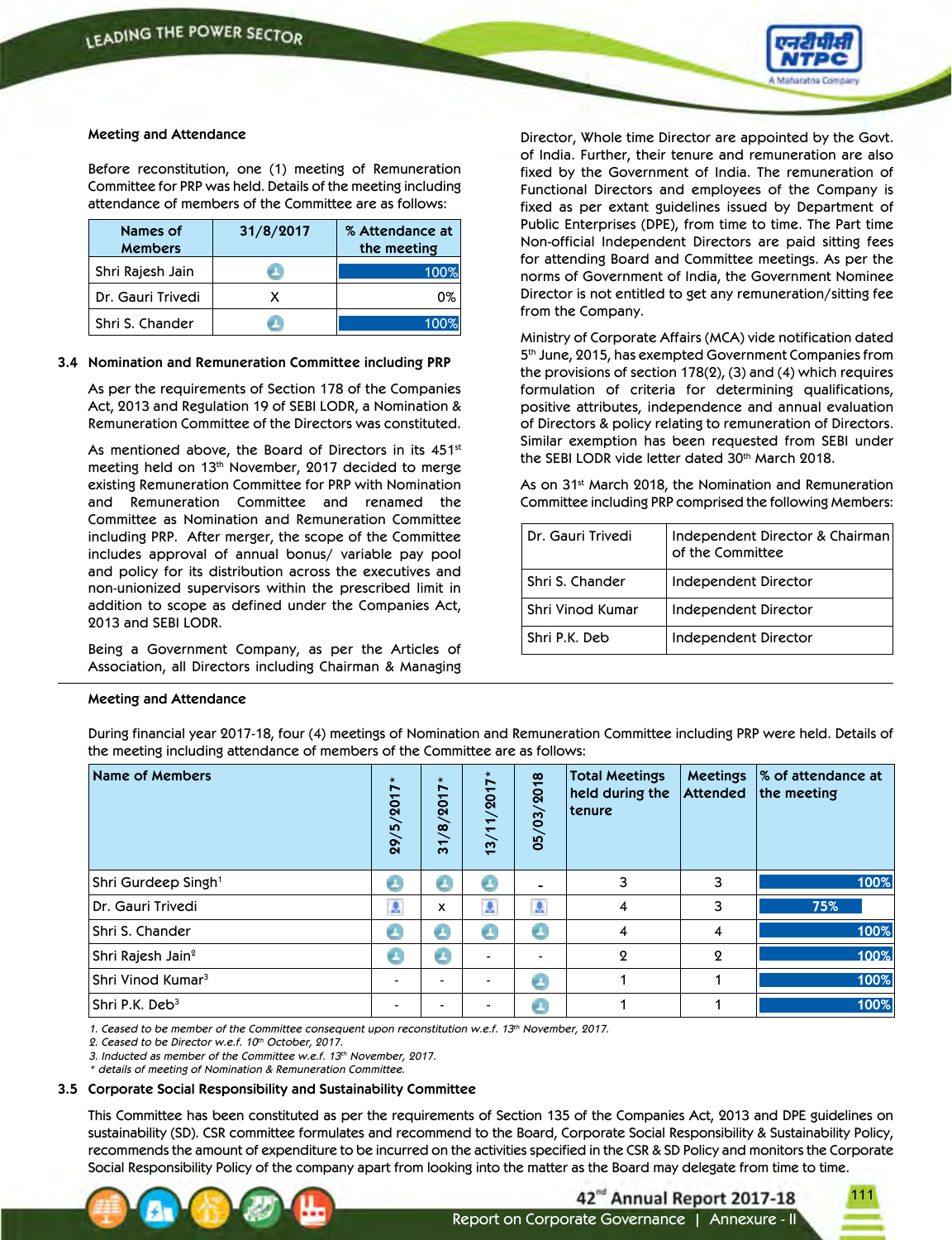

As on 31<sup>st</sup> March 2018, the Committee comprised the following members:

|    | Dr. Gauri Trivedi, Independent Director & Chairman of the Committee |
|----|---------------------------------------------------------------------|
| 2. | Director (HR)                                                       |
| 3. | Shri P.K. Deb, Independent Director                                 |
| 4. | Shri Vinod Kumar, Independent Director                              |
| 5. | Government Nominee Director (JS&FA, MOP)*                           |

*\* As on 31.03.2018, position was vacant.*

 NTPC's Policy on CSR & Sustainability can be viewed at the weblink: http://ntpc.co.in/download/ntpc-policy-csr-sustainability.

### **Meeting and Attendance**

 During 2017-18, seven (7) meetings of the Committee for CSR & Sustainability were held and details including attendance of members of the Committee are as follows:

| Name of Members                 | $\overline{ }$<br>5/201<br>29/ | ∼<br>$\mathbf{\hat{S}}$<br>$\infty$<br>$\Xi$ | $\overline{ }$<br>201<br>$\overline{p}$<br>$\overline{a}$ | ∼<br>/201<br>$\overline{\phantom{0}}$<br>$\overline{\phantom{0}}$<br>$\overline{13}$ | ∼<br>ᅮ<br>$\mathbf{\hat{g}}$<br>$\overline{a}$<br>$\overline{20}$ | $\infty$<br>$\overline{\phantom{0}}$<br>$\overline{a}$<br>$\mathbf{S}$<br>$\alpha$<br>$\overline{\phantom{0}}$ | $\infty$<br>201<br>$\overline{03}$<br>29/ | No. of<br><b>Meetings</b><br>held during attended<br>tenure | <b>Total</b><br>Meetings | % Attendance |
|---------------------------------|--------------------------------|----------------------------------------------|-----------------------------------------------------------|--------------------------------------------------------------------------------------|-------------------------------------------------------------------|----------------------------------------------------------------------------------------------------------------|-------------------------------------------|-------------------------------------------------------------|--------------------------|--------------|
| Shri Gurdeep Singh <sup>1</sup> |                                |                                              |                                                           |                                                                                      |                                                                   |                                                                                                                |                                           | 3                                                           | 3                        | 100%         |
| Shri K. Biswal*                 |                                |                                              |                                                           |                                                                                      |                                                                   | -                                                                                                              |                                           | 3                                                           | 3                        | 100%         |
| Dr. Pradeep Kumar <sup>2</sup>  |                                |                                              | -                                                         |                                                                                      |                                                                   | -                                                                                                              |                                           |                                                             |                          | 100%         |
| Dr. Gauri Trivedi               | £                              | £.                                           | £                                                         | x                                                                                    |                                                                   | £                                                                                                              | A                                         |                                                             | 6                        | 85.71%       |
| Shri Saptarshi Roy              |                                |                                              |                                                           |                                                                                      |                                                                   |                                                                                                                |                                           |                                                             |                          | 100%         |
| Shri P.K. Deb <sup>3</sup>      | $\blacksquare$                 |                                              |                                                           | v                                                                                    |                                                                   | æ                                                                                                              | x                                         | 4                                                           | 3                        | 75%          |
| $\sf Shri$ Vinod Kumar $^3$     | -                              |                                              |                                                           |                                                                                      | x                                                                 |                                                                                                                |                                           | 4                                                           | 3                        | 75%          |

*1. Ceased to be member of the committee consequent upon reconstitution of the committee w.e.f.13th November, 2017.* 

*2. Ceased to be Director w.e.f. 31st July, 2017.* 

*3. Inducted as member of the committee consequent upon reconstitution of the committee w.e.f.13th November, 2017.* 

*\*Under suspension vide Ministry of Power order dated 14th December, 2017.*

### **3.6 Committee on Management Controls**

 This committee has been constituted for establishing transparent and effective system of internal monitoring. This Committee, inter alia, reviews significant deviations in project implementation and construction, operation and maintenance budgets etc.

As on 31<sup>st</sup> March, 2018 the Committee comprised the following members:

| . . | Shri Shashi Shekhar, Independent Director  & Chairman of the Committee  |
|-----|-------------------------------------------------------------------------|
| 2.  | Director (Finance)                                                      |
| 3.  | Director (Operations)                                                   |
| -4. | Shri Vinod Kumar, Independent Director                                  |
|     | Government Nominee Director (Joint Secretary & Financial Advisor, MOP)* |
|     |                                                                         |

\* As on 31.03.2018, position was vacant.

### **Meeting and Attendance**

During 2017-18, two (2) meetings of the Committee on Management Controls were held and details including attendance of members of the Committee are as follows:

| Name of Members                       | 24/10/2017 | 31/01/2018     | % Attendance at the meeting |
|---------------------------------------|------------|----------------|-----------------------------|
| Shri Seethapathy Chander <sup>1</sup> |            | $\blacksquare$ | 100%                        |
| Shri K. Biswal*                       |            | $\blacksquare$ | 100%                        |
| Shri K. K. Sharma <sup>2</sup>        |            | $\blacksquare$ | 100%                        |
| Shri Shashi Shekhar                   |            |                | 100%                        |
| Shri Saptarshi Roy**                  |            |                | 100%                        |
| <b>Shri Vinod Kumar</b>               |            |                | 100%                        |
| <b>Shri Prakash Tiwari</b>            |            |                | 100%                        |

1. Ceased to be member of the committee consequent upon reconstitution w.e.f. 13th November, 2017.

2. Ceased to be director w.e.f. 31st October, 2017.

\*Under suspension vide order dated 14th December, 2017 from Ministry of Power.

\*\* having additional charge of Director (Finance) for a period of 3 months vide Ministry of Power order dated 19th December, 2017.



112

Report on Corporate Governance | Annexure - II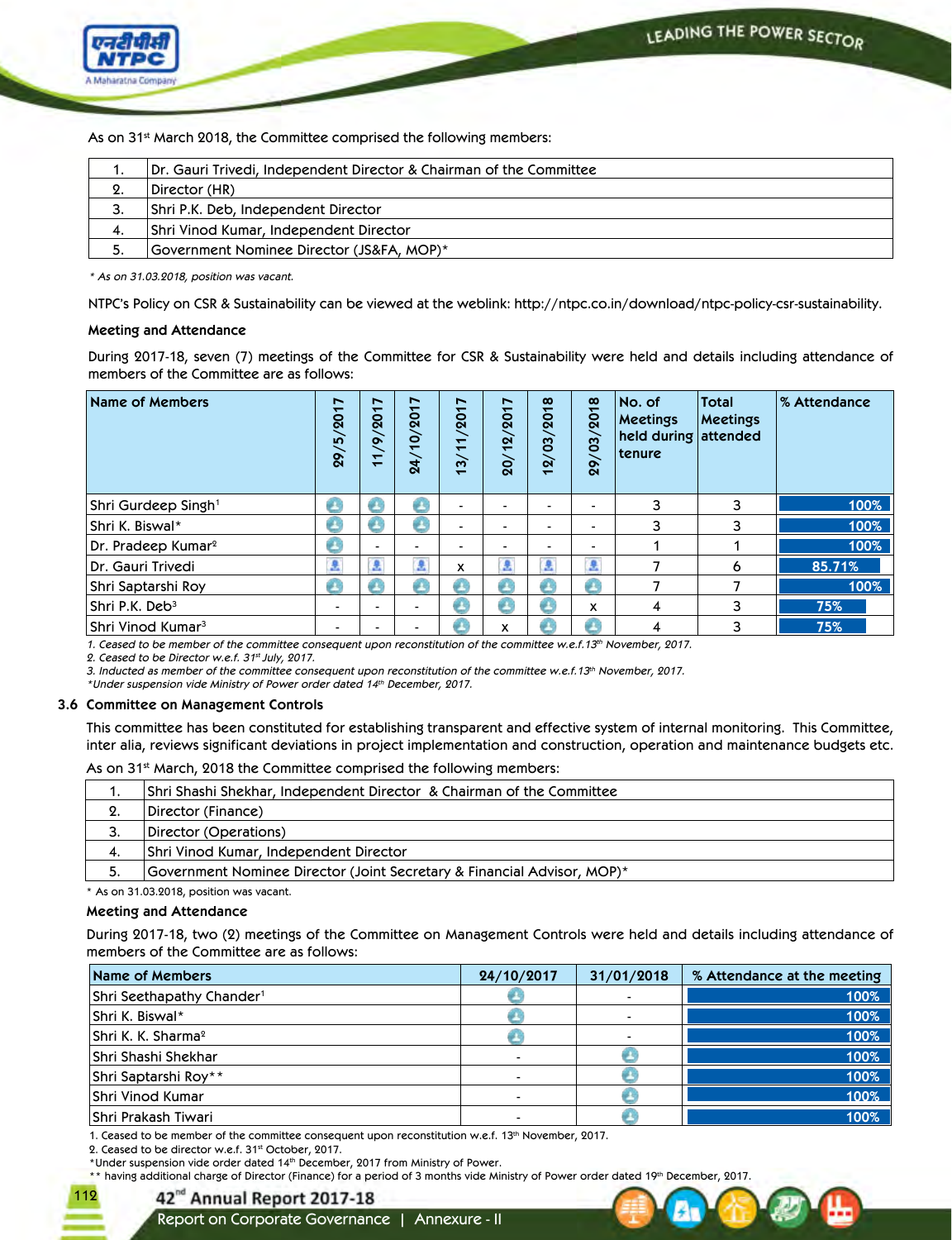

### **3.7 Projects Sub-Committee**

 This Committee examines and makes recommendations to the Board on proposals for Investment in New/ Expansion Projects and approves Feasibility Reports of new projects.

As on 31<sup>st</sup> March 2018, the Committee comprised the following members:

| ٠.  | Director (Technical), Chairman of the Committee |
|-----|-------------------------------------------------|
| 2.  | Director (Finance)                              |
| 3.  | Director (Projects)                             |
| -4. | Director (Operations)                           |
| 5.  | Shri Subhash Joshi, Independent Director        |
| 6.  | Government Nominee Director (JS&FA, MOP)*       |

*\* As on 31.03.2018, position was vacant.*

### **Meeting and Attendance**

During 2017-18, four (4) meetings of the Projects Sub-Committee of the Board of Directors were held and details including attendance of members of the Committee are as follows:

| Name of Members                  | 29/7/2017      | 31/8/2017 | 31/1/2018                | 12/03/2018               | <b>Total Meetings</b><br>held during the<br>tenure | <b>Meetings</b><br><b>Attended</b> | % Attendance at<br>the meeting |
|----------------------------------|----------------|-----------|--------------------------|--------------------------|----------------------------------------------------|------------------------------------|--------------------------------|
| Shri Gurdeep Singh <sup>1</sup>  | $\blacksquare$ | æт        | æτ                       | -                        | $\Omega$                                           | $\boldsymbol{2}$                   | 100%                           |
| Shri A.K. Jha <sup>2</sup>       | e              |           |                          | -                        |                                                    |                                    | 100%                           |
| Dr. Pradeep Kumar <sup>2</sup>   | x              |           |                          |                          |                                                    | 0                                  | 0%                             |
| Shri S. C. Pandey <sup>3</sup>   | B              | gr.       | $\overline{\phantom{0}}$ | $\overline{\phantom{0}}$ | $\boldsymbol{2}$                                   | $\boldsymbol{2}$                   | 100%                           |
| Shri Rajesh Jain <sup>4</sup>    | €              | Œ         | $\blacksquare$           | $\overline{\phantom{0}}$ | $\mathbf{Q}$                                       | $\boldsymbol{2}$                   | 100%                           |
| Shri K. K. Sharma <sup>5</sup>   | æ              | a.        |                          | ۰.                       | $\boldsymbol{2}$                                   | $\boldsymbol{2}$                   | 100%                           |
| Shri S. Roy <sup>6</sup>         |                |           | a e                      | A                        | $\mathbf{Q}$                                       | $\boldsymbol{2}$                   | 100%                           |
| Shri. K. Biswal'                 |                | æτ        |                          |                          | $\mathbf{Q}$                                       | $\boldsymbol{\Omega}$              | 100%                           |
| Shri S.K Roy <sup>7</sup>        | $\blacksquare$ |           |                          | úП,                      | $\mathbf{Q}$                                       | $\boldsymbol{2}$                   | 100%                           |
| Shri Subhash Joshi <sup>8</sup>  | $\blacksquare$ |           | e.                       | G                        | $\boldsymbol{2}$                                   | $\boldsymbol{2}$                   | 100%                           |
| Shri P.K. Mohapatra <sup>9</sup> | $\blacksquare$ |           | $\overline{\phantom{0}}$ | G                        |                                                    |                                    | 100%                           |
| Shri Prakash Tiwari <sup>9</sup> | $\blacksquare$ |           | $\overline{\phantom{0}}$ | úП,                      |                                                    |                                    | 100%                           |

1. Had additional charge of the Director (Technical) from 1st August 2017 to 30<sup>th</sup> January, 2018.

2. Ceased to be Directors w.e.f. 31st July, 2017.

3. Ceased to be Director w.e.f. 31st August 2017.

4. Ceased to be Director w.e.f. 10th October 2017.

5. Ceased to be Director w.e.f. 31st October, 2017.

6. Had additional charge of Director (Finance) for a period of 3 months from 19th December 2017.

7. Appointed as Director on 19th January, 2018.

8. Inducted as member of the committee consequent upon reconstitution of the committee w.e.f.13th November 2017.

9. Appointed as Director on 31<sup>st</sup> January, 2018.

\*Under suspension vide Ministry of Power Order dated 14th December, 2017.

### **3.8 Committee of Functional Directors for Contracts**

 This Committee has been constituted for award of works or purchase contracts or incurring of commitments exceeding ₹ 150 crore but not exceeding  $\bar{z}$  250 crore.

As on 31<sup>st</sup> March 2018, the Committee comprised all the Functional Directors including the Chairman & Managing Director as under:

| 1. | Chairman & Managing Director |
|----|------------------------------|
| 2. | Director (HR)                |
| 3. | Director (Commercial)        |
| 4. | Director (Projects)          |
| 5. | Director (Technical)         |
| 6. | Director (Operations)        |
|    | Director (Finance)           |

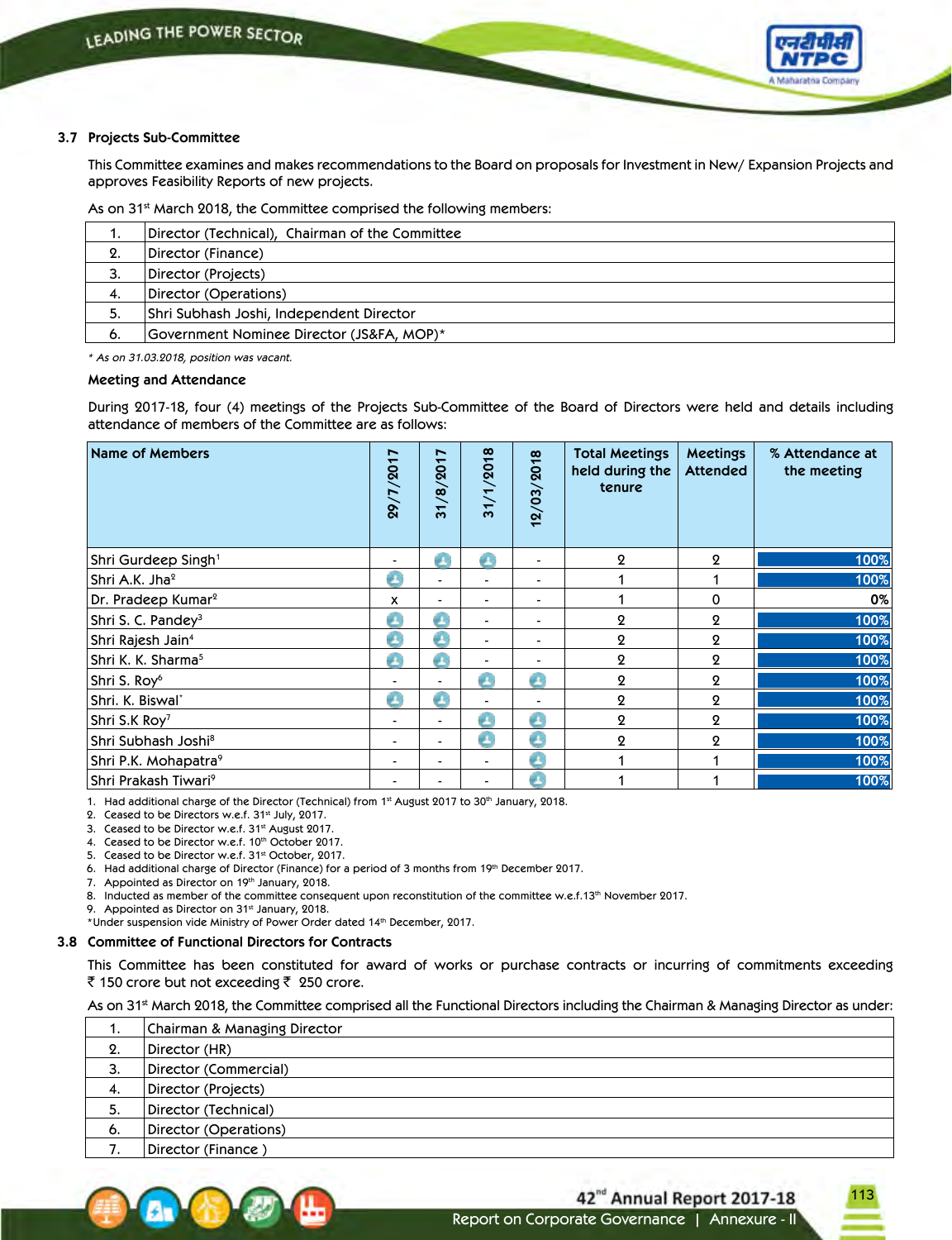

### **Meeting and Attendance**

 During 2017-18, Six (6) meetings of the Committee of Functional Directors for Contracts were held and details including attendance of members of the Committee are as follows:

| Name of members                  |                          |            |            | No. of Meetings                                   |                              |                          | No. of                         | <b>Total</b>                | % Attendance at |
|----------------------------------|--------------------------|------------|------------|---------------------------------------------------|------------------------------|--------------------------|--------------------------------|-----------------------------|-----------------|
|                                  | 29/5/2017                | 24/10/2017 | 13/11/2017 | /01/2018<br>$\boldsymbol{\omega}$<br>$\mathbf{r}$ | 19/03/2018                   | 29/03/2018               | Meetings held<br>during tenure | <b>Meetings</b><br>attended | the meeting     |
| Shri Gurdeep Singh               | Ø                        | e          | Ø          | Ø                                                 | Ø                            | O                        | 6                              | 6                           | 100%            |
| Shri A. K. Jha <sup>1</sup>      | B                        |            |            |                                                   |                              |                          |                                |                             | 100%            |
| Shri S. C. Pandey <sup>2</sup>   | B                        | -          |            | $\blacksquare$                                    | $\blacksquare$               |                          |                                |                             | 100%            |
| Shri. K. Biswal <sup>*</sup>     | $\bullet$                | Ø          | O          | $\blacksquare$                                    | $\blacksquare$               | $\overline{\phantom{0}}$ | 3                              | 3                           | 100%            |
| Shri K. K. Sharma <sup>3</sup>   | B                        | A          |            | $\blacksquare$                                    | $\qquad \qquad \blacksquare$ |                          | $\mathbf{Q}$                   | 2                           | 100%            |
| Shri S. Roy                      | p.                       | g e        | ø.         | a c                                               | <b>Co</b>                    | £                        | 6                              | 6                           | 100%            |
| Shri A. K. Gupta                 | €                        | B          | €          | Œ                                                 | e                            | e                        | 6                              | 6                           | 100%            |
| Shri S.K. Roy <sup>4</sup>       | -                        |            |            |                                                   | a v                          | O                        | 2                              | 2                           | 100%            |
| Shri P.K. Mohapatra <sup>5</sup> | $\overline{\phantom{0}}$ | -          |            | $\blacksquare$                                    | O                            | O                        | $\mathbf{Q}$                   | $\overline{2}$              | 100%            |
| Shri Prakash Tiwari <sup>5</sup> | $\overline{\phantom{0}}$ | -          |            | $\blacksquare$                                    | €                            | O                        | $\mathbf{Q}$                   | 2                           | 100%            |
| Shri K. Sreekant**               |                          |            |            |                                                   | $\blacksquare$               | e                        |                                |                             | 100%            |

1. Ceased to be Director w.e.f. 31st July, 2017

2. Ceased to be Director w.e.f. 31st August, 2017

3. Ceased to be Director w.e.f. 31st October, 2017

4. Appointed as Director w.e.f. 19th January 2018

5. Appointed as Directors w.e.f. 31st January 2018.

\*Under suspension vide MoP order dated 14th December, 2017.

\*\* Shri K. Sreekant was appointed as Director w.e.f. 29<sup>th</sup> March 2018 and has been given additional charge of Director (Finance) vide letter dt. 28<sup>th</sup> March, 2018 from the Ministry of Power.

### **3.9 Contracts Sub-Committee**

This Committee approves award of works or purchase contracts or incurring commitments of value exceeding  $\bar{\tau}$  250 crore but not exceeding  $\bar{\tau}$  500 crore, Consultancy assignments including foreign consultancy assignments exceeding  $\bar{\tau}$  5 crore each and Appointment of Sponsor/ Agents for Overseas Consultancy Assignments involving sponsorship/ agency commission exceeding ₹ 5 crore each.

As on 31<sup>st</sup> March, 2018 the Contracts Sub-Committee was constituted as under:

| Chairman & Managing Director                                                         |
|--------------------------------------------------------------------------------------|
| Government Nominee Director, Joint Secretary & Financial Advisor, Ministry of Power* |
| Government Nominee Director, Joint Secretary (Thermal), Ministry of Power            |
| Dr. Gauri Trivedi, Independent Director                                              |
| Director (Projects)                                                                  |
| Director (Technical)                                                                 |
| Director (Finance)                                                                   |
|                                                                                      |

\* As on 31.03.2018, position was vacant.

114

Director (Operations) is the additional member for all matters relating to award of contracts for import of coal.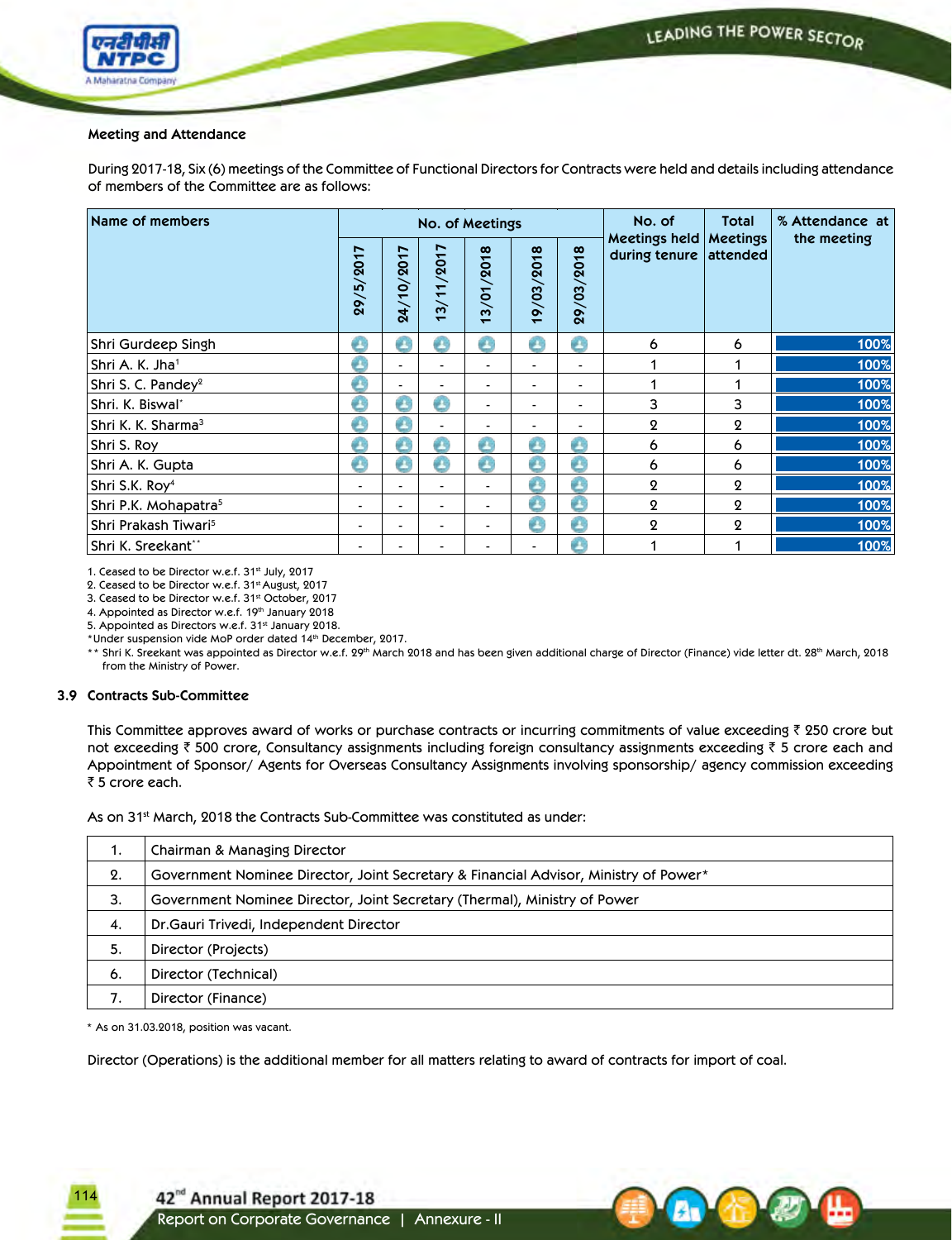

### **Meeting and Attendance**

 During 2017-18, four (4) meetings of the Contract Sub-Committee of the Board of Directors were held and details including attendance of members of the Committee are as follows:

| Name of Members                  | 29/7/2017      | /2017<br>29/12 | 31/1/2018                | 29/03/2018 | No. of Meetings<br>held during<br>tenure | <b>Total</b><br><b>Meetings</b><br>attended | % Attendance at<br>the meeting |
|----------------------------------|----------------|----------------|--------------------------|------------|------------------------------------------|---------------------------------------------|--------------------------------|
| Shri Gurdeep Singh               | A              | an a           | a n                      | Ø.         | 4                                        | 4                                           | 100%                           |
| Shri A. K. Jha <sup>1</sup>      | A              |                |                          |            |                                          |                                             | 100%                           |
| Dr. Pradeep Kumar <sup>1</sup>   | x              |                |                          |            |                                          | 0                                           | $0\%$                          |
| Shri S. C. Pandey <sup>2</sup>   | O              | $\blacksquare$ |                          |            |                                          |                                             | 100%                           |
| Shri K. Biswal*                  | O              |                | $\overline{\phantom{0}}$ | -          |                                          |                                             | 100%                           |
| Shri Aniruddha Kumar             | O              | Œ              | e                        | e          | 4                                        | 4                                           | 100%                           |
| Dr. Gauri Trivedi                | 圆              | A              | A                        | a          | 4                                        | 4                                           | 100%                           |
| Shri S. Roy**                    | $\blacksquare$ | Ð              | e                        | x          | 3                                        | $\mathbf{Q}$                                | 66.66%                         |
| Shri S.K. Roy <sup>3</sup>       | $\blacksquare$ |                |                          | e          | $\mathbf 2$                              | $\boldsymbol{2}$                            | 100%                           |
| Shri P.K. Mohapatra <sup>4</sup> | $\blacksquare$ |                | e                        | e          | $\mathbf 2$                              | $\mathbf 2$                                 | 100%                           |
| Shri K. Sreekant                 | $\blacksquare$ |                | $\overline{\phantom{0}}$ | e          |                                          |                                             | 100%                           |

1. Ceased to be Directors w.e.f. 31st July, 2017.

2. Ceased to be Director w.e.f. 31st August, 2017.

3. Appointed as Director w.e.f. 19th January, 2018.

4. Appointed as Director w.e.f. 31st January, 2018.

\*Under suspension vide MoP order dated 14<sup>th</sup> December, 2017.

\*\* Had additional charge of Director (Finance) vide order dated 19th December 2017 for a period of 3 months or further order whichever is earlier.

### **3.10 Committee for Allotment and Post-Allotment Activities of NTPC's Securities**

The Committee has been constituted for Allotment and Post-allotment activities of Company's Securities. The scope of work of this committee is to approve allotment, issue of Certificate(s)/Letter of allotment(s), transfer, transmission, re-materialisation, issue of duplicate certificate(s), consolidation/ split of NTPC's domestic and foreign Securities.

As on 31<sup>st</sup> March, 2018 the Committee comprised the following three Members:

|    | Director(Finance)/ Director (Technical)      |
|----|----------------------------------------------|
| L. | Director (HR)/ Director (Projects)           |
|    | Director (Commercial)/ Director (Operations) |

### **Meeting(s)**

During 2017-18, Eighteen (18) meetings of the Committee for Allotment and Post-allotment activities of Directors were held.

### **3.11 Committee for Vigilance Matters**

 This Committee has been constituted to examine all the petitions which are submitted before the Board as appellate/ reviewing authority in terms of CDA rules. It also reviews other major complaints as referred to it from time to time other than complaints registered under whistle blower mechanism under purview of Chief Vigilance Officer.

As on 31<sup>st</sup> March, 2018 the Committee comprised the following members:

|    | Shri Subhash Joshi, Independent Director & Chairman of the Committee |
|----|----------------------------------------------------------------------|
| ź٠ | Shri S. Roy, Director (HR)                                           |
|    | Dr. Gauri Trivedi, Independent Director                              |



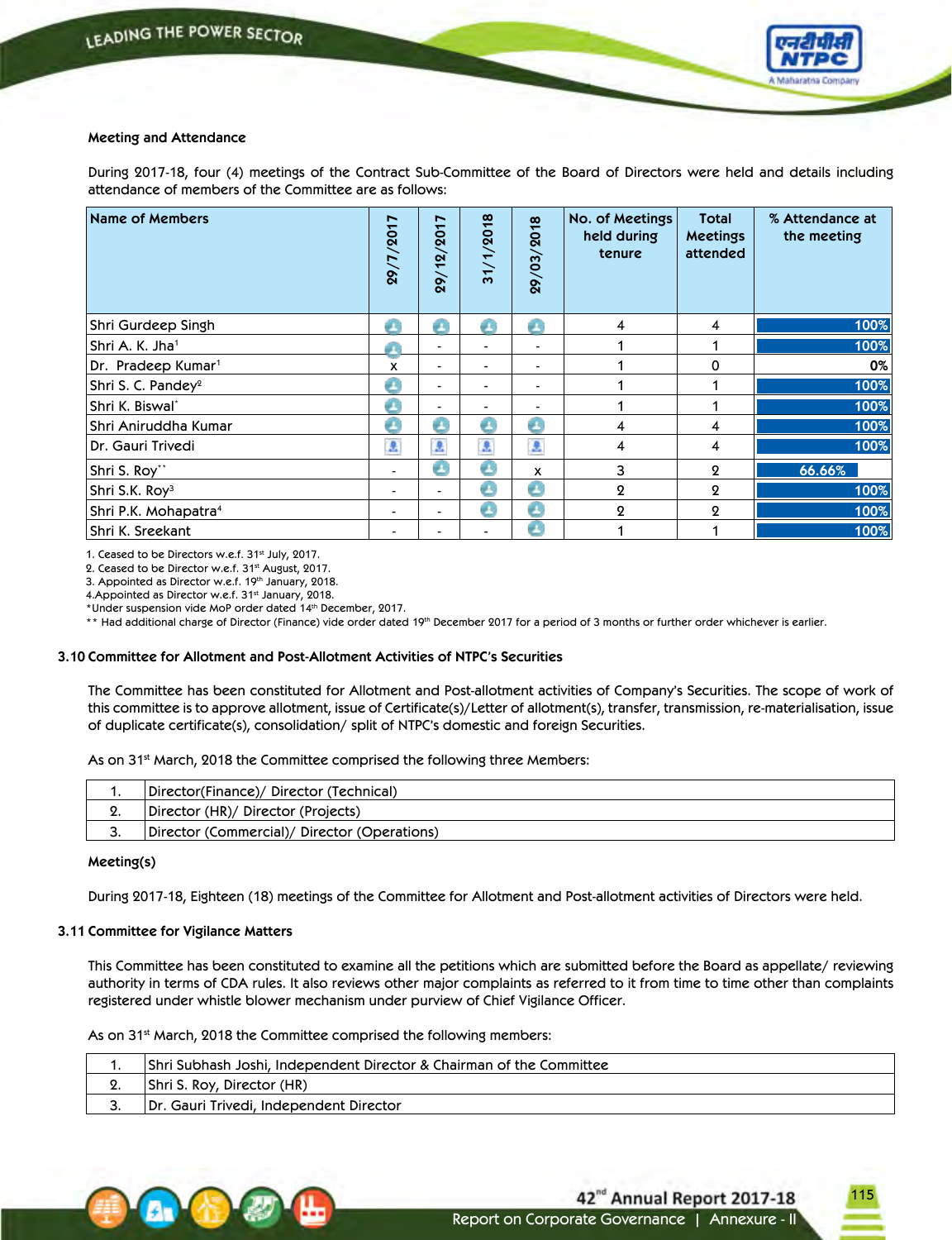LEADING THE POWER SECTOR



 In case where Director (HR) acts as a Disciplinary Authority, any other whole-time Director as may be decided by the Chairman & Managing Director on case to case basis, shall be the member in place of Director (HR). Further, for vigilance cases, Chief Vigilance Officer is co-opted.

### **Meeting and Attendance:**

 During 2017-18, two (2) meetings of the Committee of the Board of Directors for vigilance matters were held and details including attendance of members of the Committee are as follows:

| Name of Members                 |                          | No. of Meetings held &<br>Attended during the tenure | No. of Meetings<br>held during | <b>Total</b><br><b>Meetings</b> | % Attendance |
|---------------------------------|--------------------------|------------------------------------------------------|--------------------------------|---------------------------------|--------------|
|                                 | 29/7/2017                | 28/03/2018                                           | tenure                         | attended                        |              |
| Shri Subhash Joshi <sup>1</sup> | $\overline{\phantom{0}}$ |                                                      |                                |                                 | 100%         |
| Dr. Gauri Trivedi               | A                        |                                                      |                                |                                 | 50%          |
| Shri S. Roy                     |                          |                                                      |                                |                                 | 100%         |
| Shri Rajesh Jain <sup>2</sup>   |                          | ۰.                                                   |                                |                                 | 100%         |

1. Appointed as member of the Committee consequent upon reconstitution w.e.f. 13<sup>th</sup> November, 2017.

2. Ceased to be director w.e.f. 10th October, 2017.

#### **3.12 Exchange Risk Management Committee**

 This Committee has been constituted to review the foreign currency loan portfolio, hedged and un-hedged exposures and effectiveness of hedging strategy, approve amendments in Exchange Risk Management Policy, new derivative instruments, hedging proposals etc.

### As on 31<sup>st</sup> March, 2018, the Committee comprised the following Members:

| . . | Shri M.P. Singh, Independent Director & Chairman of the Committee |
|-----|-------------------------------------------------------------------|
| 2.  | Director (Finance)                                                |
| 3.  | Director (Commercial)*                                            |
| 4.  | Shri P.K. Deb, Independent Director                               |
| -5. | Shri Shashi Shekhar, Independent Director                         |
| 6.  | Government Nominee Director (JS&FA, MOP)**                        |

\*In the absence of Director (Commercial), either Director (Technical) or Director (Operations) shall be the Member of the Committee.

\*\* Position vacant as on 31<sup>st</sup> March, 2018.

### **Meeting and Attendance**

During 2017-18, three (3) meetings of the Exchange Risk Management Committee of the Board of Directors were held and details including attendance of members of the Committee are as follows:

| Name of Members                  | 29/7/2017      | $\overline{\phantom{a}}$<br>201<br>$\alpha$<br>$\overline{20}$ | 12/3/2018                | No. of Meetings<br>held during<br>tenure | <b>Total</b><br><b>Meetings</b><br>attended | % Attendance |
|----------------------------------|----------------|----------------------------------------------------------------|--------------------------|------------------------------------------|---------------------------------------------|--------------|
| $ $ Shri Gurdeep Singh $^1$      | £              | $\overline{\phantom{0}}$                                       | $\overline{\phantom{0}}$ |                                          |                                             | 100%         |
| Shri A. K. Jhaº                  |                |                                                                | e                        |                                          |                                             | 100%         |
| $ Dr.$ Pradeep Kumar $2$         | x              | -                                                              | $\overline{\phantom{0}}$ |                                          | 0                                           | $0\%$        |
| Shri K. Biswal <sup>3</sup>      | c              |                                                                | $\overline{\phantom{0}}$ |                                          |                                             | 100%         |
| Dr. Gauri Trivedi <sup>1</sup>   | A              |                                                                | $\blacksquare$           |                                          |                                             | 100%         |
| Shri S. Chander <sup>1</sup>     | $\bullet$      |                                                                | $\overline{\phantom{0}}$ |                                          |                                             | 100%         |
| Shri A. K. Gupta                 | e              |                                                                | e                        | 3                                        | 3                                           | 100%         |
| Shri S. Roy <sup>4</sup>         | $\blacksquare$ |                                                                | e                        | $\mathbf 2$                              | ջ                                           | 100%         |
| Shri M.P. Singh <sup>5</sup>     | $\blacksquare$ | æ                                                              | g.                       | $\overline{2}$                           | 9                                           | 100%         |
| Shri P.K. Deb <sup>5</sup>       | $\blacksquare$ | an.                                                            | a.                       | $\mathbf 2$                              | ջ                                           | 100%         |
| Shri Shashi Shekhar <sup>5</sup> | $\blacksquare$ |                                                                | gr.                      | 9                                        | Ω                                           | 100%         |

1. Ceased to be member consequent upon reconstitution w.e.f. 13<sup>th</sup> November, 2017.

2. Ceased to be Director w.e.f. 31st July, 2017.

116

3. Under suspension vide MoP order dated 14th December, 2017.

4. Had additional charge of Director (Finance) for a period of 3 months from 19th December, 2017.

5. Appointed as member of the committee w.e.f. 13<sup>th</sup> November 2017.

# 42<sup>nd</sup> Annual Report 2017-18

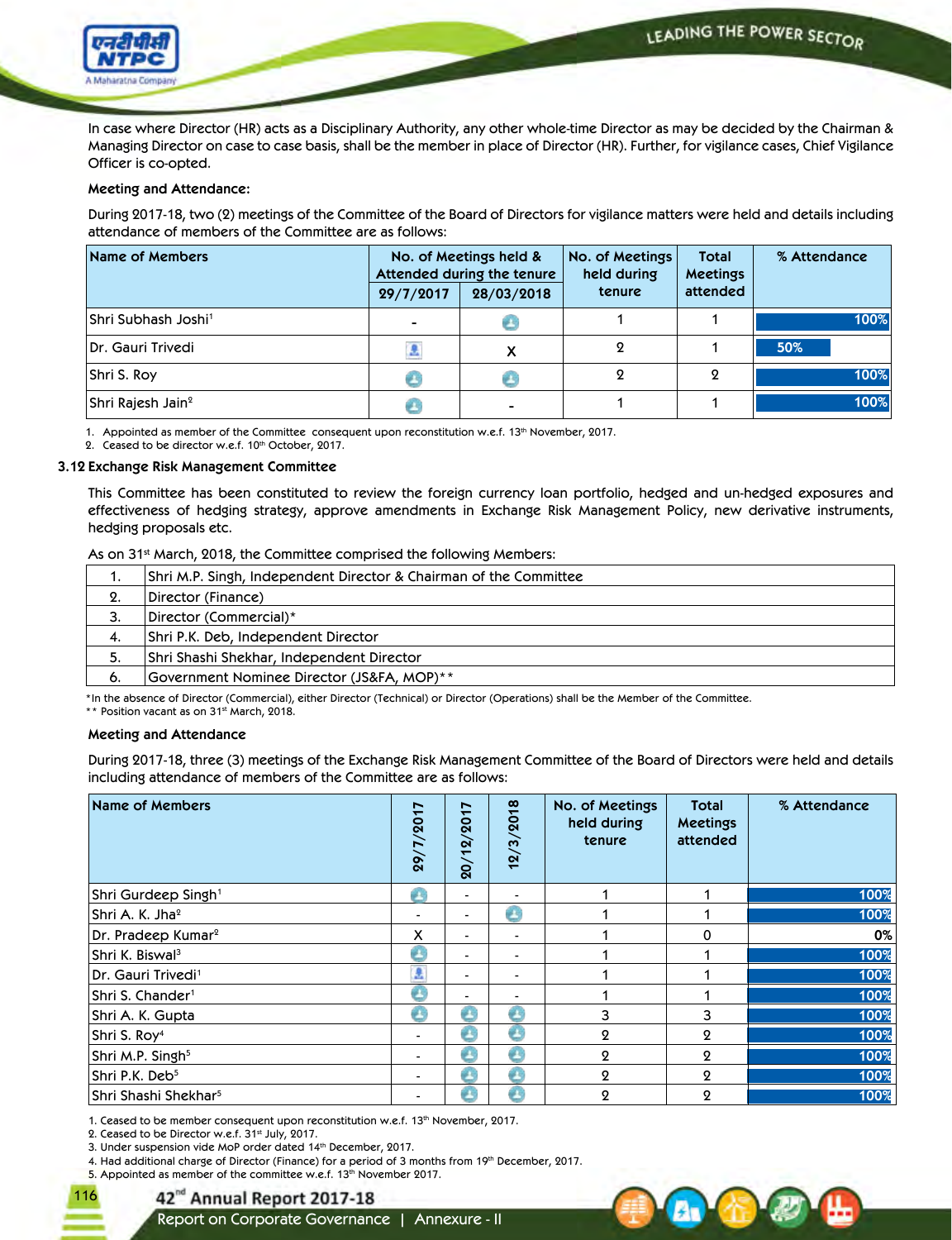

### **3.13 Risk Management Committee**

 Pursuant to Regulation 21 of SEBI LODR, Risk Management Committee has been constituted for risk assessment under the Risk Management Framework, monitor and review risk management plan/framework as approved by the Board; inform the Board about the risk assessed and action required to be taken/ already taken for mitigating the risks on quarterly basis by the Chief Risk Officer (CRO) and take up any other matter as directed by the Board from time to time.

 The Risk Management Framework is being reviewed periodically by the Board. Details on risk management mechanism are given in the Management's Discussion and Analysis report annexed with the Directors' Report.

As on 31<sup>st</sup> March, 2018, the Committee comprised the following Members:

|            | Director (Technical)                                      |
|------------|-----------------------------------------------------------|
| <b>L</b> . | Director (Projects)                                       |
| 3.         | Director (Operations)                                     |
| -4.        | Regional Executive Director (Coal Mining)*                |
| J.         | General Manager-I/c (CP)/ Chief Risk Officer(CRO), Member |

\* As on 31.03.2018, position was vacant.

### **Meeting and Attendance**

During 2017-18, two (2) meetings of the Risk Management Committee were held and details including attendance of members of the Committee are as follows:

| <b>Name of Members</b>           | 23/11/2017     | 14/2/2018 | No. of Meetings<br>held during<br>tenure | <b>Total</b><br><b>Meetings</b><br>attended | % Attendance |
|----------------------------------|----------------|-----------|------------------------------------------|---------------------------------------------|--------------|
| Shri Gurdeep Singh <sup>1</sup>  | X              |           |                                          | 0                                           | $0\%$        |
| Shri S. Roy <sup>2</sup>         |                |           |                                          |                                             | 100%         |
| Shri A.K. Gupta <sup>3</sup>     |                |           |                                          |                                             | 100%         |
| Shri P.M Prasad, RED*            |                |           |                                          |                                             | 100%         |
| Shri S.K. Roy <sup>4</sup>       |                |           |                                          |                                             | 100%         |
| Shri P.K. Mohapatra <sup>5</sup> | $\overline{a}$ |           |                                          |                                             | 100%         |
| Shri Prakash Tiwari <sup>6</sup> |                |           |                                          |                                             | 100%         |
| Shri Mohit Bhargava (GM-I/C)     |                |           | $\mathbf 2$                              | $\Omega$                                    | 100%         |

1. Had additional charge of Director (Technical) w.e.f. 1<sup>st</sup> August, 2017 to 30<sup>th</sup> January, 2018.

2. Had additional charge of Director (Projects) w.e.f. 1st September, 2017 to 18th January, 2018.

3. Had additional charge of Director (Operations) w.e.f. 1st November, 2017 to 30<sup>th</sup> January, 2018.

4. Appointed as Director (Projects) w.e.f. 19th January, 2018.

5. Appointed as Director (Technical) w.e.f. 31st January, 2018.

6. Appointed as Director (Operations) w.e.f. 31<sup>st</sup> January, 2018.

\*ceased w.e.f. 31st January, 2018. Presently, position is vacant.

### **3.14 Committee of Directors on Fuel Management and Development & Operation of Coal Blocks**

 The existing Committee of Directors on Development & Operation of Coal Blocks has been revised to include review of availability of fuel at NTPC Stations and to recommend measures for improvement in this regard and the Committee has been renamed as Committee of Directors on Fuel Management and Development & Operation of Coal Blocks.

As on  $31<sup>st</sup>$  March, 2018, the Committee comprised the following Members:

| . . | Shri Seethapathy Chander, Independent Director & Chairman of the Committee |
|-----|----------------------------------------------------------------------------|
| 2.  | Shri Subhash Joshi, Independent Director                                   |
| 3.  | Shri P.K. Deb, Independent Director                                        |
| 4.  | Shri Vinod Kumar                                                           |
| 5.  | Director (Finance)                                                         |
| 6.  | Director (Commercial)                                                      |
| 7.  | Director (Operations)                                                      |
|     |                                                                            |

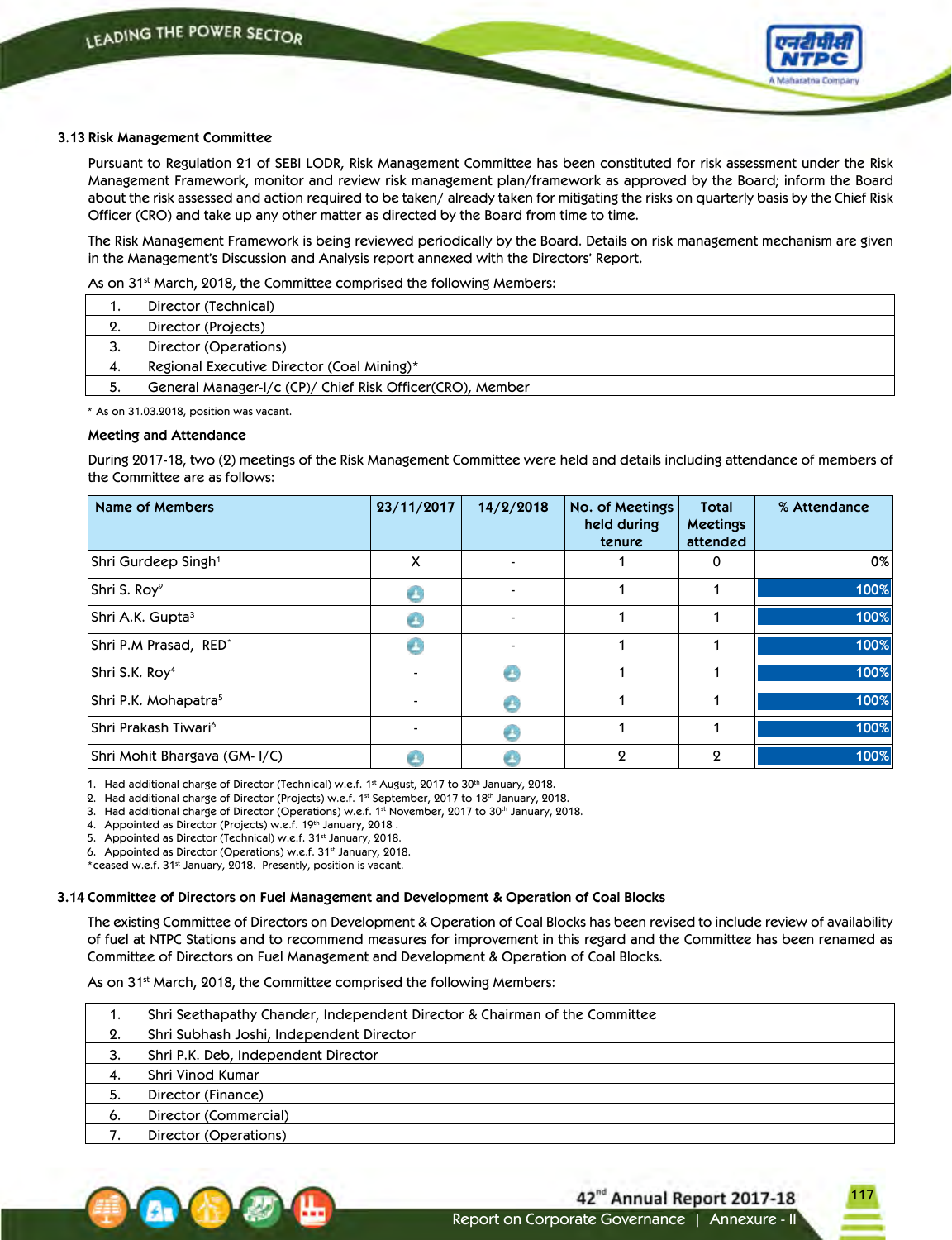

### **Meeting and Attendance**

During 2017-18, one (1) meeting of the Development and Operation of Coal Blocks Committee was held and details including attendance of members of the Committee are as follows:

| Name of Members     | 5/3/2018 | No. of Meetings held during tenure | Total Meetings attended | % Attendance |
|---------------------|----------|------------------------------------|-------------------------|--------------|
| Shri S. Chander     |          |                                    |                         | 100%         |
| Shri Subhash Joshi  |          |                                    |                         | 100%         |
| Shri P.K. Deb       |          |                                    |                         | 100%         |
| Shri Vinod Kumar    |          |                                    |                         | 100%         |
| Shri S. Roy*        |          |                                    |                         | 100%         |
| Shri A.K. Gupta     |          |                                    |                         | 100%         |
| Shri Prakash Tiwari |          |                                    |                         | 100%         |

\* had additional charge of Director (Finance) for a period of three months w.e.f. 19th December 2017 consequent upon suspension of Shri K. Biswal vide Ministry of Power order dated 14th December, 2017.

### **3.15 Business Development Committee**

This Committee has been constituted for according in-principle approval for new business initiatives and use of Business Development Fund of  $\bar{\tau}$  50 Crore, which was constituted by the Board of Directors in the 448<sup>th</sup> meeting.

As on 31<sup>st</sup> March, 2018, the Committee comprised the following Members:

| . . | Shri Pradeep Kumar Deb, Independent Director & Chairman of the Committee |
|-----|--------------------------------------------------------------------------|
| 2.  | Shri Seethapathy Chander, Independent Director                           |
| З.  | Shri Shashi Shekhar, Independent Director                                |
| 4.  | Director (Commercial)                                                    |

### **Meeting and Attendance**

 During 2017-18, two (2) meetings of the Business Development Committee were held and details including attendance of members of the Committee are as follows:

| Name of Members                  | 31/08/2017 | 12/3/2018 | No. of Meetings<br>held during<br>tenure | <b>Total</b><br><b>Meetings</b><br>attended | % Attendance |
|----------------------------------|------------|-----------|------------------------------------------|---------------------------------------------|--------------|
| Shri P.K. Deb <sup>1</sup>       |            |           |                                          |                                             | 100%         |
| Shri S. Chander                  |            |           | 9                                        | 2                                           | 100%         |
| Shri K. Biswal <sup>2</sup>      |            |           |                                          |                                             | 100%         |
| Shri A.K. Gupta                  |            |           | 9                                        | 9                                           | 100%         |
| Shri Shashi Shekhar <sup>1</sup> |            |           |                                          |                                             | 100%         |

1. Appointed as member of the Committee w.e.f. 13<sup>th</sup> November, 2017. 2.Under suspension vide Ministry of Power order dated 14th December, 2017.

### **4. REMUNERATION OF DIRECTORS**

118

 As already stated under the heading Nomination & Remuneration Committee above, the remuneration of the Functional Directors including that of the Chairman & Managing Director is decided by the Government of India.

The Company makes payment of  $\bar{\tau}$  20,000/- as sitting fee for attending each meeting of the Board and Committees of the Board constituted by the Board from time to time to each Independent Director.



42<sup>nd</sup> Annual Report 2017-18 Report on Corporate Governance | Annexure - II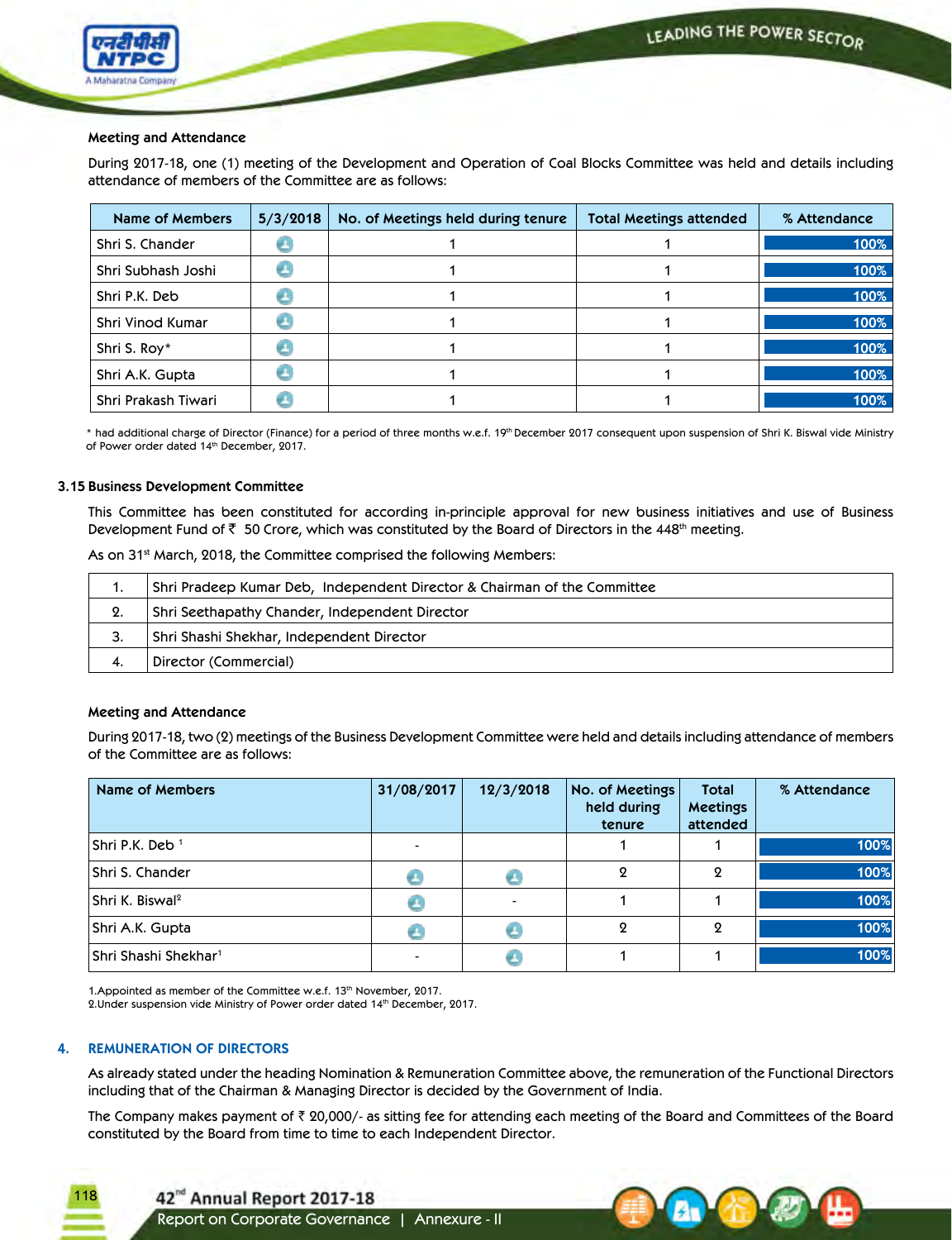

 $(in \overline{\tau})$ 

 **Details of remuneration of Functional Directors for the financial year 2017-18 are given below:-**

| (in ₹)                           |               |                 |                                                      |                    |  |  |  |
|----------------------------------|---------------|-----------------|------------------------------------------------------|--------------------|--|--|--|
| Name of the Directors            | <b>Salary</b> | <b>Benefits</b> | <b>Performance Linked</b><br>Incentives <sup>6</sup> | Total <sup>7</sup> |  |  |  |
| Shri Gurdeep Singh               | 40,52,197     | 21,65,209       | 22,91,400                                            | 85,08,806          |  |  |  |
| Shri A.K.Jha <sup>1</sup>        | 43,96,159     | 7,48,326        | 12,66,125                                            | 64,10,610          |  |  |  |
| Shri S.C.Pandey <sup>2</sup>     | 34,74,937     | 7,50,473        | 12,20,102                                            | 54,45,512          |  |  |  |
| Shri K.K.Sharma <sup>3</sup>     | 39,76,394     | 10,24,876       | 12,17,089                                            | 62,18,359          |  |  |  |
| Shri Saptarshi Roy               | 43,10,399     | 5,53,701        | 7,31,703                                             | 55,95,803          |  |  |  |
| Shri A.K.Gupta                   | 48,24,922     | 6,40,179        | 5,54,266                                             | 60,19,367          |  |  |  |
| Shri K. Biswal*                  | 28,52,918     | 12,57,894       | 11,90,948                                            | 53,01,760          |  |  |  |
| Shri S.K. Roy <sup>4</sup>       | 5,44,645      | 96,733          | 0                                                    | 6,41,378           |  |  |  |
| Shri P.K.Mohapatra <sup>5</sup>  | 5,33,363      | 74,667          | 0                                                    | 6,08,030           |  |  |  |
| Shri Prakash Tiwari <sup>5</sup> | 4,89,473      | 2,30,271        | 0                                                    | 7,19,744           |  |  |  |

1. Ceased to be director w.e.f. 31st July, 2017.

2. Ceased to be director w.e.f. 31st August, 2017.

3. Ceased to be director w.e.f. 31st October, 2017.

4. Appointed as Director w.e.f. 19th January, 2018

5. Appointed as Director w.e.f. 31st January, 2018.

6. Performance linked incentives is paid based on the incentive scheme of the Company. The Company has not issued any stock options during the financial year 2017-18.

7. Besides above, Functional Directors are also entitled for medical benefit as per the applicable employees' rules of the company.

\*Under suspension vide MoP order dated 14th December, 2017.

Details of payments towards sitting fee to Independent Directors during the financial year 2017-18 are given below:

| Name of Part-time<br>non-official Directors | <b>Sitting Fees</b><br>(Excluding GST) | <b>Total</b>             |         |
|---------------------------------------------|----------------------------------------|--------------------------|---------|
|                                             | <b>Board Meeting</b>                   | <b>Committee Meeting</b> |         |
| Dr. Gauri Trivedi                           | 220,000                                | 480,000                  | 700,000 |
| Shri Rajesh Jain <sup>1</sup>               | 60,000                                 | 220,000                  | 280,000 |
| Shri Seethapathy Chander                    | 220,000                                | 340,000                  | 560,000 |
| Shri M.P.Singh <sup>2</sup>                 | 160,000                                | 160,000                  | 320,000 |
| Shri P.K.Deb <sup>2</sup>                   | 140,000                                | 240,000                  | 380,000 |
| Shri Shashi Shekhar <sup>2</sup>            | 180,000                                | 120,000                  | 300,000 |
| Shri Vinod Kumar <sup>2</sup>               | 140,000                                | 160,000                  | 300,000 |
| Shri Subhash Joshi <sup>2</sup>             | 160,000                                | 160,000                  | 320,000 |

1. Ceased to be director w.e.f. 10th October, 2017

2. Appointed as Director w.e.f. 24th October, 2017.

### **5. MATERIAL SUBSIDIARY:**

The Company has formulated a Policy for determining 'Material' Subsidiaries as per Regulation 16(1)(c) of SEBI LODR. The same is available at the weblink: http://www.ntpc.co.in/download/policy-determining-material.

In the year 2017-18, the Company had no 'Material Subsidiary' as defined under Regulation 16(1) (c) of SEBI LODR or the subsidiaries as defined under Guidelines on Corporate Governance for Central Public Sector Enterprises issued by Department of Public Enterprises, Govt. of India.

## **6. FAMILIARIZATION PROGRAMME FOR DIRECTORS**

 The Company has framed a Training Policy for its Directors which aims at honing leadership qualities and providing a platform to share the knowledge, skills and experience gained by the Directors. Directors are being imparted training organised from time



Report on Corporate Governance | Annexure - II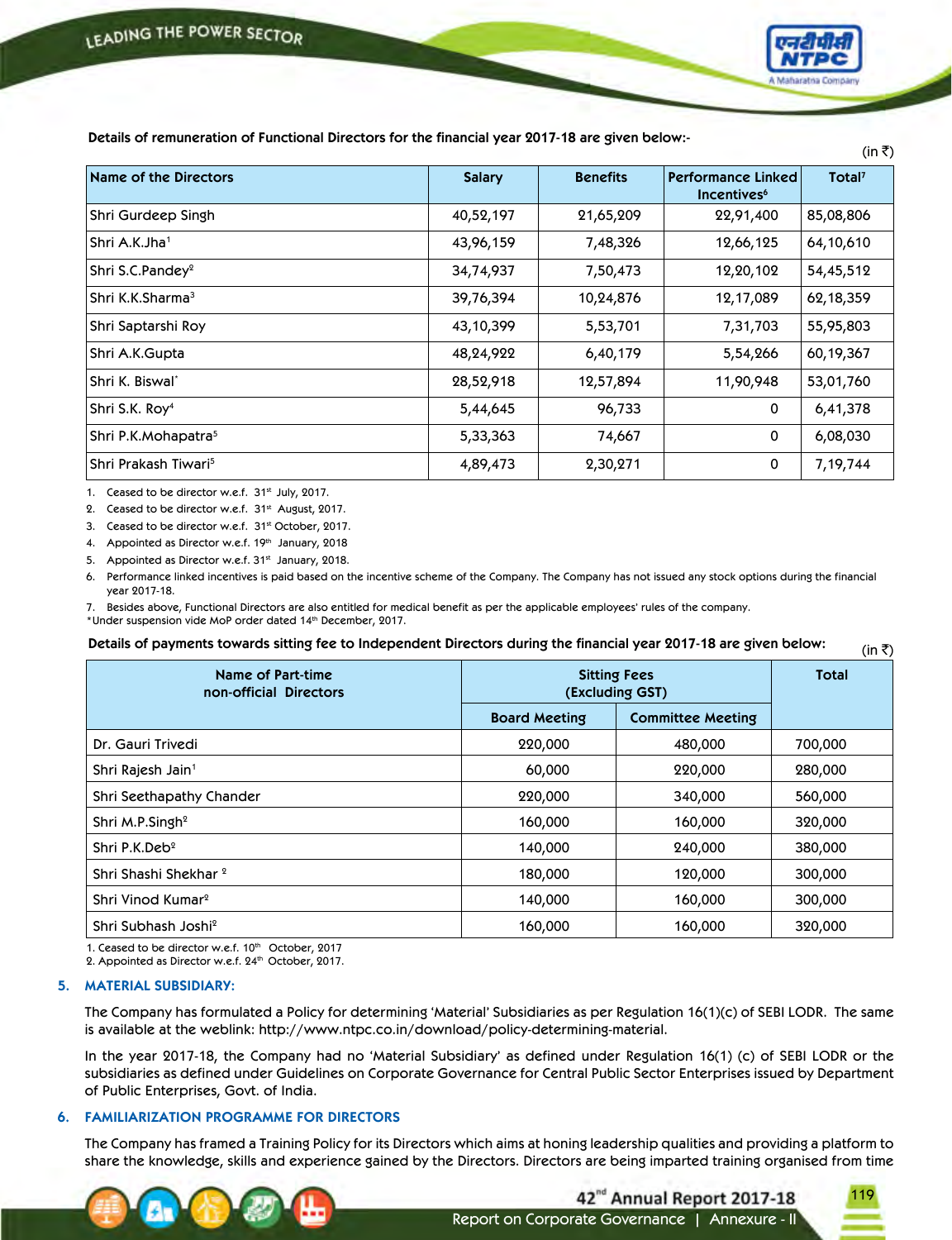LEADING THE POWER SECTOR



to time by the Company and other agencies/ institutions which enables them to get a better understanding of Sector as well as the Company. Directors are also briefed from time to time about changes/developments in Indian as well as international corporate and economic scenario including Legislative/ Regulatory changes.

 At the time of induction, new Directors undergo a familiarization programme which highlights organisation structure, subsidiaries/ joint ventures, business model of the company, risk profile of the business etc. Web link of details of familiarization programme imparted to independent directors is as under: http://www.ntpc.co.in/en/familiarisation-program-independent-directors.

### **7. GENERAL BODY MEETINGS**

### **Annual General Meetings**

 Date, time and location where the last three Annual General Meetings along with details of Special Resolutions passed are as under:

|                                     | Date & Time September 18, 2015                                                                                                                                                                                                                                                                                                                                                                                     | September 20, 2016                                                                                                                                                                                                                                                                                                                                                                                                  | September 20, 2017                                                                                                                                                                                                                                                                                                                                                                                                             |
|-------------------------------------|--------------------------------------------------------------------------------------------------------------------------------------------------------------------------------------------------------------------------------------------------------------------------------------------------------------------------------------------------------------------------------------------------------------------|---------------------------------------------------------------------------------------------------------------------------------------------------------------------------------------------------------------------------------------------------------------------------------------------------------------------------------------------------------------------------------------------------------------------|--------------------------------------------------------------------------------------------------------------------------------------------------------------------------------------------------------------------------------------------------------------------------------------------------------------------------------------------------------------------------------------------------------------------------------|
| <b>Time</b>                         | 10.30 A.M.                                                                                                                                                                                                                                                                                                                                                                                                         | 10:30 A.M.                                                                                                                                                                                                                                                                                                                                                                                                          | 10:30 A.M.                                                                                                                                                                                                                                                                                                                                                                                                                     |
| Venue                               | <b>New Delhi - 110010</b>                                                                                                                                                                                                                                                                                                                                                                                          | Manekshaw Center, Parade Road, Manekshaw Center, Parade Road, New Manekshaw Center, Parade Road,<br>Delhi - 110010                                                                                                                                                                                                                                                                                                  | <b>New Delhi - 110010</b>                                                                                                                                                                                                                                                                                                                                                                                                      |
| <b>Special</b><br><b>Resolution</b> | (i) Authorization to Board to raise<br>funds upto ₹ 5,000/- Crore<br>through issue of secured/<br>unsecured,<br>redeemable,<br>taxable/ tax-free, cumulative/<br>non-cumulative, non-convertible<br>Bonds/ Debentures on Private<br>Placement Basis in one or<br>more tranches through Private<br>Placement in domestic market<br>and authorising the Board to<br>decide the terms and conditions<br>of the Issue. | Authorization to<br>i)<br>funds upto ₹ 15,000/-<br>raise<br>Crore through issue of secured/<br>unsecured, redeemable, taxable/<br>tax-free, cumulative/<br>non-<br>cumulative,<br>non-convertible<br>Bonds/ Debentures on Private<br>Placement Basis in one or<br>more tranches through Private<br>Placement in domestic market<br>and authorising the Board to<br>decide the terms and conditions<br>of the Issue. | Board to i) Authorization to Board to raise<br>funds upto ₹ 15,000/- Crore<br>through issue of secured/<br>unsecured,<br>redeemable,<br>taxable/ tax-free, cumulative/<br>non-cumulative,<br>non-<br>convertible Bonds/Debentures<br>on Private Placement Basis in<br>one or more tranches through<br>Private Placement in domestic<br>market and authorising the<br>Board to decide the terms and<br>conditions of the Issue. |
|                                     | (ii) Approvalforenteringintorelated<br>party transaction with Utility<br>Powertech Limited, an Associate<br>Company of NTPC Limited,<br>subject to cumulative ceiling or<br>2% of the annual turnover of<br>the Company as per the Audited<br>Financial<br>Annual<br>Statement<br>of preceding financial year of<br>₹ 1000 crore whichever is more,<br>in any financial year.                                      |                                                                                                                                                                                                                                                                                                                                                                                                                     | Approval of Shareholders<br>ii)<br>for amending Articles of<br>Association of the Company<br>with a view to insert provision<br>regarding Consolidation and<br>re-issuance of debt Securities.                                                                                                                                                                                                                                 |

The Annual General Meeting held on 20<sup>th</sup> September 2017, was attended by Partners of three Statutory Auditors firms out of seven Statutory Auditors. Meeting was also attended by the Scrutiniser appointed by the Board for E-voting/ Polling at AGM and Secretarial Auditor of the Company.

 In accordance with Regulation 44 of the SEBI LODR and Section 108 of Companies Act 2013, e-voting facility was provided to the shareholders, in respect of resolutions passed at the AGM held on 20<sup>th</sup> September 2017. In addition to above, facility of voting through ballot papers was also provided to those shareholders, who did not have access to e-voting.

# **Special Resolution passed through Postal Ballot**

120

 No special resolution was passed during last year through postal ballot. Further, as of now, no special resolution is proposed to be conducted through postal ballot.

# **8. DISCLOSURES**

# **(a) Related Party Transaction: -**

 The Company has formulated a Related Party Transaction (RPT) Policy containing criterion of deciding Materiality of Related Party Transactions and dealing with Related Party Transactions.

The RPT Policy is available at the web link:

 http://www.ntpc.co.in/download/related-partytransaction-policy-ntpc

 The Company had obtained the approval of shareholders, by way of special resolution, for entering into related party transaction with Utility Powertech Limited, an associate company, subject to cumulative ceiling of 2% of the annual turnover of the Company

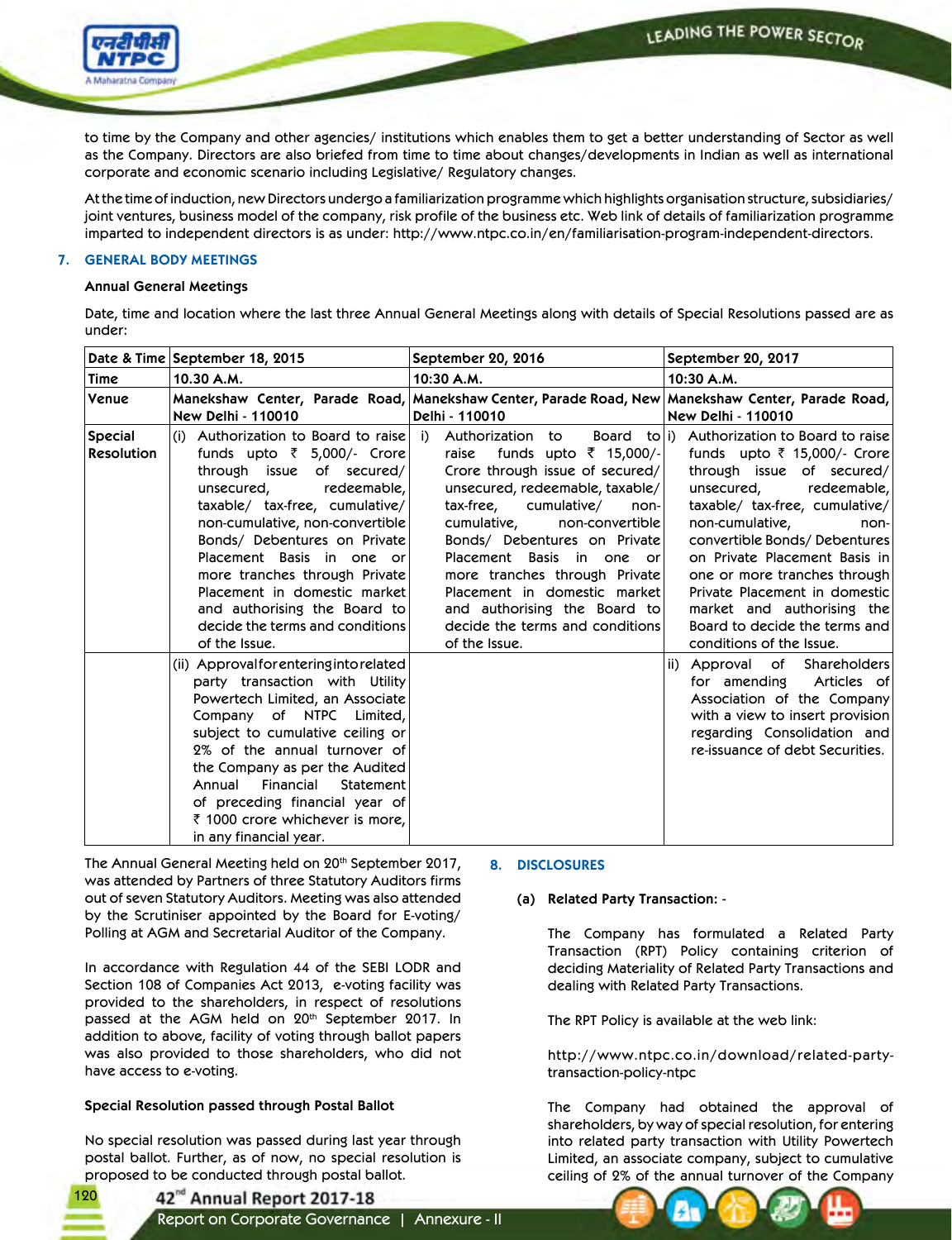

as per the Annual Audited financial statement of preceding financial year or  $\bar{\tau}$  1,000 crore, whichever is more, in any financial year. Review of transactions with Utility Powertech Limited, in pursuance of special resolution, is being done periodically by the Audit Committee. Other related party transactions are being approved by the Audit Committee as and when required. The details of Related Party Transactions are given in form AOC-2 forming part of Board's Report.

- (b) The Company has broadly complied with all the requirements of SEBI LODR, the Companies Act, 2013 and Guidelines on Corporate Governance for Central Public Sector Enterprises issued by Department of Public Enterprises, Ministry of Heavy Industries and Public Enterprises, Government of India except as mentioned above in the Report.
- (c) There were no penalties or strictures imposed on the Company by any statutory authorities for noncompliance on any matter related to Indian capital markets, during the last three years.
- (d) The Company has complied with corporate governance requirements specified in Regulations 17 to 27 and clauses (b) to (i) of sub-regulation (2) of Regulation 46 of SEBI LODR. Non-compliance, if any, of the Regulations of SEBI LODR has been specifically mentioned in the Report. The discretionary requirements as specified in Part E of Schedule II adopted by the Company are at Annex-I of the Report.
- (e) Schedule of Compliances with Presidential Directive issued during the financial year 2017-18 and during last three years preceding the financial year 2017-18 is at Annex-II.

### **9. CEO/CFO CERTIFICATION**

 As required under Regulation 17(8) of SEBI LODR, the certificate duly signed by Chairman & Managing Director and Director (Finance) was placed before the Board of Directors at the meeting held on 28th May 2018 and the same is annexed to the Corporate Governance Report.

#### **10. MEANS OF COMMUNICATION**

 The Company communicates with its shareholders through its Annual Report, General Meetings and disclosures through its Website.

 The Company also communicates with its institutional shareholders through a combination of analysts briefing and individual discussions and also participation in investor conferences from time to time. Annual analysts and investors meet is held during the month of August where Board of the Company interacts with the investing community. Financial results are discussed by way of conference calls regularly after the close of each quarter.

 Information, latest updates and announcements regarding the Company can be accessed at company's website: www.ntpc.co.in including the following:-

- Quarterly/ Half-yearly/ Annual Financial Results
- **Quarterly Shareholding Pattern**
- Quarterly Corporate Governance Report
- Transcripts of conferences with analysts
- Corporate Disclosures made from time to time to the Stock Exchanges

The Company's official news releases, other press coverage, presentations made to institutional investors or to the analysts are also hosted on the Website.

 During 2017-18, Quarterly Results have been published as per details given below:

|                | Quarter   Date of<br><b>Publication</b> | Newspaper (s)                                                                                                                                                                                                                              |
|----------------|-----------------------------------------|--------------------------------------------------------------------------------------------------------------------------------------------------------------------------------------------------------------------------------------------|
| Q1             |                                         | 30.07.2017   Financial Express (English), Hin-<br>dustan Times (English), Business<br>Standard (English), The Times of<br>India (English), Amar Ujala (Hindi),<br>Jansatta (Hindi), Hindustan (Hindi).                                     |
|                |                                         | 31.07.2017 Economic Times (English), Financial<br>Chronicle (English), Mint (English),<br>Business Line (English), Business<br>Standard (Hindi).                                                                                           |
| Q <sub>2</sub> |                                         | 14.11.2017 Economic Times (English), Hindu-<br>stan Times (English), Mint (English),<br>Business Standard (English), Busi-<br>ness Line (English), Dainik Bhaskar<br>(Hindi), Business Standard (Hindi),<br>Hindustan (Hindi).             |
| Q3             |                                         | 01.02.2018 Financial Chronicle (English), Eco-<br>nomic Times (English), Business<br>Standard (English), Times of India<br>(English), Hindustan Times (English),<br>Mail Today (English), Hindustan<br>(Hindi), Business Standard (Hindi). |

### **11. CODE OF CONDUCT:**

 The Company has in place Code of Conduct for Directors and Senior Management Personnel (Code) with a view to enhance ethical and transparent process in managing the affairs of the Company. This code is applicable to all the Board Members including Government Nominee(s) & the Independent Director(s) and the Senior Management Personnel of the Company. A copy of the Code of Conduct is available at the website of the Company at the web link: http://www.ntpc.co.in/en/investors/code-of-conduct.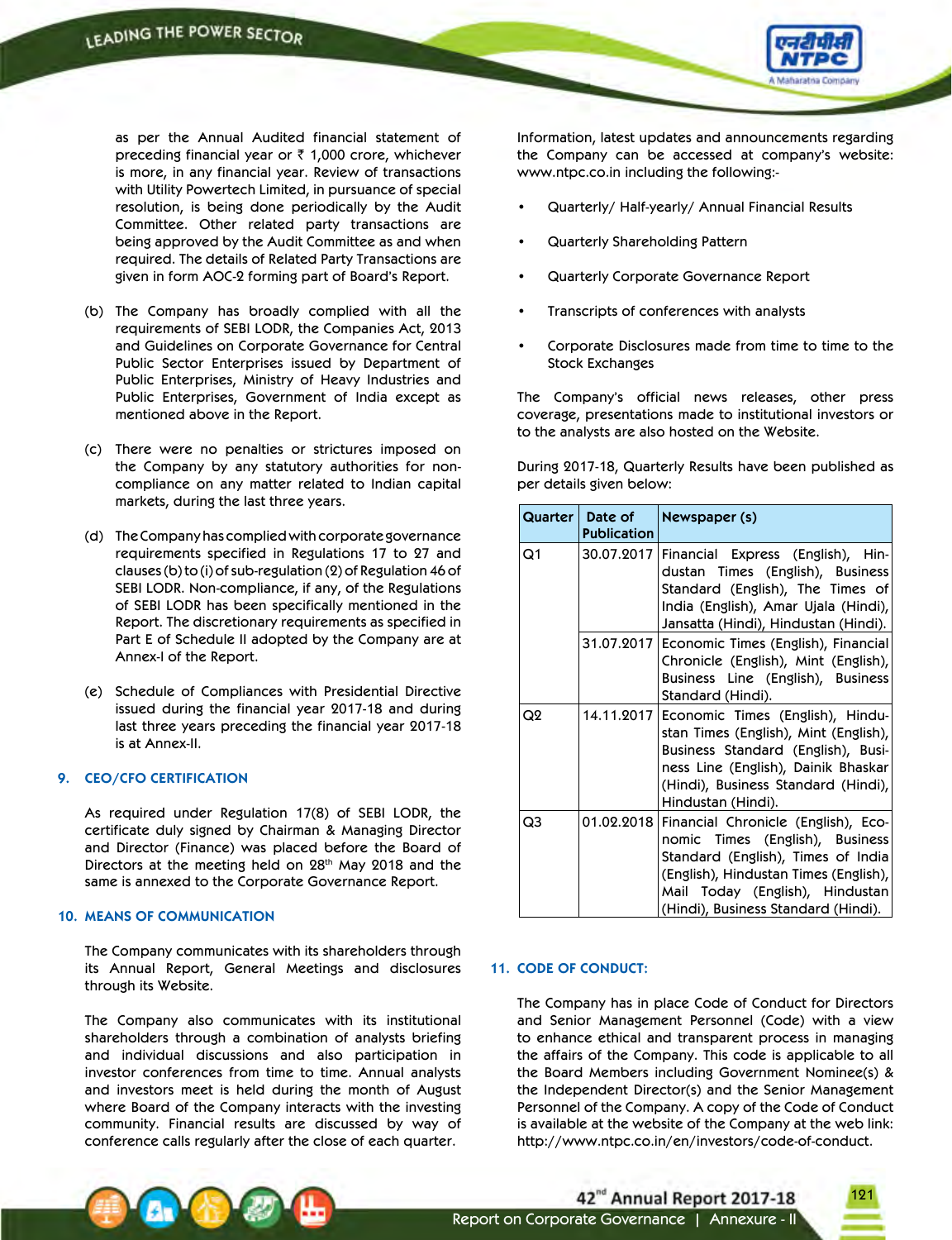

**Declaration as required under Regulation 34 (3) of Schedule V of the SEBI (LODR) Regulations, 2015** The members of the Board and Senior Management Personnel have affirmed compliance of the Code of Conduct for Board Members & Senior Management Personnel for the financial year ended on March 31, 2018.

New Delhi (Gurdeep Singh) 7<sup>th</sup> May, 2018 **Chairman & Managing Director** 

### **12. CODE OF INTERNAL PROCEDURES AND CONDUCT FOR PREVENTION OF INSIDER TRADING**

Pursuant to Regulation 9(1) of SEBI (Prohibition of Insider Trading) Regulations, 2015, the Board has laid down Internal Code of Conduct for Prevention of Insider Trading in dealing with Securities of NTPC Limited (Insider Trading Code) with the objective that insiders of the company shall not derive any benefit or assist others to derive any benefit from the access to and possession of Unpublished Price Sensitive Information (UPSI) about the Company which is not in public domain. Company Secretary has been designated as Compliance Officer for this Code. Copy of the Insider trading code is available on following weblink: http://www.ntpc.co.in/download/internal-codeconduct-prevention-insider-trading-dealing-securitiesntpc-limited.

### **13. CODE OF CORPORATE FAIR DISCLOSURE PRACTICES FOR PREVENTION OF INSIDER TRADING**

As per provision of Insider Trading code, General Manager (Finance-ISD), NTPC has been appointed as the Chief Investor Relation Officer (CIRO) who is responsible for overseeing and coordinating disclosure of UPSI, dissemination of UPSI to analysts, institutional investors handling of unanticipated questions and responding to market rumours etc.

# **14. WHISTLE BLOWER POLICY**

122

The Company has a Board approved 'Whistle Blower Policy' for directors and employees to report to the management concerns about unethical behaviour, actual or suspected fraud or violation of the company's code of conduct or ethics policy. It also provides safeguards against victimization of employees, who avail the mechanism and for direct access to the Chairman of the Audit Committee.

 No personnel of the company had been denied access to the Chairman of audit committee. The Whistle Blower

Policy is available at the web link: http://www.ntpc.co.in/ sites/default/files/downloads/WhistleBlowerPolicy.pdf.

### **15. SECURITYHOLDERS' INFORMATION**

### **i) Annual General Meeting**

|  | Date : September 20, 2018 (Tentative)                        |
|--|--------------------------------------------------------------|
|  | Time : 10.30 a.m.                                            |
|  | Venue : Manekshaw Center, Parade Road,<br>New Delhi - 110010 |

### **ii) Financial Calendar for FY 2018-19**

| <b>Particulars</b>                                             | Date                                                                 |  |
|----------------------------------------------------------------|----------------------------------------------------------------------|--|
| <b>Accounting Period</b>                                       | April 1, 2018 to March 31,<br>2019                                   |  |
| Unaudited Financial<br>Results for the first<br>three quarters | within<br>Announcement<br>stipulated period under<br><b>SEBILODR</b> |  |
| <b>Fourth Quarter Results</b>                                  | Announcement of Audited<br>Accounts on or before<br>May 30, 2019     |  |
| AGM (Next year)                                                | August 2019 (Tentative)                                              |  |

### **iii) Book Closure**

 The Register of Members and Share Transfer Books of the Company will remain closed tentatively from 8<sup>th</sup> September, 2018 to 20<sup>th</sup> September, 2018 (both days inclusive).

### **iv) Payment of Dividend**

 The Board of Directors of the Company has recommended payment of final Dividend of  $\bar{\tau}$  2.39 per share (23.9%) on the paid-up share capital) for the financial year ended March 31, 2018 in addition to the Interim Dividend of  $\bar{\tau}$  2.73 per share (27.3% on the paid-up share capital) paid on February 15, 2018.

 The final dividend on equity shares, will be paid on October 1, 2018, to the Members whose names appear on the Company's Register of Members on September 20, 2018 in respect of physical shares. In respect of dematerialized shares, the dividend will be payable to the "beneficial owners" of the shares whose names appear in the Statement of Beneficial Ownership furnished by NSDL and CDSL as at the close of business hours on September 7, 2018.

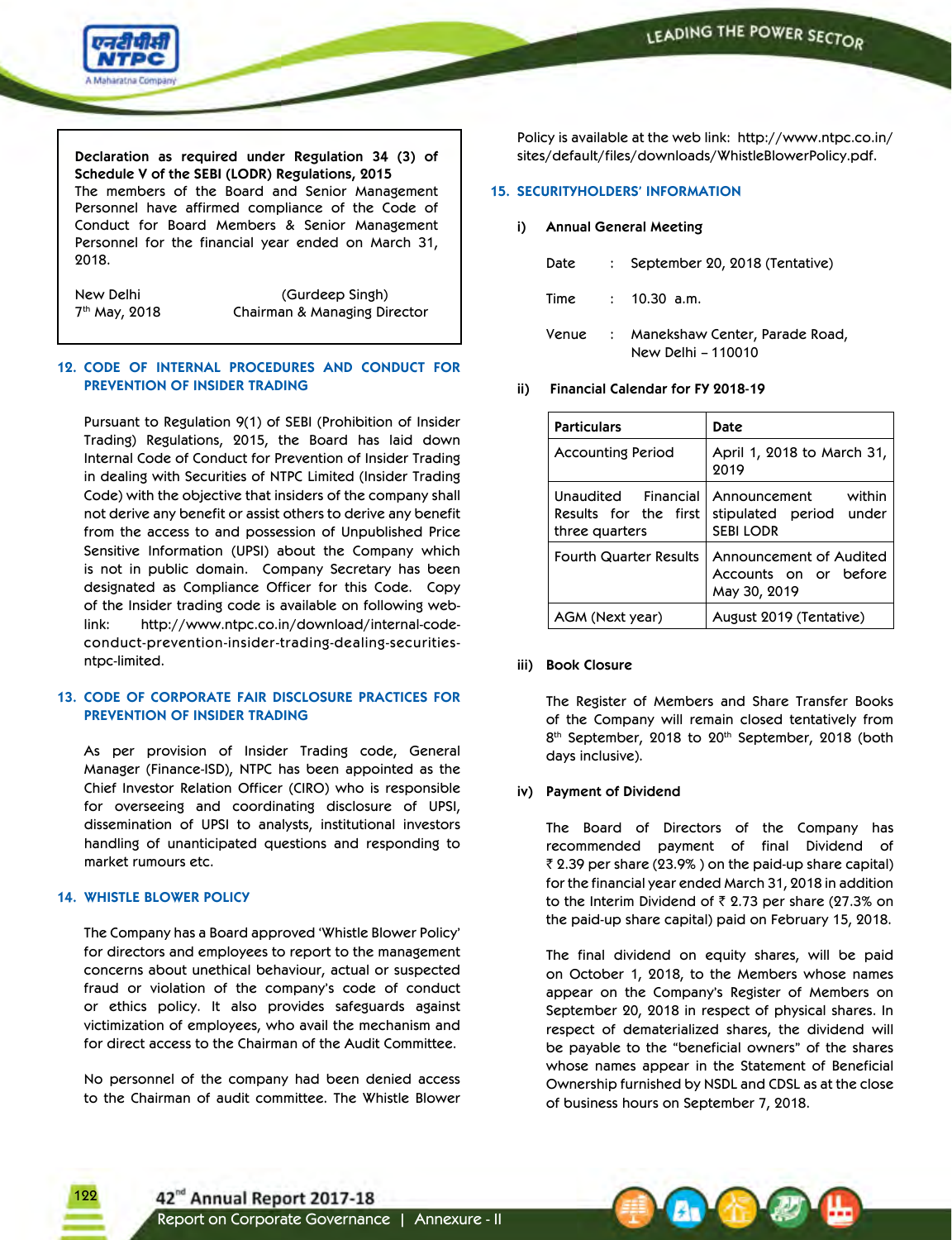

## **v) Dividend History**

| <b>Year</b> | Total paid-up capital<br>$(3 \nvert \cdot \vec{r})$ in crore) | <b>Total amount of</b><br>dividend paid $(3 \nvert \cdot \nvert)$<br>crore) and amount<br>per share | Date of AGM in<br>which dividend was<br>declared | Date of payment of<br>Dividend (Interim and<br>Final) |
|-------------|---------------------------------------------------------------|-----------------------------------------------------------------------------------------------------|--------------------------------------------------|-------------------------------------------------------|
| 2012-13     | 8245.46                                                       | 4741.16<br>(35.75)                                                                                  | 26.02.2013*<br>17.09.2013                        | 12.03.2013<br>27.09.2013                              |
| 2013-14     | 8245.46                                                       | 4741.15<br>(35.75)                                                                                  | 28.01.2014*<br>27.08.2014                        | 10.02.2014<br>09.09.2014                              |
| 2014-15     | 8245.46                                                       | 2061.38<br>(3.50)                                                                                   | 30.01.2015<br>18.09.2015                         | 13.02.2015<br>30.09.2015                              |
| 2015-16     | 8245.46                                                       | 2762.22<br>(3.35)                                                                                   | 29.01.2016*<br>20.09.2016                        | 15.02.2016<br>30.09.2016                              |
| 2016-17     | 8245.46                                                       | 3941.33<br>(34.78)                                                                                  | 08.02.2017<br>20.09.2017                         | 22.02.2017<br>29.09.2017                              |
| 2017-18     | 8245.46                                                       | 2251.01<br>$(3.73)$ #                                                                               | 31.01.2018                                       | 15.02.2018                                            |

\* Date of Board Meeting in which interim dividend was declared # amount represents the interim dividend paid for the year 2017-18.

### **vi) Listing on Stock Exchanges:**

**NTPC equity shares are listed on the following Stock Exchanges:**

| National Stock Exchange of  BSE Limited         |                  |  |  |
|-------------------------------------------------|------------------|--|--|
| India Limited                                   | Address: Phiroze |  |  |
| Address: Exchange Plaza, Jeejeebhoy Towers,     |                  |  |  |
| Plot No. C/1, G Block, Bandra Dalal Street,     |                  |  |  |
| (E), Mumbai - 400051                            | Mumbai - 400001  |  |  |
| Scrip Code of NTPC: NTPC EQ Scrip Code of NTPC: |                  |  |  |
|                                                 | 532555           |  |  |

### **vii) Market Price Data :**

### **Stock Code : ISIN – INE733E01010**

 The Annual Listing Fees for the financial year 2018-19 have been paid to National Stock Exchange of India Limited and BSE Limited. Also, the Annual Custodian Fee for the financial year 2018-19 has been paid to Central Depository Services (India) Limited. The payment shall be made to National Securities Depository Limited on receipt of bill and within due date.

| Month         |             | <b>BSE</b><br><b>NSE</b> |        |          |             |              |        |               | <b>INDEX</b> |            |
|---------------|-------------|--------------------------|--------|----------|-------------|--------------|--------|---------------|--------------|------------|
|               |             | <b>Price</b>             |        |          |             | <b>Price</b> |        |               |              |            |
|               | <b>High</b> | Low                      | Close  | Volume   | <b>High</b> | Low          | Close  | <b>Volume</b> | <b>BSE</b>   | <b>NSE</b> |
| Apr-17        | 169.00      | 158.40                   | 164.4  | 3034861  | 169.30      | 158.40       | 164.50 | 87747739      | 29918.40     | 9304.05    |
| May-17        | 165.45      | 153.30                   | 160.05 | 6409195  | 165.60      | 153.15       | 160.20 | 78690762      | 31145.80     | 9621.25    |
| Jun-17        | 163.45      | 155.00                   | 158.45 | 18821734 | 163.40      | 155.00       | 158.95 | 82250253      | 30921.61     | 9520.90    |
| Jul-17        | 171.55      | 155.30                   | 164.10 | 13043233 | 171.85      | 155.30       | 164.20 | 94701792      | 32514.94     | 10077.10   |
| Aug-17        | 179.00      | 163.45                   | 168.70 | 20819993 | 179.15      | 163.10       | 168.75 | 227283267     | 31730.49     | 9917.90    |
| Sep $-17$     | 171.55      | 164.25                   | 167.25 | 5346889  | 171.85      | 164.10       | 167.45 | 91760653      | 31283.72     | 9788.60    |
| Oct-17        | 187.95      | 167.00                   | 180.50 | 7695998  | 188.00      | 167.20       | 181.25 | 157187611     | 33213.13     | 10335.30   |
| <b>Nov-17</b> | 186.35      | 173.50                   | 180.90 | 41583656 | 186.85      | 173.55       | 181.15 | 175621921     | 33149.35     | 10226.55   |
| Dec-17        | 183.70      | 173.65                   | 177.20 | 20727143 | 183.70      | 173.55       | 177.00 | 150349225     | 34056.83     | 10530.70   |
| Jan-18        | 180.35      | 168.80                   | 170.25 | 14746093 | 180.30      | 168.75       | 170.25 | 160688601     | 35965.02     | 11027.70   |
| Feb-18        | 169.80      | 158.90                   | 163.25 | 31100591 | 169.80      | 158.85       | 163.25 | 98145486      | 34184.04     | 10492.85   |
| Mar-18        | 172.50      | 155.70                   | 169.70 | 7743947  | 172.75      | 160.05       | 169.70 | 91300957      | 32968.68     | 10113.70   |



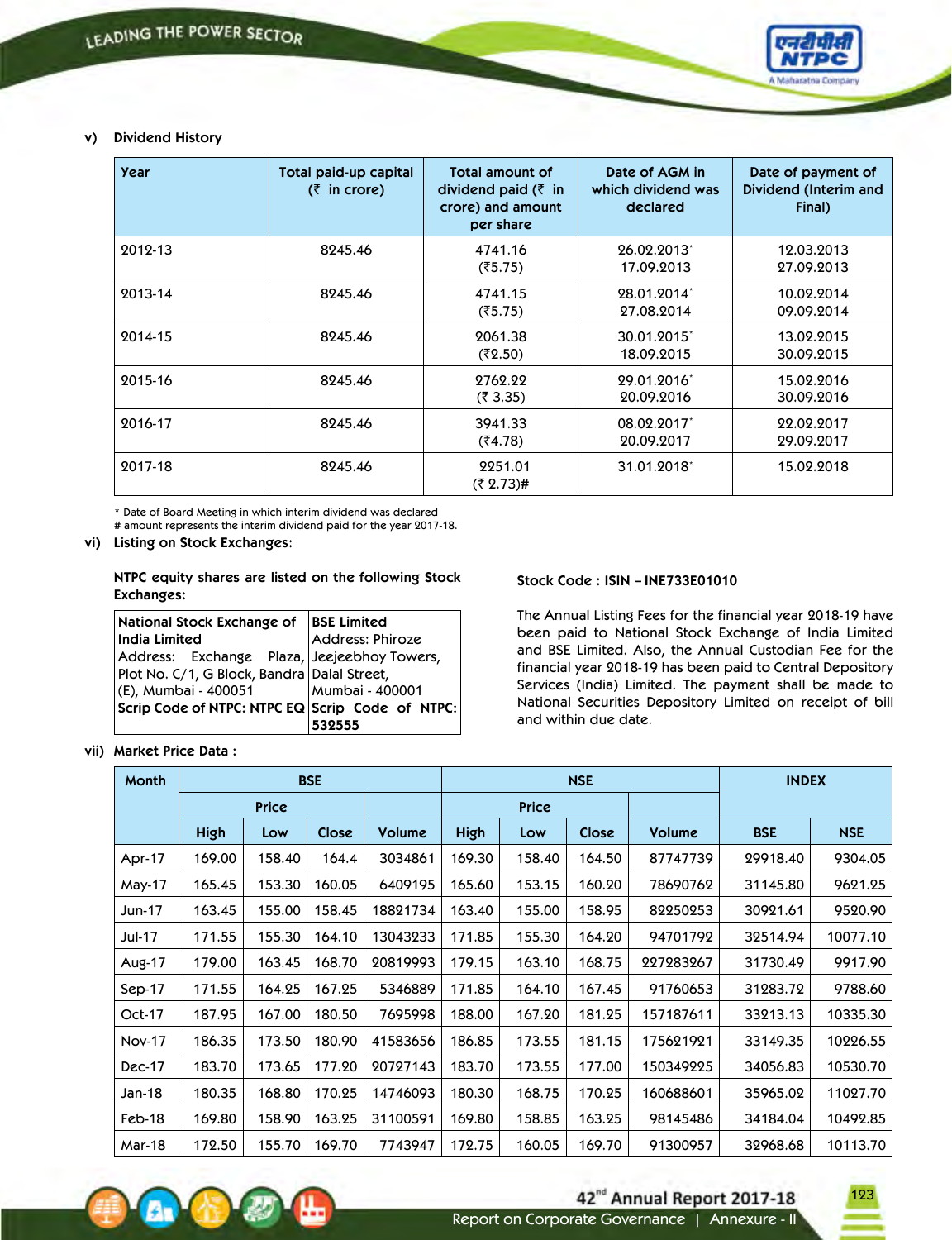

### **viii) Performance in comparison to indices**



**NSE NIFTY 50 and NTPC Share Price**

**BSE Sensex and NTPC Share Price**



**ix) (a) Registrar and Transfer Agent for Equity Shares, M/s Alankit Assignments Limited, Alankit Heights,1E/13, Jhandewalan Extension, New-Delhi-110055**

> Contact person: Shri Mahesh Pandey, Shri Surinder Sharma Tel No.: 011-42541234 Fax No.: 011-41543474 E-mail: alankit\_ntpc@alankit.com

**(b) Registrar and Transfer Agent for Tax Free Bonds (Series 50) and Bonus Debentures (Series 54) and Tax Free Bonds 2015 (Series 56).**

 Karvy Computershare Pvt. Ltd. Karvy Selenium Tower B, Plot No. 31 & 32, Gachibowli Financial District, Nanakramguda, Serilingampally, Hyderabad-500008 Phone No: 040-67161518 Email: einward.ris@karvy.com

**(c) Registrar and Transfer Agent for Bonds (Series 19 to 26)**

MAS Services Ltd. T-34, 2nd Floor, Okhla Industrial Area, Phase-II New Delhi-110020. Phone No: 011-26387281 / 82 / 83. Fax: 011-26387384 Email: sm@masserv.com

**(d) Registrar and Transfer Agent for Bonds (Series 13A, 13B, 16, 17, 27 to 49, 51 to 53, 55 and 57 to 66)**

 Beetal Financial & Computer Services Pvt. Ltd. 99, Madangir, Near Dada Harsukh Das Mandir New Delhi-110062. Phone No: 011-29961281, 011-29961282 Fax: 011-29961284 Email: beetalrta@gmail.com

### **x) Share Transfer System**

 The share transfer system consists of activities like receipt of shares along with transfer deed from transferees, verification, preparation of Memorandum of Transfers, etc. Shares transfers are approved by Sub-Committee of the Board for Allotment and Post-Allotment activities of NTPC's Securities.

 Entire share transfer activities under physical segment are being carried out by our Registrar & Transfer Agent M/s Alankit Assignments Limited (Alankit). Half yearly Compliance certificate as required under Regulation 7(3) of SEBI LODR duly signed by the Compliance Officer (Company Secretary) and Share Transfer Agent had been submitted to the Stock Exchanges.

 Further, pursuant to Regulation 40(10) of SEBI LODR, certificate from Practicing Company Secretary on halfyearly basis confirming that all certificates had been issued within thirty days of the date of lodgement for transfer, sub-division, consolidation, renewal, exchange or endorsement of calls/ allotment monies had been submitted to Stock Exchange within stipulated time.

**xi) Transfer of Unclaimed Amount of Dividend to Investor Education and Protection Fund (IEPF)**

 In accordance with Section 125 of the Companies Act, 2013, during the financial year 2017-18, an amount of  $\bar{5}165.61$  lakh pertaining to unclaimed interim dividend for financial year 2009-10,  $\bar{\tau}$  43.51 lakh pertaining to unclaimed final dividend for financial year 2009-10 and  $\bar{\tau}$  146.41 lakh pertaining to unclaimed interim dividend 2010-11 have been transferred to Investor Education and Protection Fund.

 The Company has uploaded the details of shareholders/ depositors of the Company containing information like name, address, amount due to be transferred to IEPF and due date of transfer of amount to IEPF on its website. The Company has been issuing notices in the newspapers from time to time in order to invite attention of the shareholders who have not preferred their claims, to submit their claims towards the unpaid and unclaimed dividend.

42<sup>nd</sup> Annual Report 2017-18



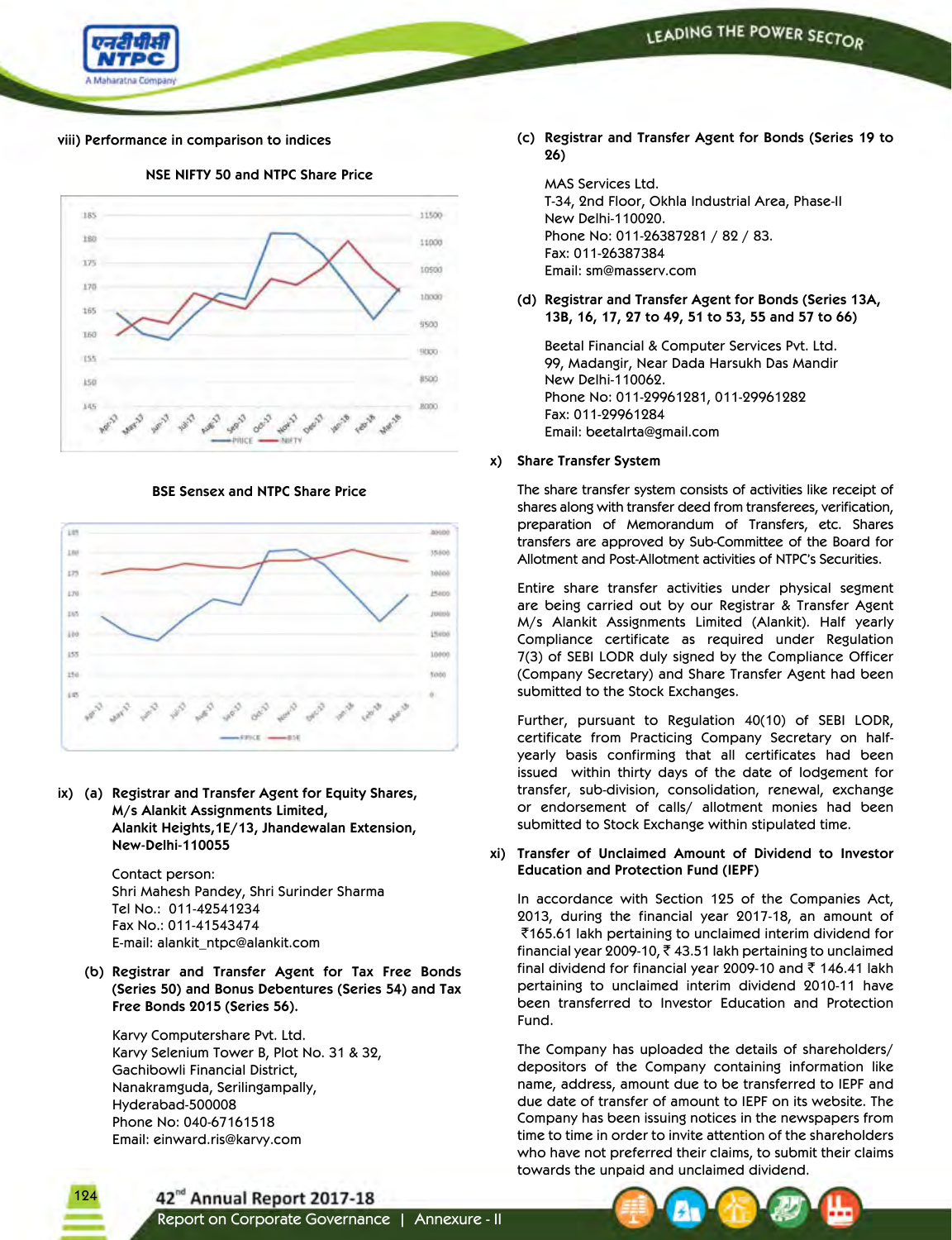

### **xii) Transfer of Shares to IEPF :**

 In terms of Section 124(6) of the Companies Act, 2013 and IEPF Authority (Accounting, Audit, Transfer and Refund) Rules, 2016 as amended from time to time (IEPF Rules), the shares in respect of which the dividend has not been paid or claimed for a period of seven years or more, are required to be transfered to Investor Education and Protection Fund (IEPF) Authority account.

 In line with the provisions of Section 124(6) and rules made thereunder as well as in accordance with the circulars/ notifications issued by the MCA from time to time, upto the date of signing of the report, 498090 shares of 5925 shareholders were transferred to the DEMAT Account of the IEPF Authority opened with CDSL. Details of the shareholders whose shares were transferred to the IEPF Account are available on the website at the following link: http://www.ntpc.co.in/en/Investors/miscellaneousdownload. Members may check their details on the aforesaid web-link.

### **xiii) Claim from IEPF Account:**

 Any person, whose shares, unclaimed dividend, matured deposits, matured debentures, application money due for

### **xv) Debenture Trustees for various Series**

refund, or interest thereon, sale proceeds of fractional share, redemption proceeds of preference shares etc. has been transferred to the IEPF , may claim the shares under provision to sub-section (6) of section 124 or apply for refund under clause (a) of sub-section (3) of section 125 or under proviso to sub-section (3) of section 125, as the case may be, to the Authority making an online application in Form IEPF. Detailed procedure regarding claiming shares from IEPF account is available on NTPC's website at the following link: http://www.ntpc.co.in/en/investors/ procedure-claiming-dividend-shares-iepf-authority-0.

### **xiv) Offer for Sale of NTPC's Equity Shares by the Government of India**

 Pursuant to the Offer for Sale (OFS) during August , 2017, Govt. of India divested 6.63% stake in the Company. Subsequently, 0.12% stake was divested by the Govt. of India through Employee OFS in September 2017. In November, 2017, Govt. of India further divested 0.72% stake through BHARAT 22 ETF.

 After the disinvestment of NTPC through Employee Offer for Sale, conducted by the Govt. of India from time to time, the Govt. of India's stake came down from 69.74% to 62.27%.

| For Series 13A, 13B, 16, 17, 19, 44 to 49, 50, 53, 54, 55, 57 | For Series 20 to 43, 51, 52 and 56       |
|---------------------------------------------------------------|------------------------------------------|
| to 66                                                         |                                          |
| Vistra ITCL (India) Ltd. (Formarly known as IL&FS Trust Com-  | <b>IDBI Trusteeship Services Limited</b> |
| pany Limited)                                                 | Asian Building, Ground Floor,            |
| The IL&FS Financial Center,                                   | 17, R. Kamani Marg, Ballard Estate,      |
| Plot No. C-22, G-Block, Bandra – Kurla Complex,               | Mumbai – 400 001                         |
| Bandra (East), Mumbai – 400051                                | : +91 22 4080 7000<br>Tel                |
| Tel: (+91 22) 26533908                                        | : +91 22 6631 1776<br> Fax               |
| Fax: (+91 22) 26533297                                        | E-mail: itsl@idbitrustee.com             |
| E-mail: itclcomplianceofficer@ilfsindia.com                   | Website: http://www.idbitrustee.com      |
| Website: www.itclindia.com                                    |                                          |

### **xvi) Distribution of Shareholding**

Shares held by different categories of shareholders and according to the size of holdings as on 31st March 2018 are given below:

### **According to Size**

### **a. Distribution of shareholding according to size, % of holding as on 31st March, 2018:**

| Number of shares | Number of shareholders | % of shareholders | <b>Total No. of shares</b> | % of shares |
|------------------|------------------------|-------------------|----------------------------|-------------|
| 1-5000           | 586887                 | 99.55             | 121593863                  | 1.47        |
| 5001-10000       | 1187                   | 0.20              | 8229488                    | 0.10        |
| 10001-20000      | 415                    | 0.07              | 5898863                    | 0.07        |
| 20001-30000      | 137                    | 0.02              | 3358733                    | 0.04        |
| 30001-40000      | 61                     | 0.01              | 2154971                    | 0.03        |
| 40001-50000      | 66                     | 0.01              | 2989496                    | 0.04        |
| 50001-100000     | 169                    | 0.03              | 12231322                   | 0.15        |
| 100001 and above | 657                    | 0.11              | 8089007664                 | 98.10       |
| Total            | 589579                 | 100.00            | 8245464400                 | 100.00      |



125

Report on Corporate Governance | Annexure - II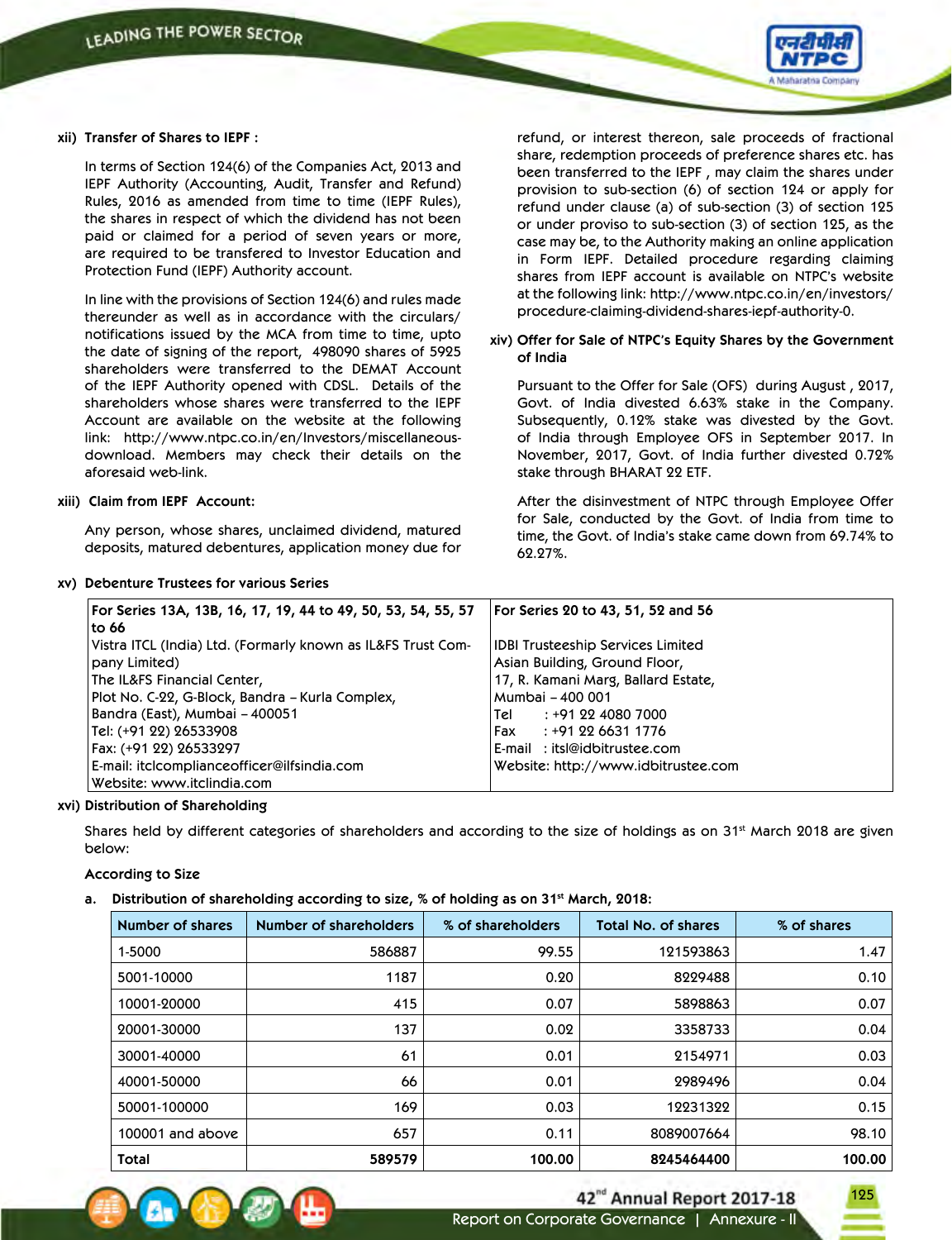

 **b. Shareholding pattern on the basis of ownership:**

| Category                                         |                       | As on 31.03.2017    |        | As on 31.03.2018      |                     |        |         |
|--------------------------------------------------|-----------------------|---------------------|--------|-----------------------|---------------------|--------|---------|
|                                                  | No of<br>shareholders | <b>Total Shares</b> | %      | No of<br>shareholders | <b>Total Shares</b> | $\%$   | Change  |
| <b>GOVERNMENT OF INDIA</b>                       | 1                     | 5750759170          | 69.74  |                       | 5134825262          | 62.27  | $-7.47$ |
| <b>INDIAN FINANCIAL</b><br><b>INSTITUTIONS</b>   | 63                    | 1049484307          | 12.73  | 58                    | 1056641287          | 12.82  | 0.08    |
| <b>FOREIGN INSTITUTIONAL</b><br><b>INVESTORS</b> | 59                    | 90781719            | 1.1    | 6                     | 2423364             | 0.03   | $-1.07$ |
| <b>MUTUAL FUNDS</b>                              | 203                   | 254773132           | 3.09   | 230                   | 718235556           | 8.71   | 5.62    |
| <b>FOREIGN PORTFOLIO</b><br><b>INVESTORS</b>     | 517                   | 769572003           | 9.33   | 573                   | 947240413           | 11.49  | 2.16    |
| <b>RESIDENT INDIVIDUALS</b>                      | 601705                | 132368014           | 1.61   | 562080                | 125204965           | 1.52   | $-0.09$ |
| <b>BODY CORPORATE</b>                            | 2567                  | 64652338            | 0.78   | 2290                  | 115511879           | 1.40   | 0.62    |
| <b>INSURANCE COMPANIES</b>                       | 66                    | 63226613            | 0.77   | 41                    | 47813323            | 0.58   | $-0.19$ |
| <b>BANKS</b>                                     | 33                    | 35187061            | 0.43   | 27                    | 58071430            | 0.70   | 0.27    |
| <b>TRUSTS</b>                                    | 89                    | 11309396            | 0.14   | 79                    | 17530761            | 0.21   | 0.07    |
| <b>HUF</b>                                       | 11118                 | 4119545             | 0.05   | 10415                 | 4052431             | 0.05   | 0.00    |
| <b>Others</b>                                    | 14891                 | 19231102            | 0.23   | 13779                 | 17913729            | 0.22   | $-0.01$ |
| Total                                            | 631312                | 8245464400          | 100.00 | 589579                | 8245464400          | 100.00 | 0.00    |

### **c. Major Shareholders**

Details of Shareholders holding more than 1% of the paid-up capital of the Company as on 31<sup>st</sup> March, 2018 are given below:

| <b>S. No.</b> | Name of Shareholder                               | Percentage | Category                    |
|---------------|---------------------------------------------------|------------|-----------------------------|
|               | PRESIDENT OF INDIA                                | 62.27%     | Govt. of India              |
| $\Omega$      | LIFE INSURANCE CORPORATION OF INDIA *             | 12.17%     | Indian Financial Inst.      |
|               | ICICI PRUDENTIAL MUTUAL FUND *                    | 3.60%      | Indian Financial Inst.      |
|               | HDFC MUTUAL FUND *                                | 2.63%      | Indian Financial Inst.      |
|               | THE INCOME FUND OF AMERICA *                      | 1.34%      | Foreign Portfolio Investors |
| ь             | ICICI PRUDENTIAL LIFE INSURANCE COMPANY LIMITED * | 1.06%      | Indian Financial Inst.      |

(\*including shares held in various funds/ scheme).

### **xvii) Dematerialisation of Shares and Liquidity**

 The shares of the Company are in compulsory dematerialised segment and are admitted with both the Depositories i.e. National Securities Depository Ltd. (NSDL) and Central Depository Services (India) Limited (CDSL).

 In pursuance of Article 7 of the Articles of Association of the Company and as per Rule 6 of the Companies (Share Capital and Debentures) Rules, 2014, the Company has prescribed a fee of  $\bar{z}$  50/- per share/ bond certificate on issue of certificates on splitting/ consolidation/ rematerialisation/ duplicate on loss of shares/ bonds.

 Secretarial Audit Report for Reconciliation of the Share Capital of the Company obtained from Practicing Company Secretary has been submitted to Stock Exchanges within stipulated time.

No. of shares held in dematerialized and physical mode as on 31.03.2018

| Category        | No.of Holders | <b>Total Shares'</b> | Percentage |
|-----------------|---------------|----------------------|------------|
| <b>PHYSICAL</b> | 11,241        | 91,275               | 0.001      |
| <b>DEMAT</b>    |               |                      |            |
| With NSDL       | 4,18,651      | 8,20,21,00,927       | 99.474     |
| With CDSL       | 1,59,687      | 4,32,72,198          | 0.525      |
| <b>Total</b>    | 5,89,579      | 8, 24, 54, 64, 400   | 100.00%    |





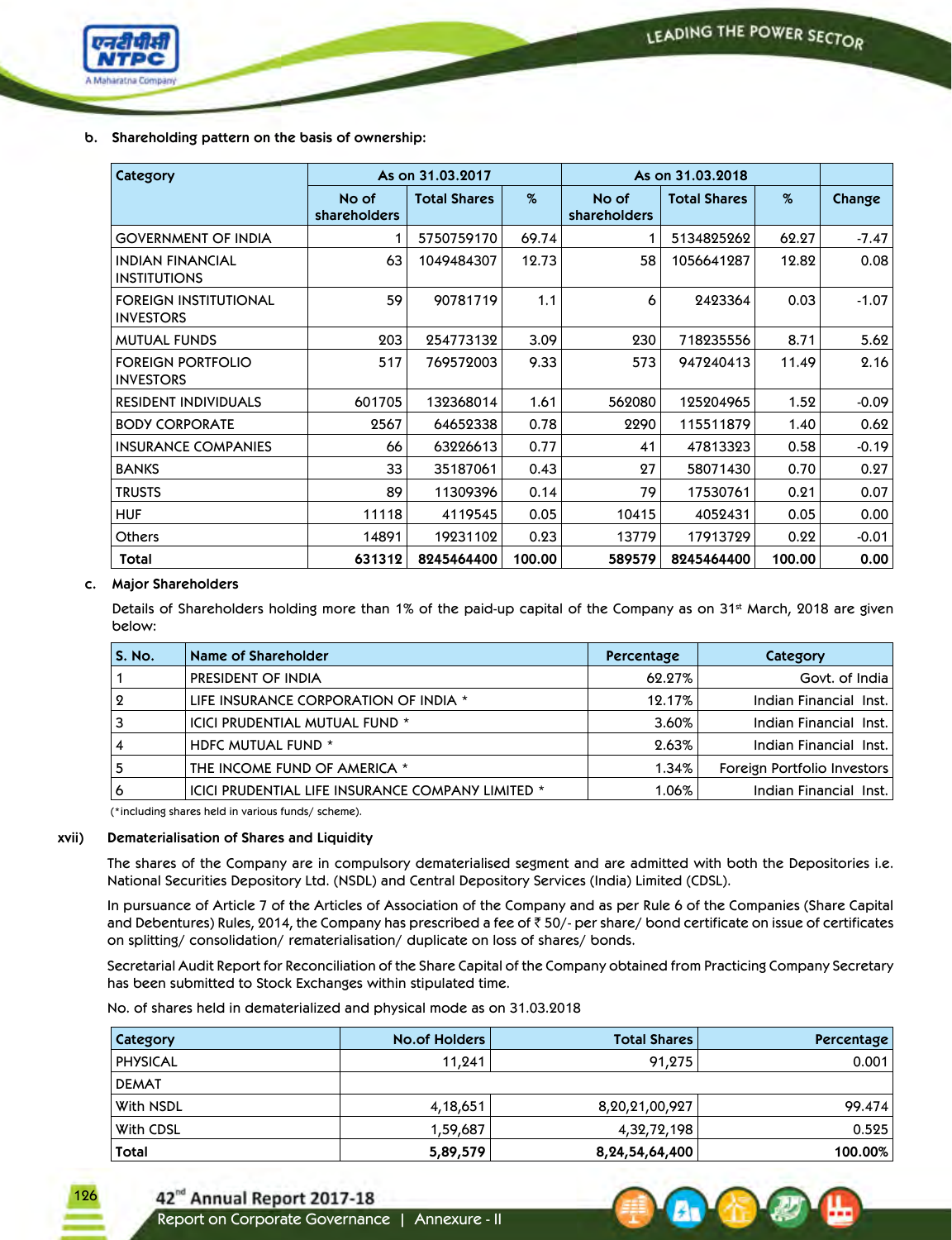

- **xviii) The names and addresses of the Depositories are as under:**
	- 1. National Securities Depository Ltd. Trade World, 4<sup>th</sup> Floor, Kamala Mills Compound Senapathi Bapat Marg,
		- Lower Parel,
		- Mumbai-400 013

2. Central Depository Services (India) Limited Phiroze Jeejeebhoy Towers 28th Floor, Dalal Street, Mumbai-400 023

### **xix) Demat Suspense Account:**

 Details of shares/ debentures in the suspense accounts opened and maintained after Initial Public Offering, Further Public Offering of Equity Shares of NTPC, Employee OFS (held in July 2016 & September 2017) and Bonus Debentures as on 31<sup>st</sup> March, 2018 is furnished below:

### Details of "NTPC LIMITED - IPO - Unclaimed Shares Demat Suspense Account" (account opened and maintained after IPO):

|       | Opening Balance (as on 01.04.2017) |       | Requests Disposed off during 2017-18 |       | Closing Balance* (as on 31.03.2018) |
|-------|------------------------------------|-------|--------------------------------------|-------|-------------------------------------|
| Cases | Shares                             | Cases | <b>Shares</b>                        | Cases | <b>Shares</b>                       |
| 176   | 31.197                             | 167   | 29,465                               |       | 1.732                               |

\* Transferred to IEPF Authority

### Details of "NTPC LIMITED - FPO Unclaimed Shares Demat Suspense Account" (account opened and maintained after FPO):

|       | Opening Balance (as on 01.04.2017) |       | Disposed off during 2017-18 | Closing Balance (as on 31.03.2018) |        |
|-------|------------------------------------|-------|-----------------------------|------------------------------------|--------|
| Cases | Shares                             | Cases | Shares                      | Cases                              | Shares |
| 24    | 2.996                              |       | 168                         | 23                                 | 2,828  |

Details of "NTPC LIMITED - Employee OFS (Issued in July 2016)- Unclaimed Shares Demat Suspense Account" (account **opened and maintained after Employee OFS):**

| Opening Balance (as on 01.04.2017) |        | Disposed off during 2017-18 |        |       | Closing Balance (as on 31.03.2018) |
|------------------------------------|--------|-----------------------------|--------|-------|------------------------------------|
| Cases                              | Shares | Cases                       | Shares | Cases | <b>Shares</b>                      |
|                                    | 10,350 |                             | 10,350 |       | -                                  |

 The voting rights on the shares mentioned in the closing balance of above accounts shall remain frozen till the rightful owner of such shares claims the shares.

Details of "NTPC Limited-Employee OFS (issued in September 2017) - unclaimed shares Demat Suspense Account" (account **opened and maintained after Employee OFS):**

|       | <b>Opening Balance</b><br>(as on 01.04.2017) |       | Requests received<br>during 2017-18 |       | <b>Requests Disposed off</b><br>during 2017-18 |       | <b>Closing Balance</b><br>(as on 31.03.2018) |
|-------|----------------------------------------------|-------|-------------------------------------|-------|------------------------------------------------|-------|----------------------------------------------|
| Cases | <b>Shares</b>                                | Cases | Shares                              | Cases | <b>Shares</b>                                  | Cases | <b>Shares</b>                                |
| $\,$  |                                              | 51    | 99,912                              | 50    | 96,780                                         |       | 3,132                                        |

**Details of "NTPC LIMITED – Bonus Debentures – Unclaimed Debentures Demat Suspense Account" (account opened and maintained after Issue of Bonus Debentures):**

|       | <b>Opening Balance</b><br>(as on 01.04.2017) |       | Requests received and Disposed off<br><b>Closing Balance</b><br>(as on 31.03.2018)<br>during 2017-18 |       |        |
|-------|----------------------------------------------|-------|------------------------------------------------------------------------------------------------------|-------|--------|
| Cases | Shares                                       | Cases | <b>Shares</b>                                                                                        | Cases | Shares |
| 29    | 5.474                                        | -     | -                                                                                                    | 29    | 5.474  |

xx) Outstanding GDRs/ ADRs/ Warrants or any Convertible instruments, conversion date and likely impact on equity No GDRs/ADRs/Warrants or any Convertible instruments have been issued by the Company

> 42<sup>nd</sup> Annual Report 2017-18 Report on Corporate Governance | Annexure - II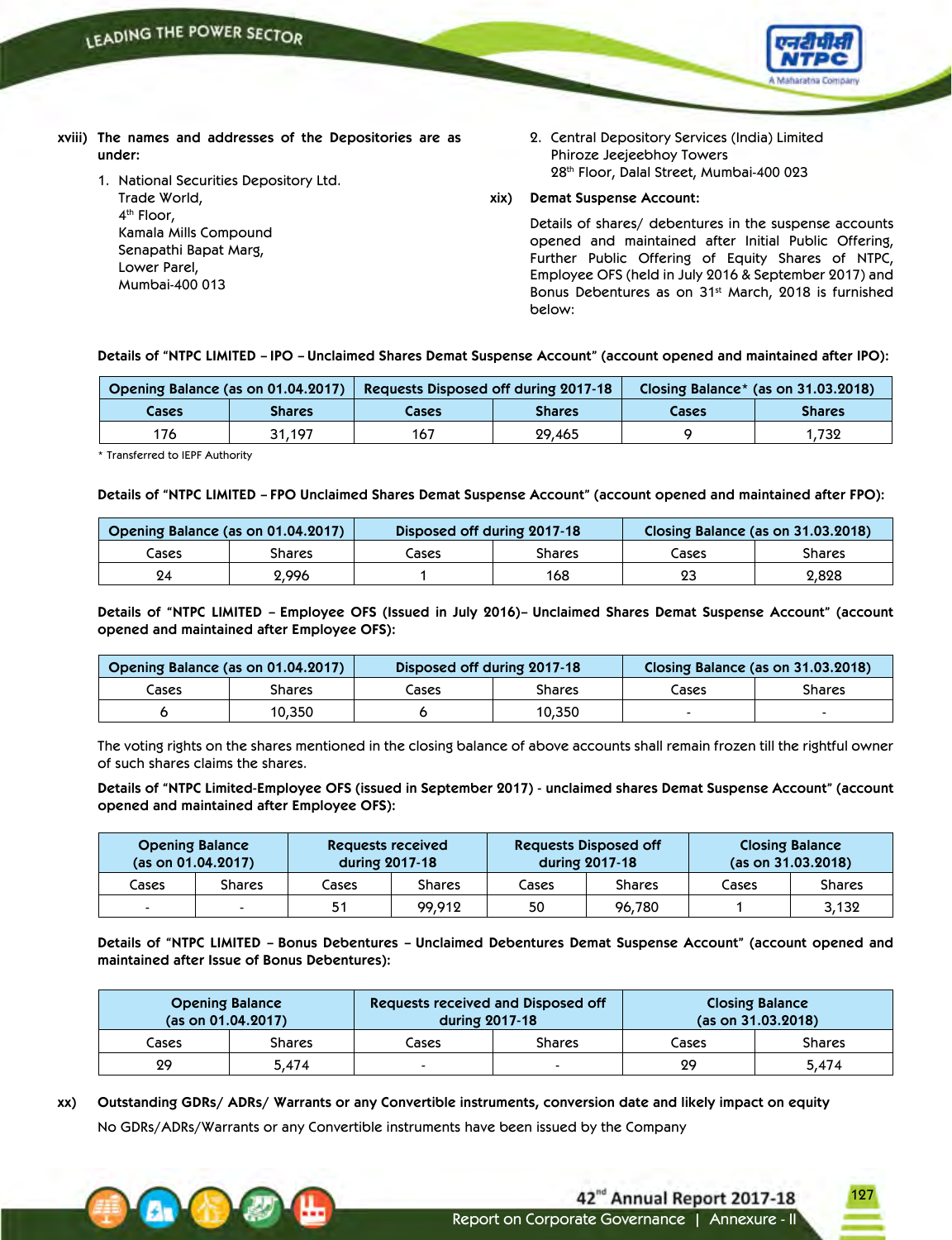

### **xxi) Number of Shares held by the Directors :**

| <b>Directors</b>         | No. of shares<br>(as on 31 <sup>st</sup> March, 2018) |
|--------------------------|-------------------------------------------------------|
| Shri Gurdeep Singh       | 4857                                                  |
| Shri Saptarshi Roy       | 1156                                                  |
| Shri A.K.Gupta           | 6020                                                  |
| Shri K. Biswal*          | 4857                                                  |
| Shri S.K.Roy             | 4715                                                  |
| Shri P.K.Mohapatra       | 5812                                                  |
| Shri Prakash Tiwari      | NIL                                                   |
| Shri Aniruddha Kumar     | 214                                                   |
| Dr. Gauri Trivedi        | NIL                                                   |
| Shri Seethapathy Chander | NIL                                                   |
| Shri M.P.Singh           | <b>NIL</b>                                            |
| Shri P.K.Deb             | <b>NIL</b>                                            |
| Shri Shashi Shekhar      | 691                                                   |
| Shri Vinod Kumar         | 1000                                                  |
| Shri Subhash Joshi       | NIL                                                   |
| Shri K. Sreekant         | 425                                                   |

 \* Under suspension vide order dated 14th December, 2017 from Ministry of Power.

# **xxii) Locations of NTPC plants**

### **Dadri, Badarpur & Faridabad (DBF) Region:**

### Thermal Power Stations

- i) Badarpur Thermal Power Station- Badarpur, New Delhi
- ii) National Capital Thermal Power Station Distt. Gautam Budh Nagar, Uttar Pradesh

#### **Gas Power Stations**

- i) Faridabad Gas Power Project Distt. Faridabad, Haryana
- ii) National Capital Gas Power Project- Distt. Gautam Budh Nagar, Uttar Pradesh

### **Solar Power Stations**

- i) 5MWp, Dadri Solar Power Plant, Dadri, Distt. Gautam Budh Nagar, Uttar Pradesh
- ii) 5MWp, Faridabad Solar Power Plant, Distt. Faridabad, Haryana

### **Eastern Region - I**

### **Thermal Power Stations**

- i) Barh Super Thermal Power Project- Patna, Bihar
- ii) Farakka Super Thermal Power Station Distt. Murshidabad, West Bengal
- iii) Kahalgaon Super Thermal Power Project- Distt. Bhagalpur, Bihar
- iv) North Karanpura Super Thermal Power Project Distt. Hazaribagh, Jharkhand

#### **Eastern Region - II**

#### **Thermal Power Stations**

- i) Talcher Super Thermal Power Station- Distt. Angul, Odisha
- ii) Talcher Thermal Power Station- Distt. Angul, Odisha
- iii) Bongaigaon Thermal Power Project, Distt. Kokrajhar, Assam.
- iv) Darlipalli Super Thermal Power Project, Distt. Sundergarh, Jharsuguda, Odisha

#### **Solar Power Station**

 10MWp Talcher Kaniha Solar Power Station, Distt. Angul, Odisha

#### **Northern Region**

#### **Thermal Power Stations**

- i) Feroze Gandhi Unchahar Thermal Power Station Distt. Raebareli, Uttar Pradesh
- ii) Rihand Super Thermal Power Project Distt. Sonebhadra, Uttar Pradesh
- iii) Singrauli Super Thermal Power Station- Distt. Sonebhadra, Uttar Pradesh
- iv) Tanda Thermal Power Station- Distt. Ambedkar Nagar, Uttar Pradesh
- v) Vindhyachal Super Thermal Power Station- Distt. Singrauli, Madhya Pradesh
- vi) Bilhaur Super Thermal Power Project, Dist. Kanpur, Uttar Pradesh

#### **Gas Power Stations**

Auraiya Gas Power Project – Distt. Auraiya, Uttar Pradesh

#### **Solar Power Station**

- i) 10 MWp Unchahar PV Solar Power Station, Distt. Raebareli, Uttar Pradesh
- ii) 15 MWp Singrauli Solar PV Power Stations, Distt. Sonebhadra, Uttar Pradesh

### **Southern Region**

### **Thermal Power Stations**

- i) Ramagundam Super Thermal Power Station- Distt. Karimnagar, Telangana
- ii) Simhadri Super Thermal Power Project- Distt. Vishakapatnam, Andhra Pradesh
- iii) Telangana Super Thermal Power Project, Distt. Karimnagar, Telangana
- iv) Kudgi Thermal Power Project, Distt. Bijapur, Karnataka



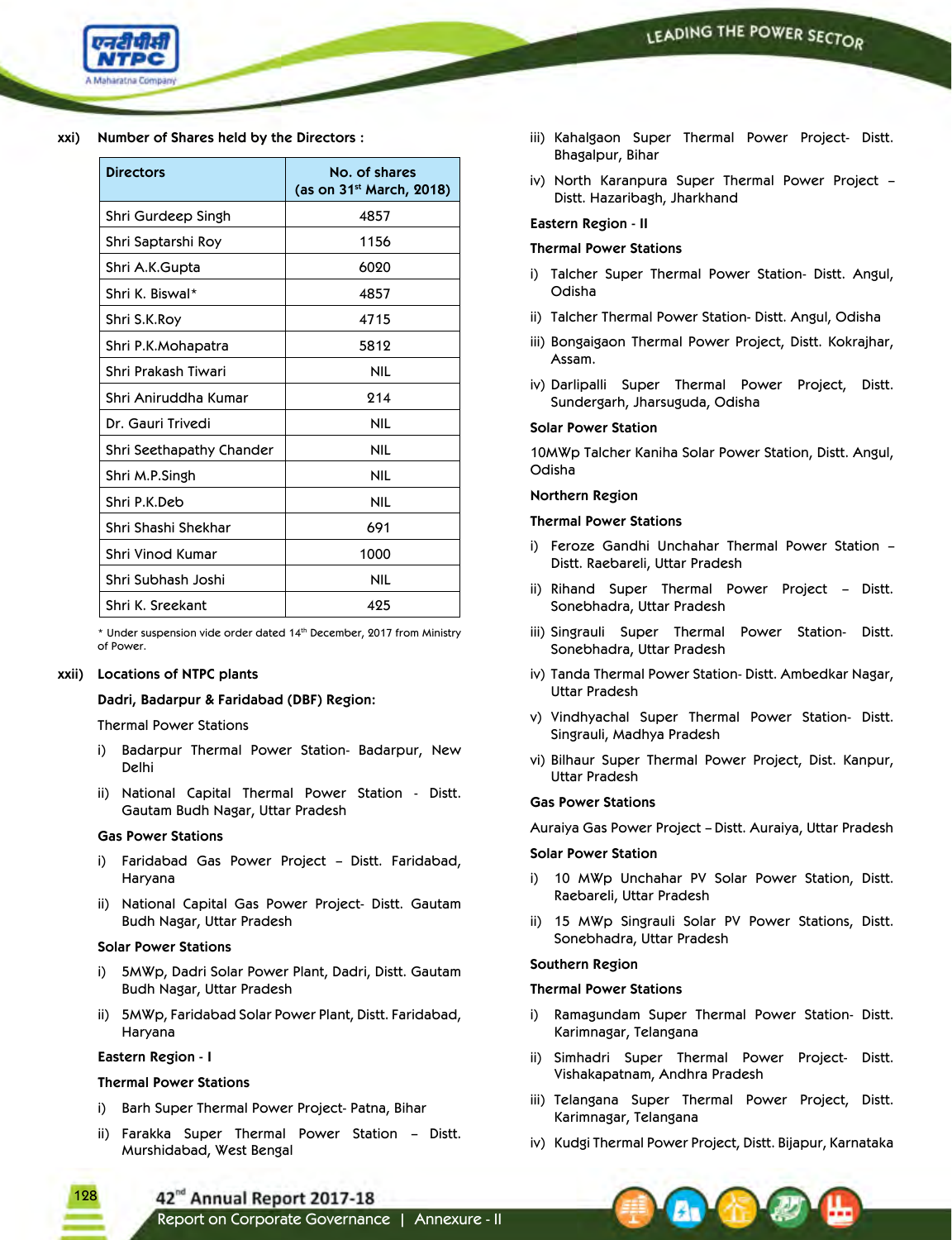

#### **Gas Power Stations**

i) Rajiv Gandhi Combined Cycle Power Project – Distt. Alappuzha, Kerala

### **Solar Power Station**

- i) 5 MWp Solar PV Power Plant, Port Blair, A&N Islands
- ii) 10 MWp Ramagundam Solar Power Station, Distt. Karimnagar, Andhra Pradesh
- iii) 250 MWp Anantapur Solar PV Project, Distt. Anantapur, Andhra Pradesh

### **Western Region -I**

#### **Thermal Power Stations**

- i) Solapur Super Thermal Power Project Distt. Solapur, Maharashtra
- ii) Mouda Super Thermal Power Project Distt. Nagpur, Maharashtra

#### **Gas Power Stations**

- i) Jhanor Gandhar Gas Power Project- Distt. Bharuch, Gujarat
- ii) Kawas Gas Power Project- Distt. Surat, Gujarat
- iii) Anta Gas Power Project Distt. Baran, Rajasthan

# **Solar Power Project**

- i) 260MWp Bhadla Solar Power Project, Distt. Jodhpur, Rajasthan
- ii) 1000 MWp Pavagad Solar Power Project, Gujarat

#### **Wind Power Project:**

i) Rojmal Wind (50 MW ) Project, Gujarat

### **Western Region -II**

### **Thermal Power Stations**

- i) Korba Super Thermal Power Station- Distt. Korba, Chhattisgarh
- ii) Sipat Super Thermal Power Project-Distt. Bilaspur, **Chattisgarh**
- iii) Gadarwara Super Thermal Power Project, Distt. Narsinghpur, Madhya Pradesh
- iv) Lara Super Thermal Power Project, Distt. Raigarh, Chattisgarh
- v) Khargone Super Thermal Power Project, Distt. Khargone, Madhya Pradesh
- vi) Barethi Super Thermal Power, Distt. Chhatarpur, Madhya Pradesh

#### **Solar Power Station**

- i) 50 MWp Solar PV Power Plant, Rajgarh, Madhya Pradesh
- ii) 250MWp Mandsaur Solar Power Project, Distt. Mandsaur, Madhya Pradesh

### **HYDRO POWER PROJECTS**

- i) Koldam Hydro Power Project Distt. Bilaspur, Himachal Pradesh
- ii) Tapovan Vishnugad Hydro Power Project Distt. Chamoli, Uttarakhand
- iii) Lata Tapovan Hydro Power Projects Distt. Chamoli, Uttarakhand
- iv) Rammam III Hydro Electric Power Project Distt. Darjeeling, West Bengal.
- v) Singrauli Small Hydro Power Projects, Distt. Sonebhadra, Uttar Pradesh

### **POWER PROJECTS UNDER SUBSIDIARY COMPANIES**

#### **Thermal Power Projects**

- i) Kanti Bijli Utpadan Nigam Limited : Muzaffarpur Thermal Power Station, Muzaffarpur, Bihar
- ii) Bhartiya Rail Bijlee Co. Ltd. : Nabinagar Thermal Power Project, Distt. Aurangabad, Nabinagar, Bihar (in JV with Railways)
- iii) Patratu Vidyut Utpadan Nigam Limited: Patratu Thermal Power Project, Patratu, Jharkhand

### **JOINT VENTURE POWER PROJECTS**

#### **Thermal Power Stations**

- i). NTPC –SAIL Power Company Ltd.
	- a) Rourkela CPP-II Distt. Sundargarh, Odisha
	- b)Durgapur CPP-II Distt. Burdwan, West Bengal
	- c) Bhilai CPP Bhilai (East), Chattisgarh
- ii). Ratnagiri Gas & Power Pvt. Ltd. : Ratnagiri Power Project - Maharashtra
- iii). NTPC Tamil Nadu Energy Co. Ltd: Vallur Thermal Power Project – Chennai, Tamil Nadu
- iv). Aravali Power Co. Pvt. Ltd.: Indira Gandhi Super Thermal Power Project - Distt. Jhajjar, Haryana
- v). Meja Urja Nigam Pvt. Ltd.: Meja Super Thermal Power Project – Tehsil Meja, Allahabad
- vi). Nabinagar Power Generating Company Pvt. Limited: Nabinagar Super Thermal Power Project – Distt. Aurangabad, Nabinagar, Bihar (in JV with Bihar State Power Generation Co. Pvt. Ltd.)

### **Overseas Joint Venture Projects**

- i) Trincomalee Power Co. Ltd. : Trincomalee Power Project, Trincomalee, Sri Lanka
- ii) Bangladesh- India Friendship Power Company (Pvt) Ltd. : Maitree Power Project at Khulna, Bangladesh

### **COAL MINING SITES**

- i) Pakri Barwadih Coal Mining Project, Hazaribagh, Jharkhand
- ii) Chatti-Bariatu Coal Mining Project, Hazaribag, **Jharkhand**

42<sup>nd</sup> Annual Report 2017-18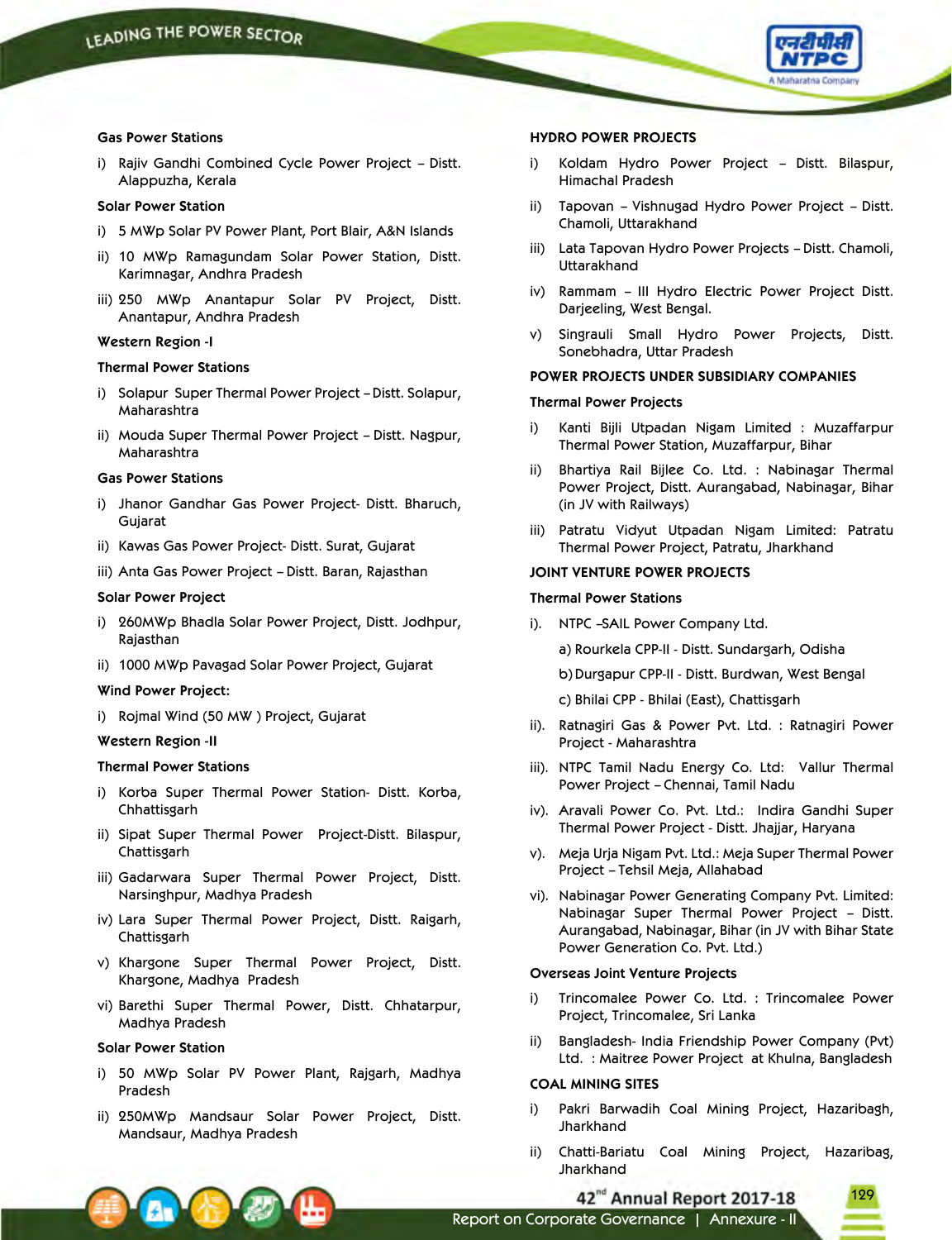

- iii) Kerandari Coal Mining Project, Hazaribagh, Jharkhand
- iv) Talaipalli Coal Mining Project, Raigarh, Chattisgarh
- v) Dulanga Coal Mining Project, Sundargarh, Odisha
- vi) Banai Coal Mining Project, Raigarh, Chattisgarh
- vii) Bhalumunda Coal Mining Project, Raigarh, Chattisgarh
- viii) Mandakini-B Coal Mining Project, Angul, Odisha

### **JOINT VENTURE COAL MINES**

- i) Banhardih Coal Mining Project, Latehar, Jharkhand (in JV with JVBNL)
- ii) Kudanali-Luburi Coal Mining Project, Angul, Odisha (in JV with J&K)

**xxiii) Address for correspondence:**

NTPC Bhawan, SCOPE Complex

7, Institutional Area, Lodi Road, New Delhi – 110003

The phone numbers and e-mail reference for communication are given below:

|                                                                                                                            | Telephone No.                                                                                                                                                           | Fax No.       |
|----------------------------------------------------------------------------------------------------------------------------|-------------------------------------------------------------------------------------------------------------------------------------------------------------------------|---------------|
| <b>Registered Office</b><br>NTPC Limited<br>NTPC Bhawan, Core-7, 7 Institutional Area, SCOPE Complex, New<br>Delhi -110003 | 011-2436 0100                                                                                                                                                           | 011-2436 1018 |
| Company Secretary & Compliance Officer<br>Shri K.P.Gupta                                                                   | 011-2436 9034                                                                                                                                                           | 011-2436 0241 |
| E-mail id                                                                                                                  | kpgupta@ntpc.co.in                                                                                                                                                      |               |
| <b>Chief Investor Relations Officer</b><br>Shri Aditya Dar                                                                 | 011-2436 7072                                                                                                                                                           | 011-2436 1724 |
| E-mail id                                                                                                                  | adityadar@ntpc.co.in                                                                                                                                                    |               |
| E-mail ID (exclusive) for redressal of investors complaints                                                                | For Shares and Tax Free Bonds, 2015:<br>isd@ntpc.co.in<br>For Tax Free Bonds, 2013:<br>tfb@ntpc.co.in<br>For Bonds including Bonus Debentures:<br>powerbonds@ntpc.co.in |               |

### **16. CORPORATE GOVERNANCE AWARDS & RECOGNITIONS**

 In recognition of our efforts towards excellence in Corporate Governance, NTPC has been conferred various awards in area of Corporate Governance from time to time including:

- (i) ASSOCHAM Corporate Governance Excellence Award 2014-15 for Listed Companies in PSU category in recognition for outstanding governance practices undertaken by the Company.
- (ii) 'Golden Peacock Global Award for Excellence in Corporate Governance' by World Council for Corporate Governance for the year 2014. This award was also received by the Company during the years 2007, 2009 and 2012.
- (iii) Award for Excellence 2011 Good Corporate Citizen Award by PHD Chamber of Commerce and Industry.
- (iv) 'ICSI National Award for Excellence in Corporate Governance 2009 by the Institute of Company Secretaries of India.

For and on behalf of Board of Directors

**(Gurdeep Singh)** Chairman & Managing Director Place: New Delhi

Date: 28th May, 2018

130

42<sup>nd</sup> Annual Report 2017-18

Report on Corporate Governance | Annexure - II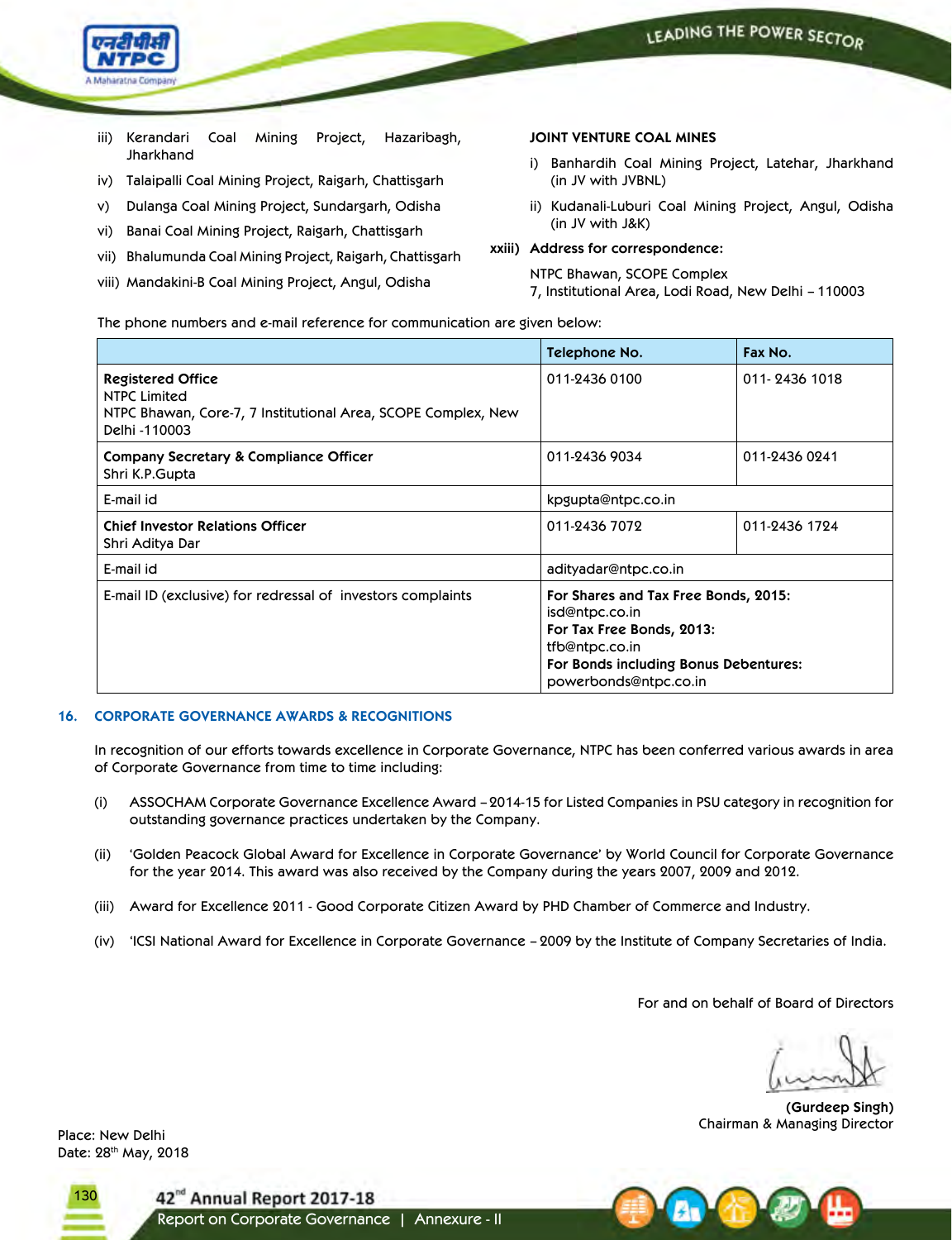

# **DISCRETIONARY REQUIREMENTS**

Besides the mandatory requirements, as mentioned in preceding pages, the status of compliance with discretionary requirements under Regulation 27(1) of SEBI LODR are as under:

- **1. The Board:** The Company is headed by an Executive Chairman.
- **2. Shareholder Rights:** The quarterly financial results of the Company are published in leading newspapers as mentioned under heading 'Means of Communication' and also hosted on the website of the Company. These results are not separately circulated.
- **3. Modified opinion(s) in audit report:** The Auditor's report is unmodified.
- **4. Separate Posts of Chairman and CEO:** The Company has an Executive Chairman & Managing Director.
- **5. Reporting of the Internal Auditor:** The Internal Auditor reports to the Audit Committee of the Board.

**Annex-II**

Schedule of Compliances with Presidential Directives issued during the financial year 2017-18 and during last three years **preceding the financial year 2017-18:**

| Year    | <b>Content of Presidential Directives</b> | Compliance |
|---------|-------------------------------------------|------------|
| 2017-18 | <b>NIL</b>                                | <b>NIL</b> |
| 2016-17 | <b>NIL</b>                                | <b>NIL</b> |
| 2015-16 | <b>NIL</b>                                | <b>NIL</b> |
| 2014-15 | <b>NIL</b>                                | <b>NIL</b> |

# **Health Check-up for young school girls at NTPC - Korba**





**Annex-I**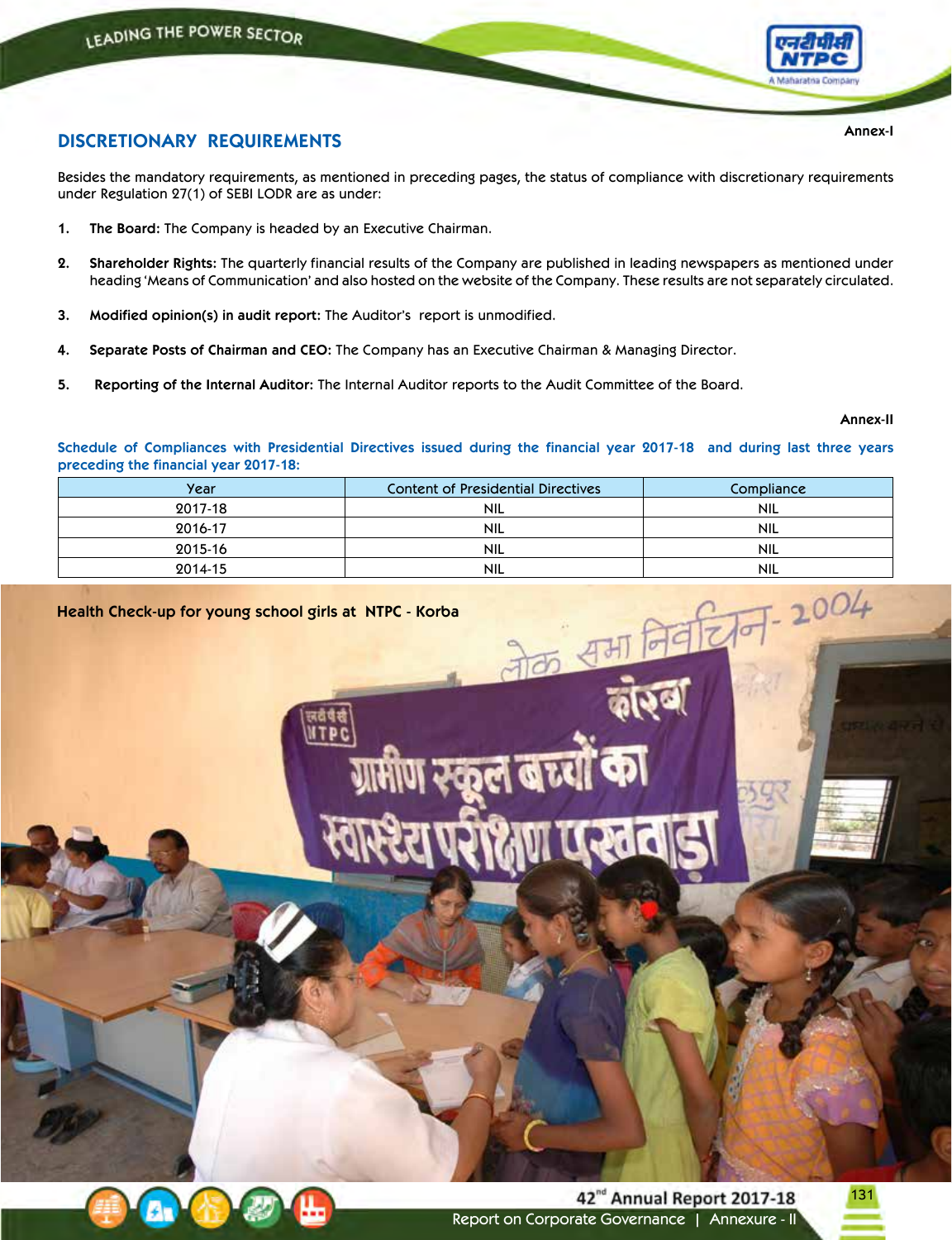

# **Chief Executive Officer (CEO) & Chief Financial Officer (CFO) Certification**

We, Gurdeep Singh, Chairman & Managing Director and Sudhir Arya, Chief Financial Officer & Executive Director (Finance) of NTPC Limited, certify that:

- (a) We have reviewed financial statements and the cash flow statement for the year ended March 31, 2018 (stand alone and consolidated) and to the best of our knowledge and belief:
	- (i) these statements do not contain any materially untrue statement or omit any material fact or contain statements that might be misleading;
	- (ii) these statements together present a true and fair view of the Company's affairs and are in compliance with existing accounting standards, applicable laws and regulations.
- (b) To the best of our knowledge and belief, no transactions has been entered into by the Company during the year, which is fraudulent, illegal or violative of the company's various code(s) of conduct.
- (c) We are responsible for establishing and maintaining internal controls for financial reporting and we have evaluated the effectiveness of the internal control systems of the Company pertaining to financial reporting and have disclosed to the auditors and the Audit Committee, deficiencies in the design or operation of internal controls, if any, of which we are aware and the steps we have taken or propose to take to rectify these deficiencies.
- (d) We have indicated to the Company's auditors and the Audit Committee of NTPC's Board of Directors:
	- (i) significant changes, if any, in internal control over financial reporting during the year;
	- (ii) significant changes, if any, in accounting policies during the year and the same have been disclosed in the notes to the financial statements; and
	- (iii) instances of significant fraud of which we have become aware and the involvement therein, if any, of the management or an employee having a significant role in the company's internal control system over financial reporting.

Place: New Delhi Date: 24th May, 2018

**(Sudhir Arya) Chief Financial Officer & ED (Fin)**

**(Gurdeep Singh) Chairman & Managing Director**

**Coal Mining has commenced at NTPC- Dulanga** 132 42<sup>nd</sup> Annual Report 2017-18 Report on Corporate Governance | Annexure - II